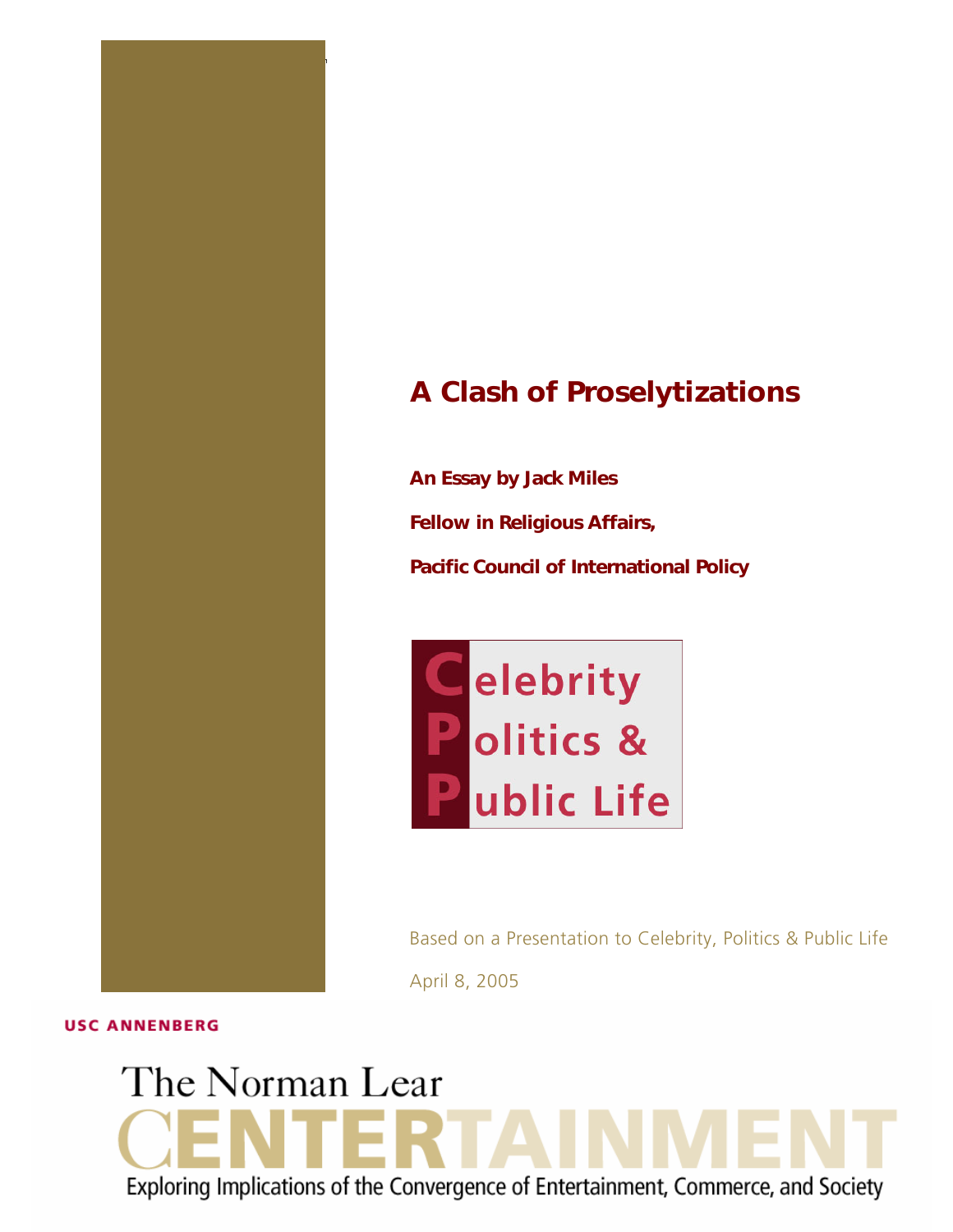#### *[The Norman Lear Center](http://www.learcenter.org/)*

Founded in January 2000, the [Norman](http://learcenter.org/html/home/?hp=1031775414)  [Lear Center](http://learcenter.org/html/home/?hp=1031775414) is a multidisciplinary research and public policy center exploring implications of the convergence of entertainment, commerce and society. On campus, from its base in the USC Annenberg School for Communication, the Lear Center builds bridges between schools and disciplines whose faculty study aspects of entertainment, media and culture. Beyond campus, it bridges the gap between the entertainment industry and academia, and between them and the public. Through scholarship and research; through its fellows, conferences, public events and publications; and in its attempts to illuminate and repair the world, the Lear Center works to be at the forefront of discussion and practice in the field.



#### *[Celebrity, Politics & Public Life](http://www.learcenter.org/html/projects/?cm=cpp)*

Since Fall 2000, the [Norman Lear Center](http://learcenter.org/html/home/?hp=1031775414) has sponsored a popular faculty seminar series on Celebrity, Politics & Public Life. Faculty and deans from over 20 departments convene three times each semester to develop an interdisciplinary analysis of political life in this country as it is shaped by popular culture. The project is co-directed by USC History Department Chair Steven J. Ross and Leo Braudy*,* Leo S. Bing Professor of English. Our topics have ranged from Elian Gonzales and Timothy McVeigh to Angela Davis, Robert Mapplethorpe, and Edward G. Robinson. The group includes professors and deans from anthropology, art history, cinematelevision, theatre, ethnic studies, American studies, German, sociology, business, political science, economics, education, policy and planning, philosophy, gender studies, art history, psychology, communication, journalism, English, and history.

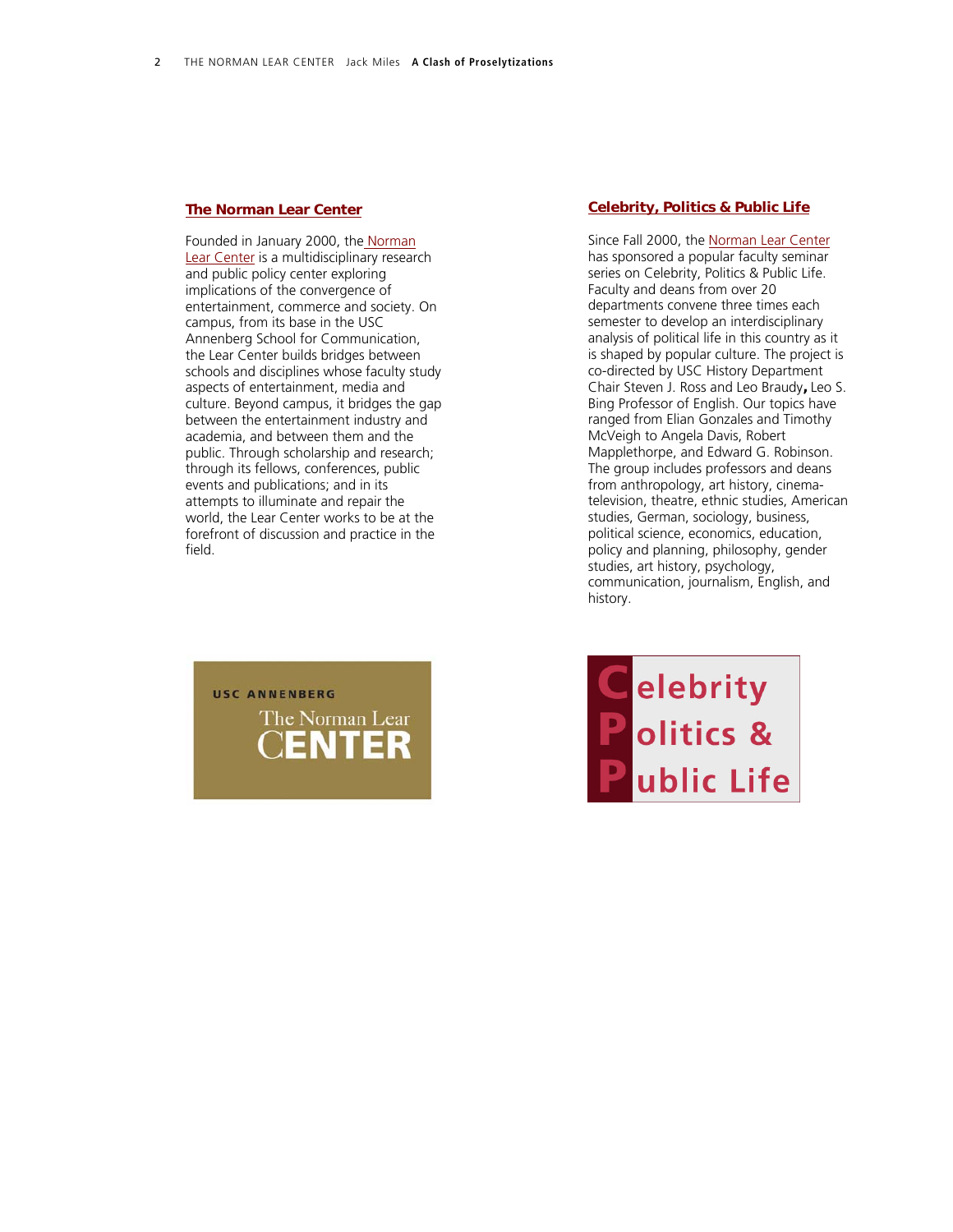#### *Jack Miles*

Fellow in Religion and International Affairs at the Pacific Council of International Policy, MacArthur Fellow (2003-2007), and Getty Scholar (2006-2007), Jack Miles' writings have appeared in *The Atlantic, The New York Times, The Washington Post, The Los Angeles Times, The Boston Globe*, and many other publications. His book *GOD: A Biography* won a Pulitzer Prize in 1996 and has been translated into sixteen languages, including Hebrew and (twice) Chinese. A sequel to that book entitled *CHRIST: A Crisis in the Life of God* was published simultaneously in 2001 in the United States, Britain, Germany, and France. Dutch, Italian, Japanese, and Brazilian translations are in progress or in print.

Over a period of nearly twenty years, 1975-1995, Miles was successively an editor at Doubleday, executive editor at the University of California Press, literary editor at *the Los Angeles Times*, and finally a member of the Times Editorial Board, writing on politics and culture. He serves on the final selection committee of the John Simon Guggenheim Foundation and is general editor of the forthcoming *Norton Anthology of World Religions.*

Miles has been at different times Visiting Scholar at Occidental College, Mellon Visiting Professor of Humanities at Caltech, Director of the Humanities Center at the Claremont Graduate University, Regents Lecturer at the University of California, Senior Advisor to the President of the J. Paul Getty Trust, and Visiting Fellow with the Committee on the Conceptual Foundations of Science, University of Chicago.

Born in Chicago in 1942, he spent the years 1960-1970 as a Jesuit seminarian, studying at the Pontifical Gregorian University in Rome,1964-1966, and the Hebrew University in Jerusalem, 1966-1967, before enrolling at Harvard University where he completed a Ph.D. in Near Eastern languages in 1971. He is fluent in several modern languages.

Miles served as a member of the nonfiction jury for the1999 Pulitzer Prize. In 1996, he chaired the jury for the *Irish Times* International Fiction award. He was the founding director, and for seven years the jury chair of the Kingsley Tufts Poetry Awards at the Claremont Graduate University. Miles is a past president of the National Book Critics Circle, and an advisory board member of PEN Center USA West.

This article began as a presentation to the Celebrity, Politics and Public Life Seminar, a project at the USC Annenberg Norman Lear Center. Particular thanks to the founder of the seminar, Prof. Marty Kaplan.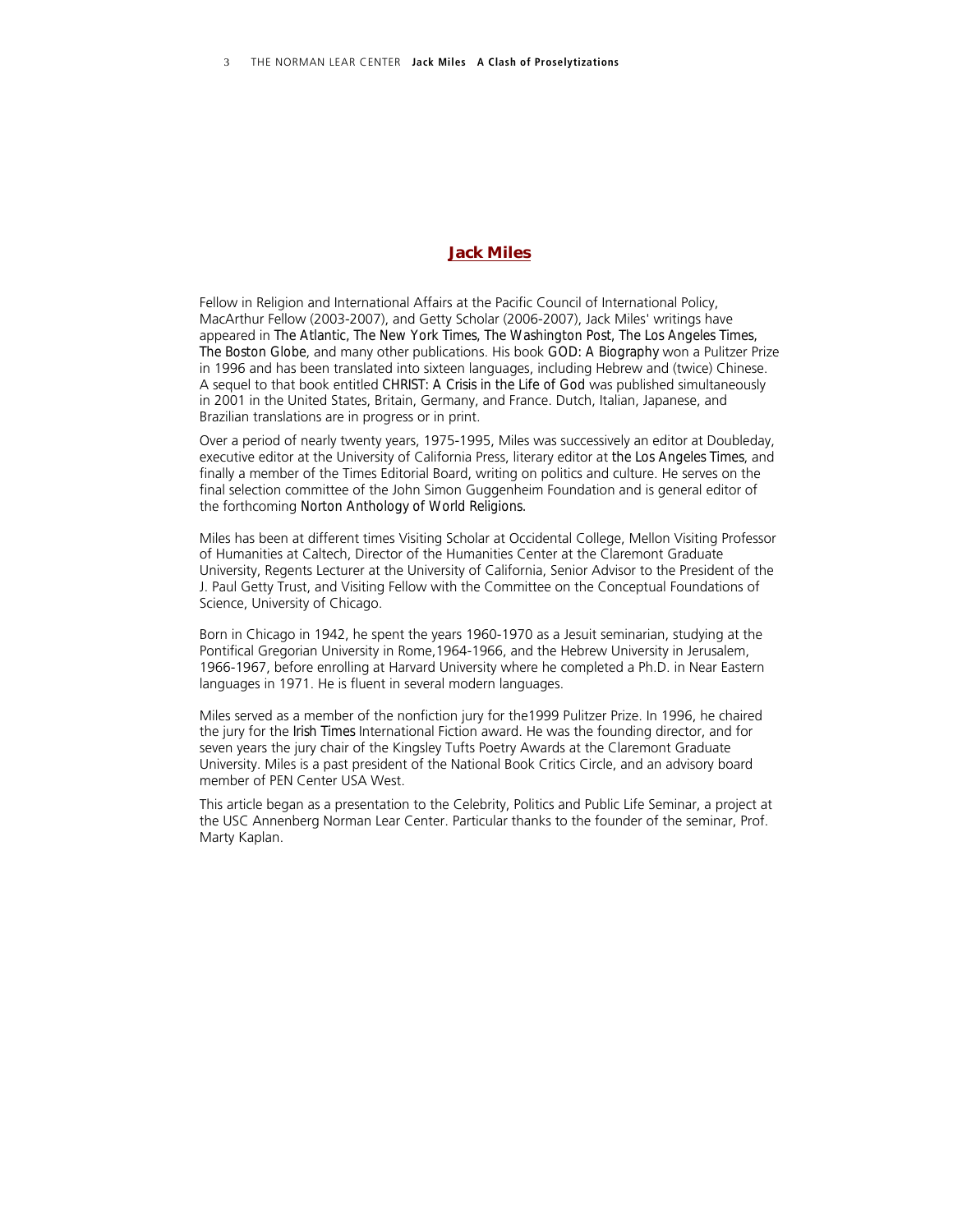*We are all missionaries (propagandists of our views). Each of us disapproves of the other missionaries.*  -- Mark Twain, Notebook, 1905

#### *A Clash of Proselytizations*

During the first years of the twenty-first century, two questions touching the place of religion in American political life have been particularly prominent: first, that of the real or supposed influence of conservative Christians upon a president whom they helped elect; second, that of the legitimate or illegitimate invocation of Islam by the al-Qa'eda terrorists who attacked the United States on September 11, 2001 and by kindred groups around the world, often enough after similar attacks.

These two questions, usually considered separately, can be mutually illuminating when joined at the relatively neglected topic of propaganda. At issue, ultimately, is whether the end of the George W. Bush Administration may be an opportune moment for the United States formally to reassert its political identity as a religiously neutral state.

A key objective, surely, within the propaganda mission of the United States is to convert all nations into full members of that growing international community within which, after the fall of Soviet Communism, the United States has had – and greatly benefited from – the leading role. Some invited to assume such membership fear a pernicious loss of identity. Others are sympathetic, but hesitant. Much of the challenge of turning samplers and sympathizers into full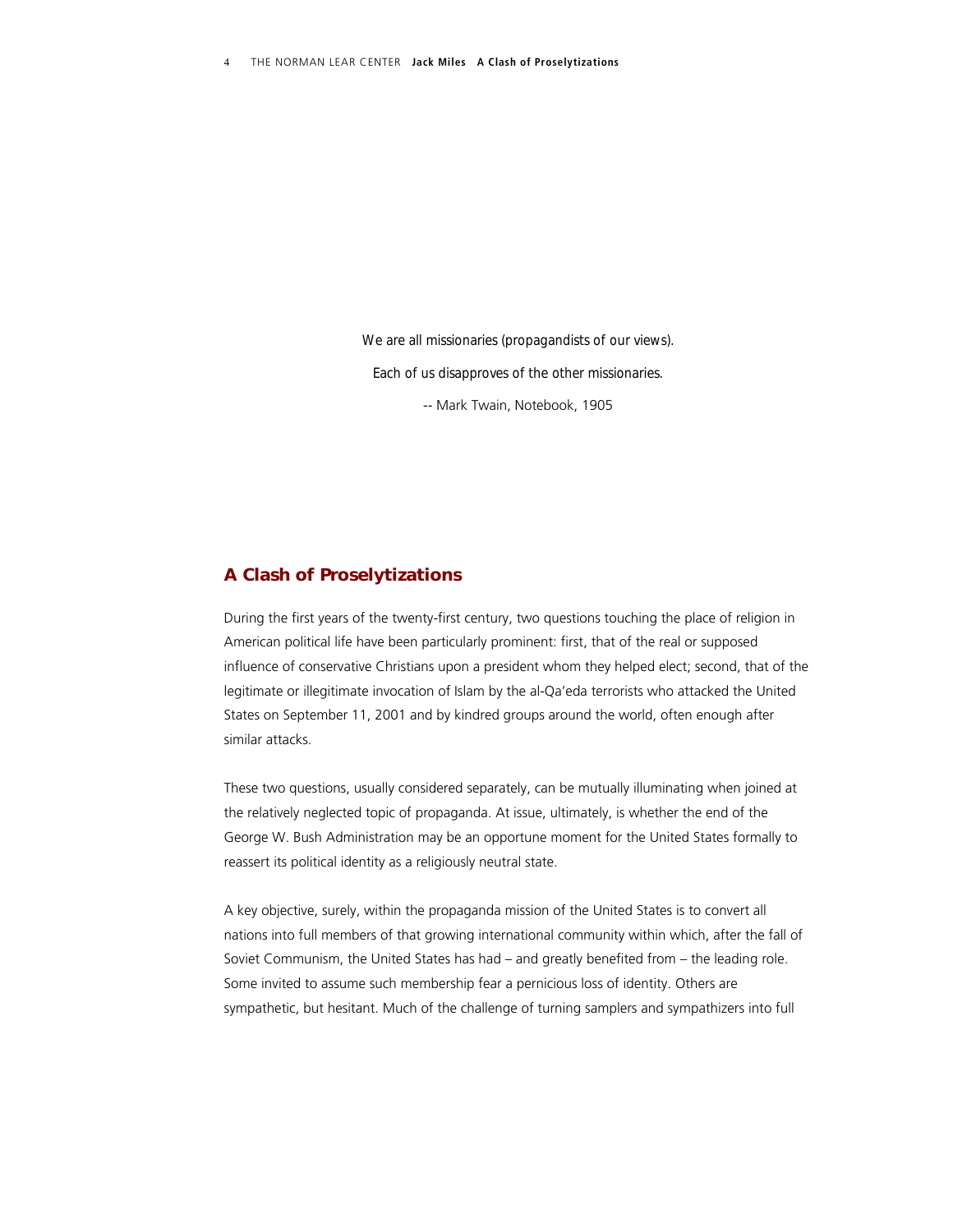and active members has fallen quite properly upon the United States as the pre-eminent beneficiary of the emergent world system.

Counter to this vision of progressive conversion to a global community stand overlapping, partially religious visions of globalization corrected, resisted, or halted. Latin American opposition draws on Christian activism for some of the energy on display during meetings of the World Trade Organization. But the Christian critique of globalism, as it might be read in a work like Rebecca Todd Peters' *In Search of the Good Life: The Ethics of Globalization* (Continuum International Publishing Group, 2004) serves a mostly peaceful, negotiable resistance

Islamist opposition, by contrast, is often violent; and though it may command the allegiance of only a thin stratum of the world's Muslims, that stratum is remarkably broad, highly networked, and demonstrably lethal. The goal of al-Qaeda and cognate groups is to halt the expansion of the international community at the borders of the Ummah or world Muslim community, if not to sabotage it where it began. For these groups, conversion to or membership in the international community as generally understood, is tantamount to apostasy from Islam, and vice versa. Against this small but committed and embattled network stands the far larger and altogether less inflamed Muslim mainstream that sees no insuperable incompatibility between these two kinds of membership, even if it is skeptical about the benefits of globalization, and on guard against religious proselytization occurring under the cover of technical progress.

Between the passion of the militants and the skepticism of the mainstream, the United States is enmeshed in a clash of proselytizations for which the world's 1.5 billion Muslims are the contested population.



**Islamist opposition is often violent, and though it may command the allegiance of only a thin stratum of the world's Muslims, that stratum is remarkably broad, highly networked, and demonstrab ly lethal.** 

 $\Box$   $\Box$   $\Box$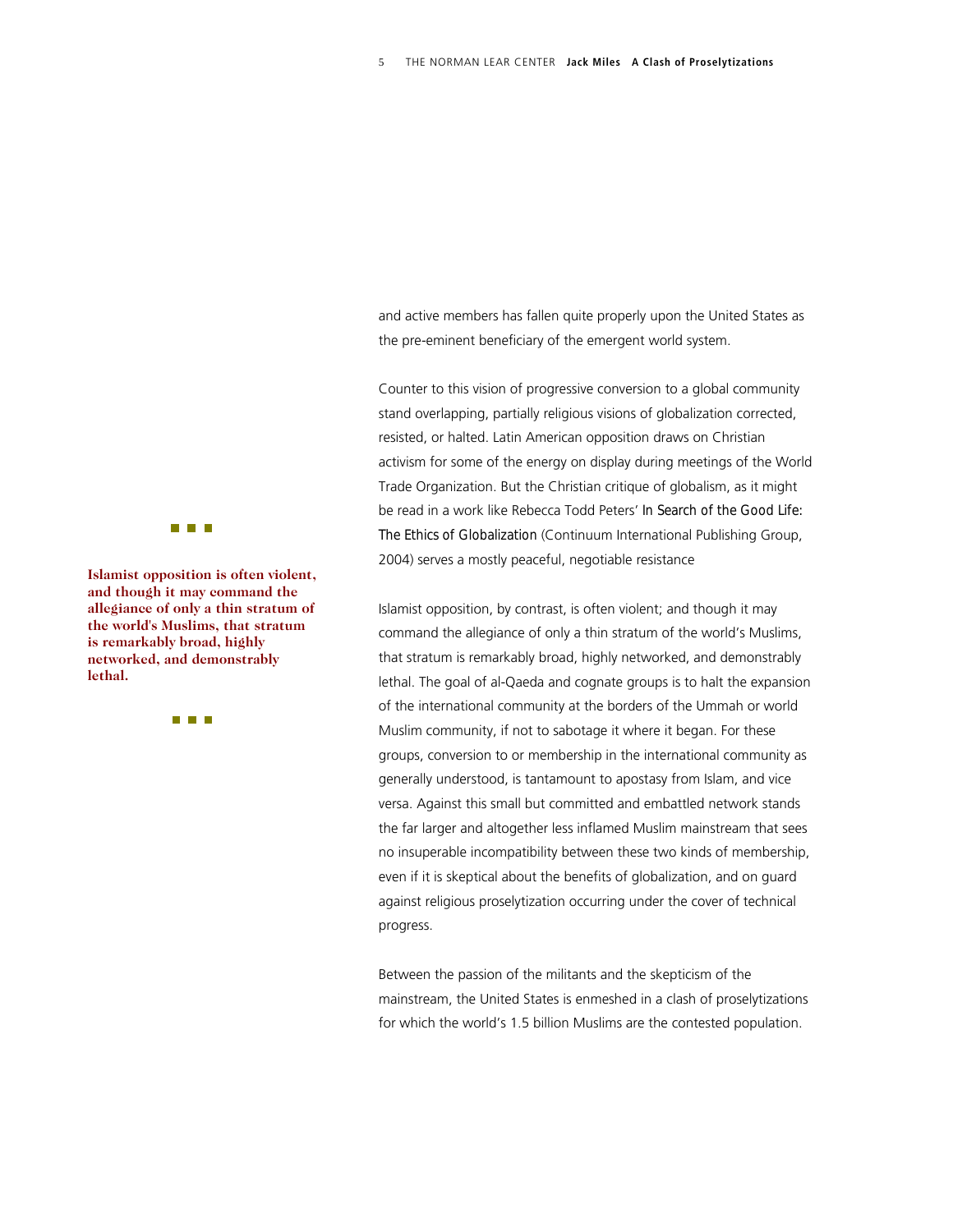This campaign, as one waged on behalf of the international community rather than of a latter-day American empire, does not coincide exactly with any struggle to advance democracy, did not begin on September 11, 2001, will not end for decades, and has entered a new and volatile phase as the American adventure in Iraq accelerates toward its bloody conclusion and the sun sets on the Bush Administration's Global War on Terror.

#### *Iraq, Conversions, and the National Interest*

The American-instigated war in Iraq, whatever else may be said of it, has created a conversion theater with a world audience. And contrary to the myth of an America that always shoots first and asks questions after, there are great resources in American culture for the analysis and understanding of other cultures. Such were the resources that won the Cold War by, in the crucial first instance, fighting back the inclination of some to turn it into a Hot War with an early, preemptive, nuclear attack on the Soviet Union and, in the second instance, by prevailing in a great duel of definitions.

Victory in a propaganda war often goes to the side that more successfully defines the terms of the debate. Over time, Soviet Communism failed in its attempt to define the United States as the capitalist, militarist oppressor of the world's workers and itself as their heroic liberator. Conversely, the United States succeeded in its attempt to define the Soviet Union as a totalitarian, militantly atheist menace to all nations and itself as their trustworthy defender. Actions counted for much indeed; yet in the judgment of as relatively hawkish a historian of the Cold War as John Lewis Gaddis,<sup>1</sup> the determined and astute propagation of ideas counted for no less.

America is the country that virtually invented market research. Given resources, time, and the will to cultivate domestic assets, Americans are fully capable of learning about other cultures. But saying that, we come close to the cross-cultural difficulty of the propaganda challenge before us at this juncture. Iraq – not to speak of the Muslim world as a whole – is a market that we do not understand, and scarcely know how to research. Google is a wonderful tool, but one is given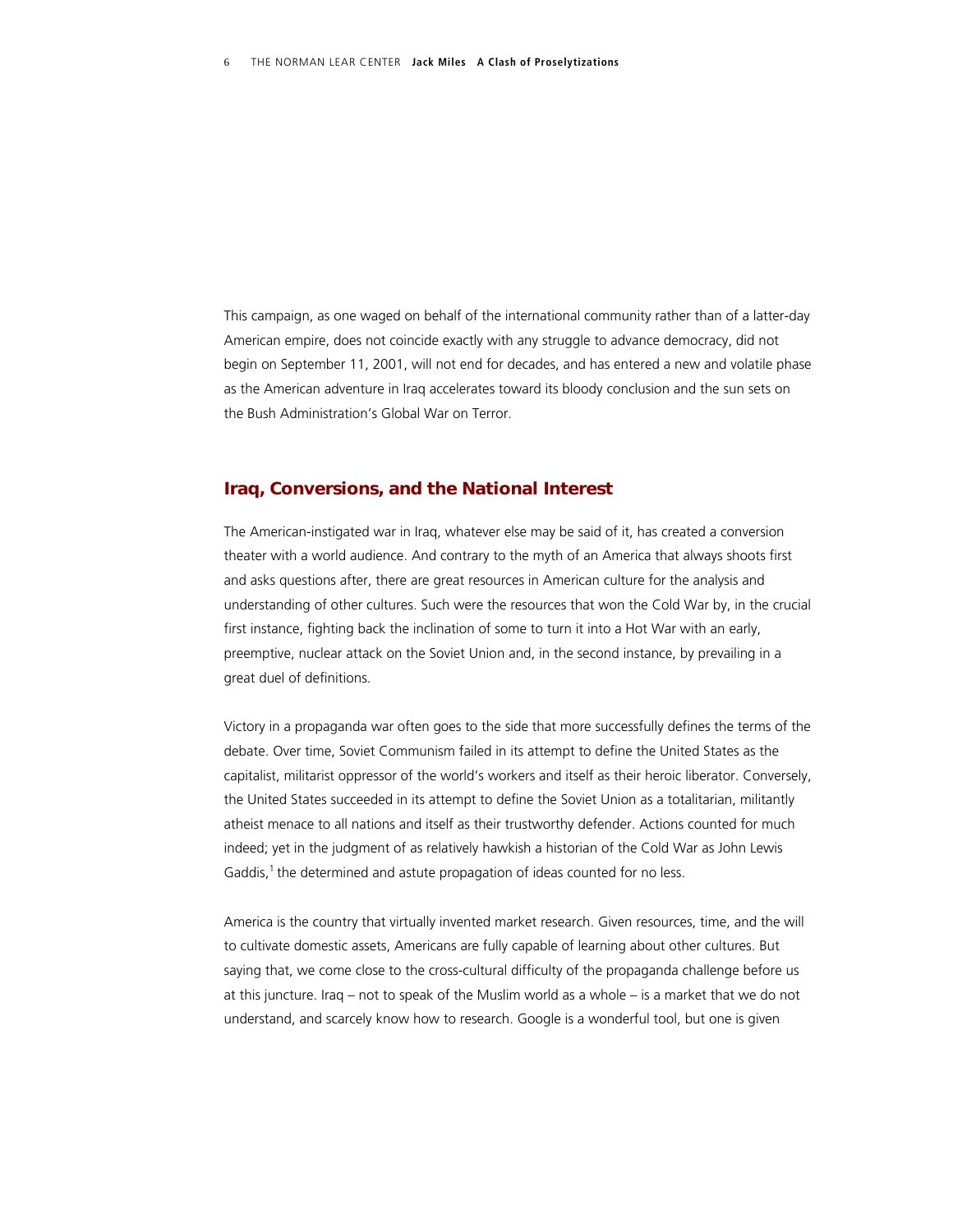pause by the words of a Special Forces colonel assigned to the Under Secretary of Defense for Intelligence, quoted in the military journal *Joint Force Quarterly*: "We literally don't know where to go for information on what makes other societies tick, so we use Google to make policy."  $2$ 

Jonathan Schell, in his remarkable and regrettably under-noticed book *The Unconquerable World,*<sup>3</sup> argues that over the long haul, guerrillas fighting for their homeland against a technically superior foreign invader have won every time out. Guerrilla movements are effectively invincible because they cannot be defeated by *force majeure* but only by what, sticking to French, we might call *l'idée superieure,* and the latter is an asset that the culturally alien invader almost never has at his command. Whether or not the war in Iraq has now become a civil war, ideology will play a large role in defining the Iraqi future. And the ideological future of Iraq – emphatically including the future of contending forms of Islam in that country – will bear, in turn, on the global ideological conflict. In the Iraqi theater and the global theater, neither side doubts that these are the larger stakes.

In a prescient article, looking ahead to an outcome in the Iraq War that would not be victory for the United States, James Fallows proposed a carefully formulated "'containment' strategy for the age of terror" with a central ideological component. He began by asking how the George W. Bush Administration had approached the Muslim world since 9/11, and how it had invited the Muslim world to approach the United States: "America's approach to the Muslim world since 9/11 has made sense – to the Americans who designed it. First we would rout the Taliban from Afghanistan, and deny al-Qaeda the sanctuaries and training camps that were important to its growth through the 1990s. Then we would take the war to Iraq, solving the immediate problem of Saddam Hussein and whatever weapons he had, and foster a long-run example of a prosperous, democratic Arab-Islamic state. We would talk about freedom, and our actions would speak even louder; by the burdens we had borne, we would show how deeply we cared. Meanwhile, we could leave our policy toward the Palestinians and the Israelis unchanged, on the assumption that it would be easier to push forward after Iraq was stabilized. And as a side benefit, we wouldn't have to worry about energy conservation or alternative fuels, because a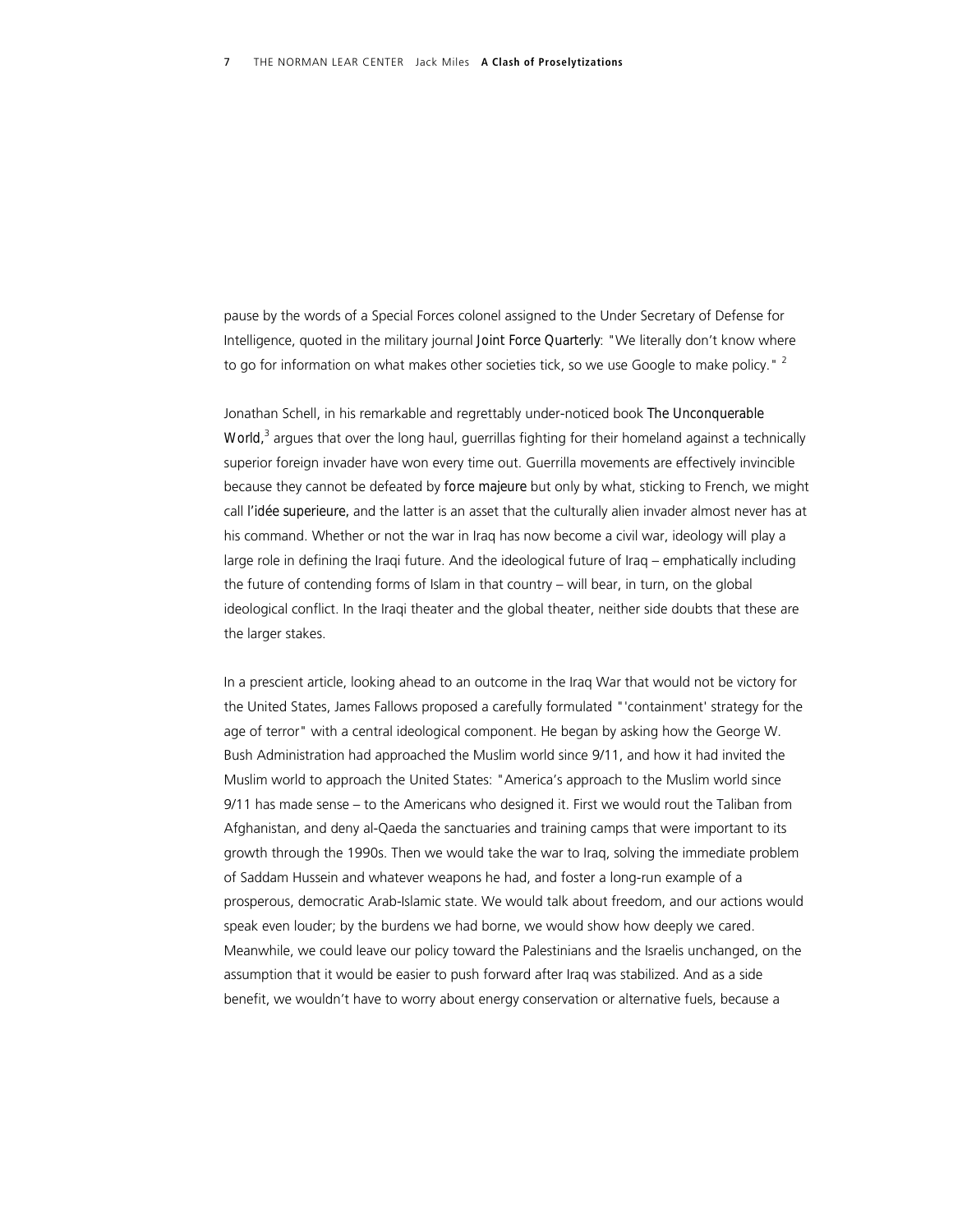peaceful Persian Gulf would be a bountiful supplier. That was the intention. Somehow the results looked different to the people this strategy was supposed to influence."<sup>4</sup> Why did this strategy look so different to those whom it is intended to influence? Why, as it must seem to many Americans, have our good intentions been so misconstrued?

Not to gainsay the psychological effect of the sheer destruction that Bush Administration policy has visited upon Iraq and, more recently, Lebanon, I submit that just as American perceptions of American performance have been shaped by the entire American history of war and peace, monarchy and democracy, religious faith and secular commitment, so also are Muslim perceptions shaped by a different but related history with similar elements. The lack of congruence between these histories explains, to begin with, the striking apple-and-orange "off-ness" of the duel of political vs. religious definitions. We call them "terrorists" and ourselves "free," using political designators. They call themselves "believers" and us "infidel," using religious rather than political designators. We refer to them as Iraqi and to ourselves as American, using national designators. They refer to themselves as "mujahedeen," on the one hand, and to us as "Crusaders and Jews," on the other, using, again, religious designators. We insist on talking politics. They insist on talking religion.

The Muslim world is asking many other questions about Iran and the United States than that one, and here was an exceptional opportunity to address those questions with certainty that least the Iranian portion of the Muslim world would be listening in. The president need not have addressed his response to Ahmadinejad personally. He need not have responded tit-for-tat by hectoring the Iranian about his Islam. ("Do you

**The Common** 

**We call them "terrorists" and ourselves "free," using politic al designators. They call thems elves "believers" and us "infidel," u sing religious designators.** 

an an Ind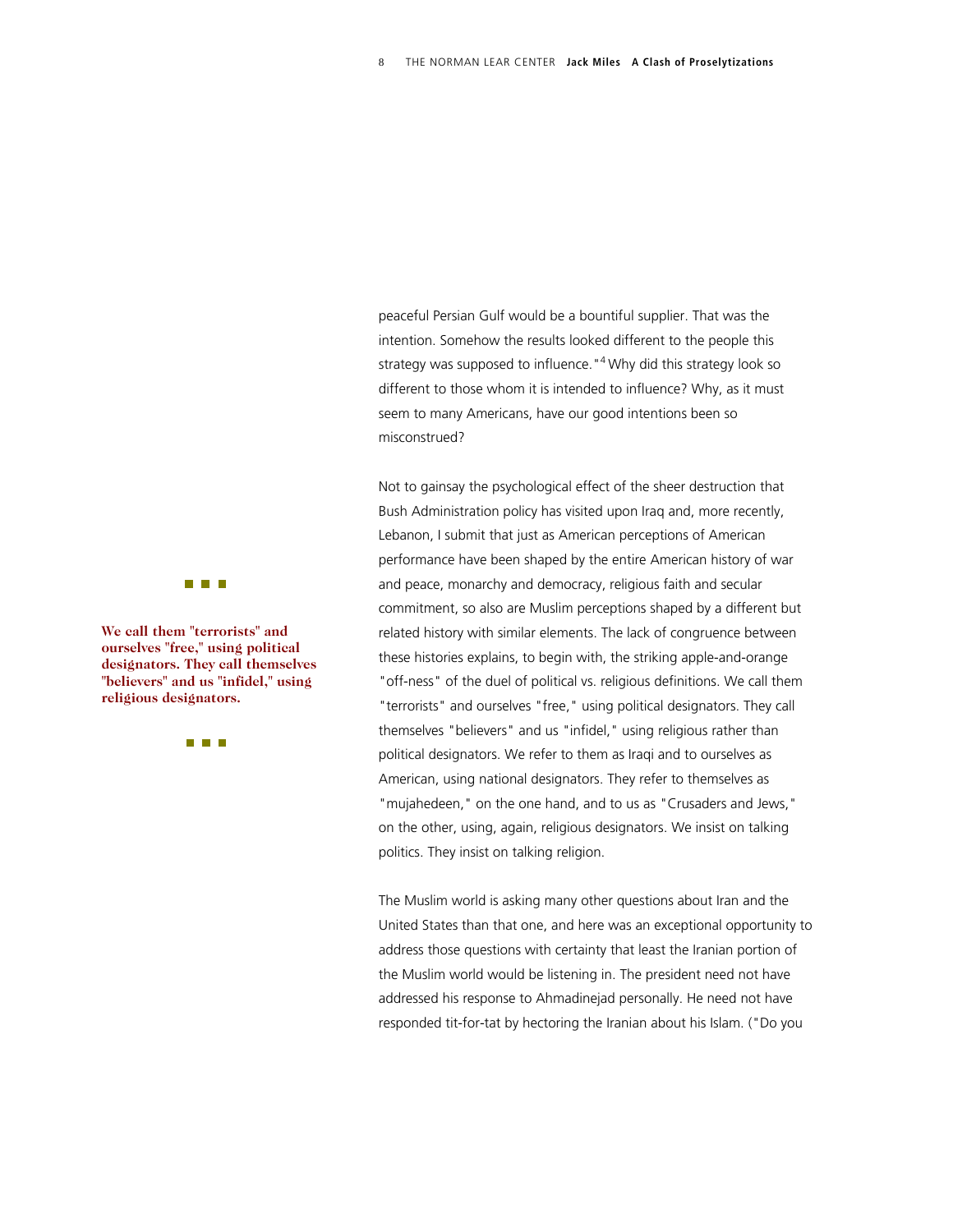practice Islam or Khomeinism?") But he might have taken this high-visibility moment to announce that American presidents do not generally debate the merits of their own or their citizens' religions, and then gone on to explain why. He might have explained that the United States does not have a national religion, but does have a national way of dealing with religion. The difference between the two escapes much of the target audience, as defined just above. Here was a rare opportunity to explain the difference to Iran, by invitation from its president himself, and go on to explain why, as a result of the difference, Islam is so much more welcome in the United States than Christianity, or Judaism, or Baha'I, or any other faith but Shiite Islam is welcome in Iran. The underground circulation of such a letter would have been unstoppable. And having begun with religion, the president could have gone on to talk about democracy in some approximation of his own preferred terms. Instead, the diplomatic choices were foreshortened to Iran's nuclear program or nothing.

One hears from time to time that "Islam has never undergone a Protestant Reformation." This is true but scarcely adequate, just as it would be true but scarcely adequate to say "The United States has never experienced foreign conquest and colonization" or "There was no Russian Enlightenment." A long and complex story – far longer and more complex than the backstory of the Cold War –must first be understood, and only *then* made the basis for psychological operations including what is now called branding. For in the long run, the goal is indeed conversion rather than victory: it is not defeating or neutralizing all enemies, but turning enemies into friends and allies. Reaching that goal entails constructing a form of mutual acceptance that preserves identity. The preservation of identity, in turn, entails the quasi-literary challenge of telling an appealing, persuasive master story in which, by the last chapter, old enemies have become new friends and, rather than losing themselves, have found themselves anew.

"Fortunately," Fallows writes, "this is where the academic action is. ... Fighting terrorism and understanding Islam is as fertile a field as Soviet studies were during the Cold War. Seemingly, every day there is a conference somewhere in the world on the social, religious, economic, and geographic sources of terrorist movements, or on the titanic struggle between modernizing and radicalizing forces within Islam." On October 6, 2005, perhaps partly as a result of this new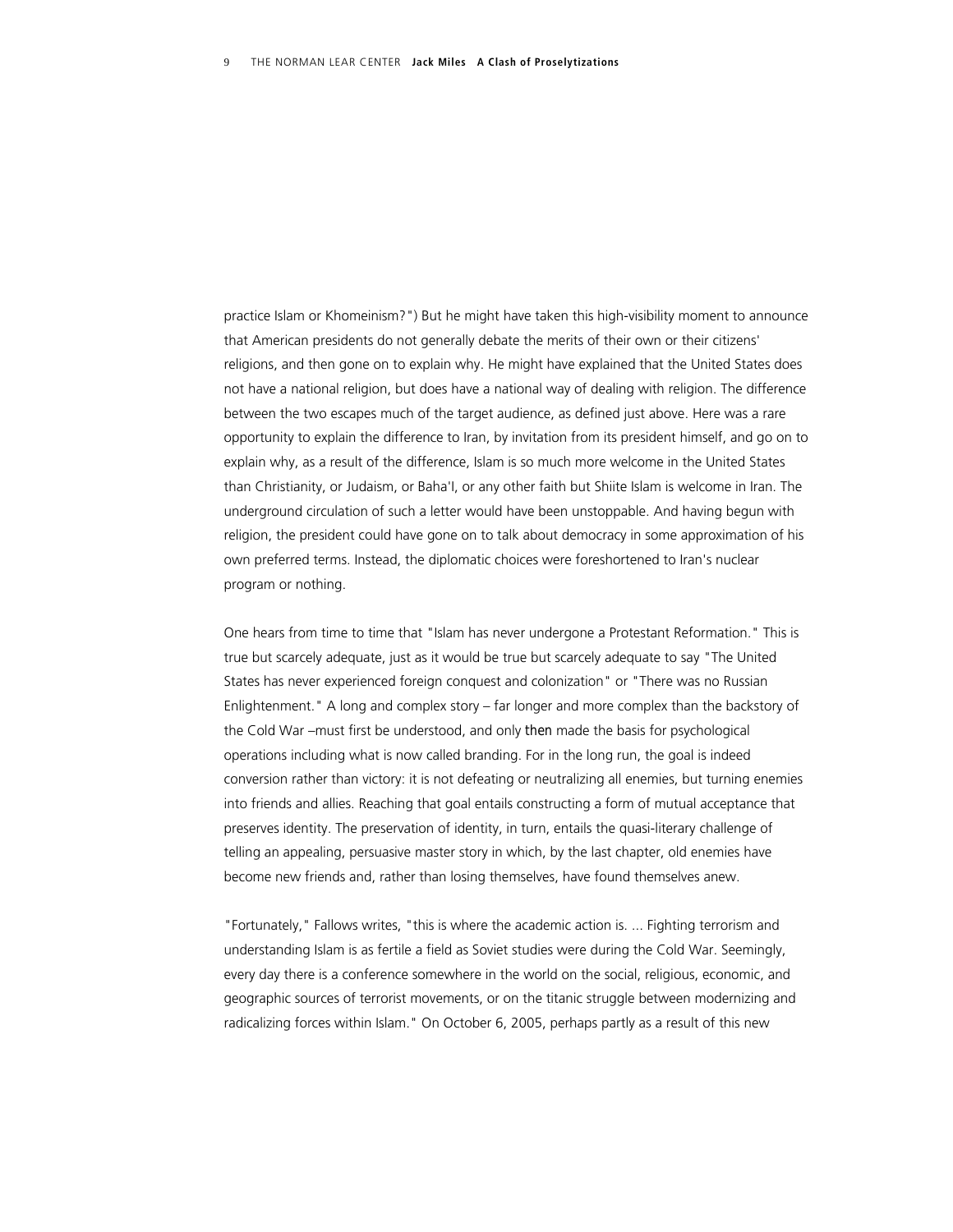"academic action," President George W. Bush, in a speech to the National Endowment for Democracy, seemed to break with his Administration's sanctioned terminology. G-WOT, the Global War on Terror, gave way for a moment to a more nuanced terminology, prefaced by an acknowledgement that terrorist attacks "...serve a clear and focused ideology, a set of beliefs and goals that are evil, but not insane. Some call this evil Islamic radicalism; others, militant Jihadism; still others, Islamo-fascism. Whatever it's called, this ideology is very different from the religion of Islam. This form of radicalism exploits Islam to serve a violent, political vision: the establishment, by terrorism and subversion and insurgency, of a totalitarian empire that denies all political and religious freedom. These extremists distort the idea of jihad into a call for terrorist murder against Christians, Jews and Hindus – and also against Muslims from other traditions, who [*sic*] they regard as heretics." 6

**from Islam itself.** The very earliest presidential rhetoric after September 11, 2001 never went so far as to concede to the enemy "a clear and focused ideology," even one that was "evil but not insane," and never spoke with such specificity about how an enemy, self-identified as Muslim, had to be distinguished from Islam itself. The enemy was characterized ahistorically and infra-ideologically as "terrorism" or "terror" *tout court.* 

> One wonders, always, to what extent an apparent presidential breakthrough is actually only a breakthrough in the mind of a bright speechwriter like President Bush's Michael Gerson. Two years ago, much was made of the influence among the President's speechwriters of David F. Forte, a conservative Catholic professor of law who linked the ideology of al-Qaeda to that of the Kharajites, an early Islamic faction that denied Muslim identity to all who disagreed with the sect's



**The very earliest presidential rhetoric after September 11, 2001 never spoke with specificity about how an enemy, self-identified as Muslim, had to be distinguished** 

 $\Box$   $\Box$   $\Box$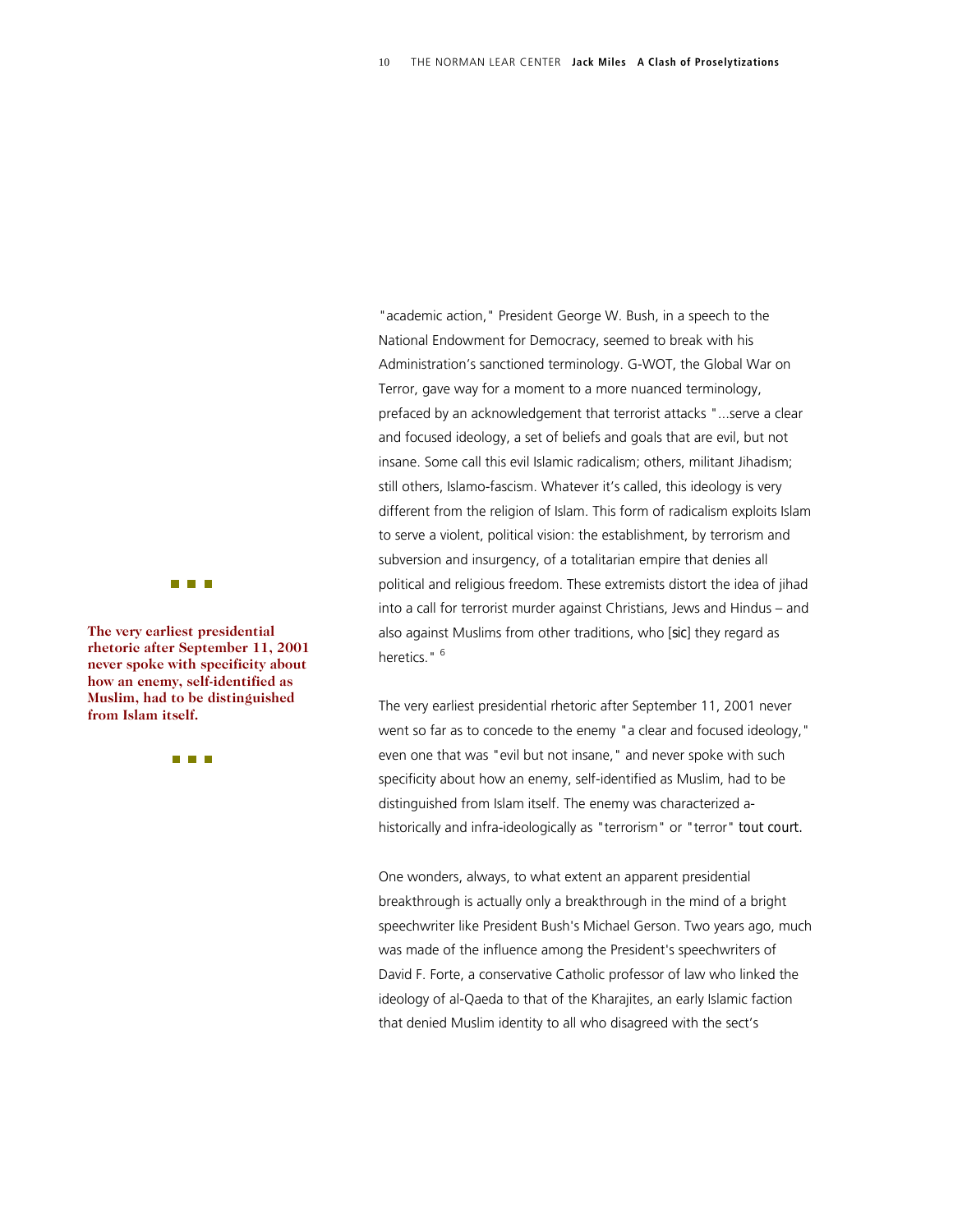interpretation of Islam. <sup>7</sup> That was a plausible linkage, though one that would predict for al-Qaeda a failure like the Kharajite failure itself.

A televised and much more noticed presidential address on December 18, 2005 briefly repeated this attempt to somewhat more elaborately characterize the American enemy as marginal and Islam, exploiting rather than central and genuinely Muslim; and yet elsewhere in the administration, the notion seems to live on that this aberrantly Muslim enemy might actually rally sufficient force to attempt the establishment of 21<sup>st</sup>-century global caliphate.<sup>8</sup> Most informed scholars regard the re-establishment of the caliphate as far beyond the capacity of any Muslim state or Islamist network, no matter how dedicated, to deliver. The Taliban regime in Afghanistan, which harbored Al-Qa'eda, was all but universally scorned within the Ummah. Until the Israeli invasion of Lebanon, Hezbollah faced massive opposition in Beirut and no significant international following. Rather than inflating and globalizing such movements, it is increasingly understood that containment dictates deflating and localizing them – two goals ill-served by the language of "global war." Yet what follows from this consensus? What new language should be employed?

No one denies that in some way we are engaged in a world war of ideas, but how can this premise mature into a long-term strategy? Fallows quotes Marc Sageman with approval: "This really is *a war of narratives* in a battlefield of interpretation" (emphasis added). Taking this much as given but adding that the winning narrative must end at a political destination in which no one's collective selfhood is sacrificed, let me offer the preliminary sketch of such a narrative – a sketch of the linked histories of the *Ummah,* the "Nation" of Islam, and the West, most especially the United States – ending in a politically imaginable world community at peace.

We may begin by drawing a line of demarcation at a treaty that occurred during the course of America's first foreign war, which happens to have been with a Muslim power – namely, the decades-long, off-and-on American struggle with the Barbary Pirates, Muslims sailing from North Africa who preyed upon Mediterranean shipping. Various agreements were signed during the course of a struggle that, the Marine hymn notwithstanding, ended rather inconclusively. Yet one of the earliest of these agreements, the 1797 Treaty of Peace and Friendship between the United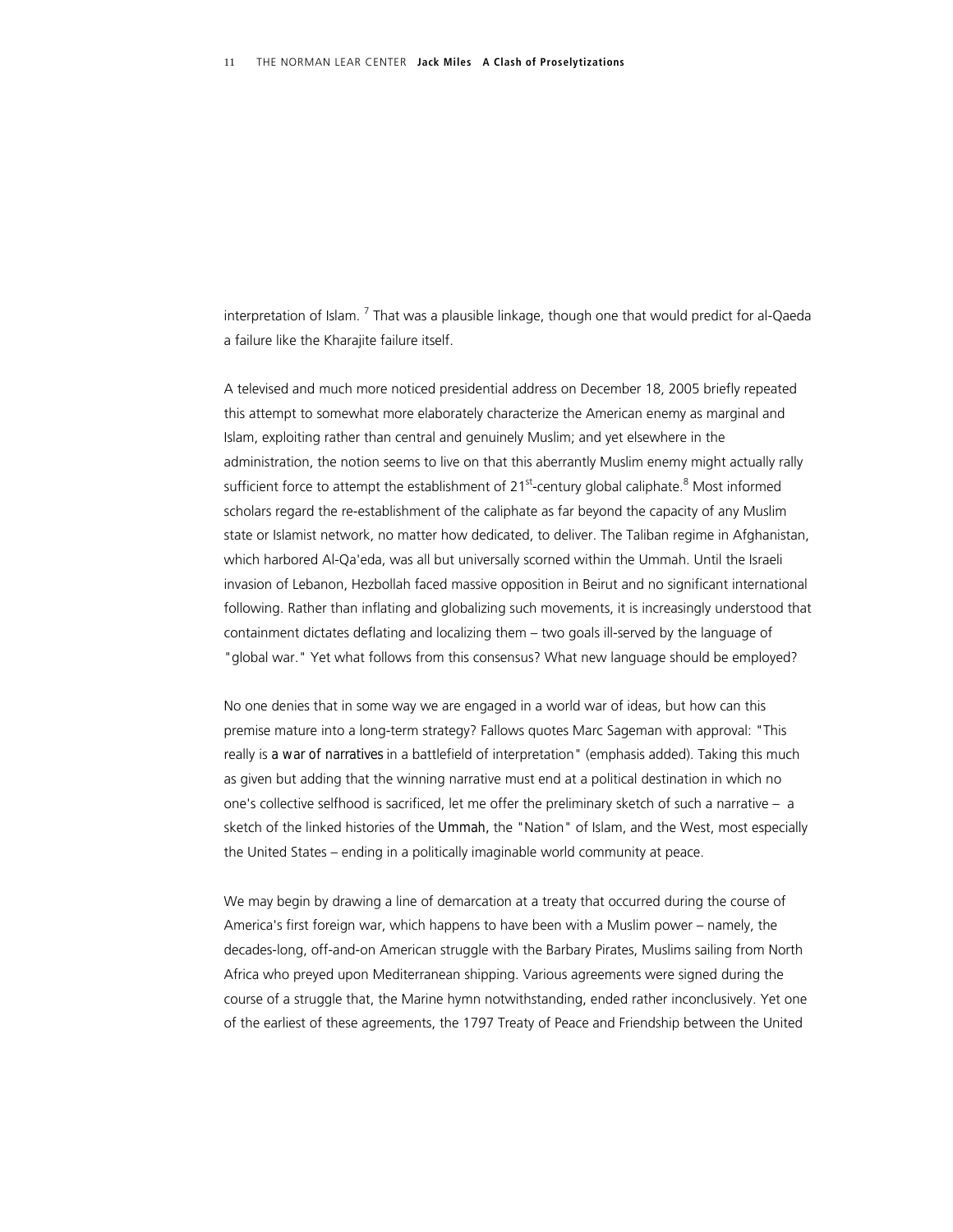States and Tripoli, is of exceptional contemporary relevance for what it says about the religiopolitical assumptions of the two sides. In the English-language version of the treaty, Article 11 reads as follows: "As the government of the United States of America is not in any sense founded on the Christian religion, as it has in itself no character of enmity against the laws, religion or tranquility of Musselmen, and as the said States never have entered into any war or act of hostility against any Mehomitan nation, it is declared by the parties that no pretext arising from religious opinions shall ever produce an interruption of the harmony existing between the two countries." <sup>9</sup>

If this moment near the end of the eighteenth century marks the beginning of specifically American-Muslim relations, what led to it, we may ask, and what has led from it? The historical sketch that answers those questions has thus two parts: "Origins to Tripoli" and "Tripoli to the Present." From it, we may proceed to the perhaps startling policy question of whether the national interest, now so dependent on the formation and preservation of a global community of nations, would be well served were the United States formally to reassert its political identity as originally understood – that is, to dissociate its political identity from its social identity as a majority-Christian society. Is this the backstory we need in order to write a conversion scenario in which acceptable parts exist in the future international community both for our prospective proselytes and for ourselves?

## *Christendom, the Ummah and the International Community, Part I*

Scholars estimate that before the six-decade Roman-Jewish Wars began (A.D. 68-135), there were six or seven million Jews in the world, one million or so living in Judaea, and another five or six million living abroad but linked to Jerusalem through a network of synagogues and the payment of a regular tax to the Temple priesthood.<sup>10</sup> It was through this pre-existing Jewish network that Christianity initially spread outward from Jerusalem through the huge Jewish Diaspora of the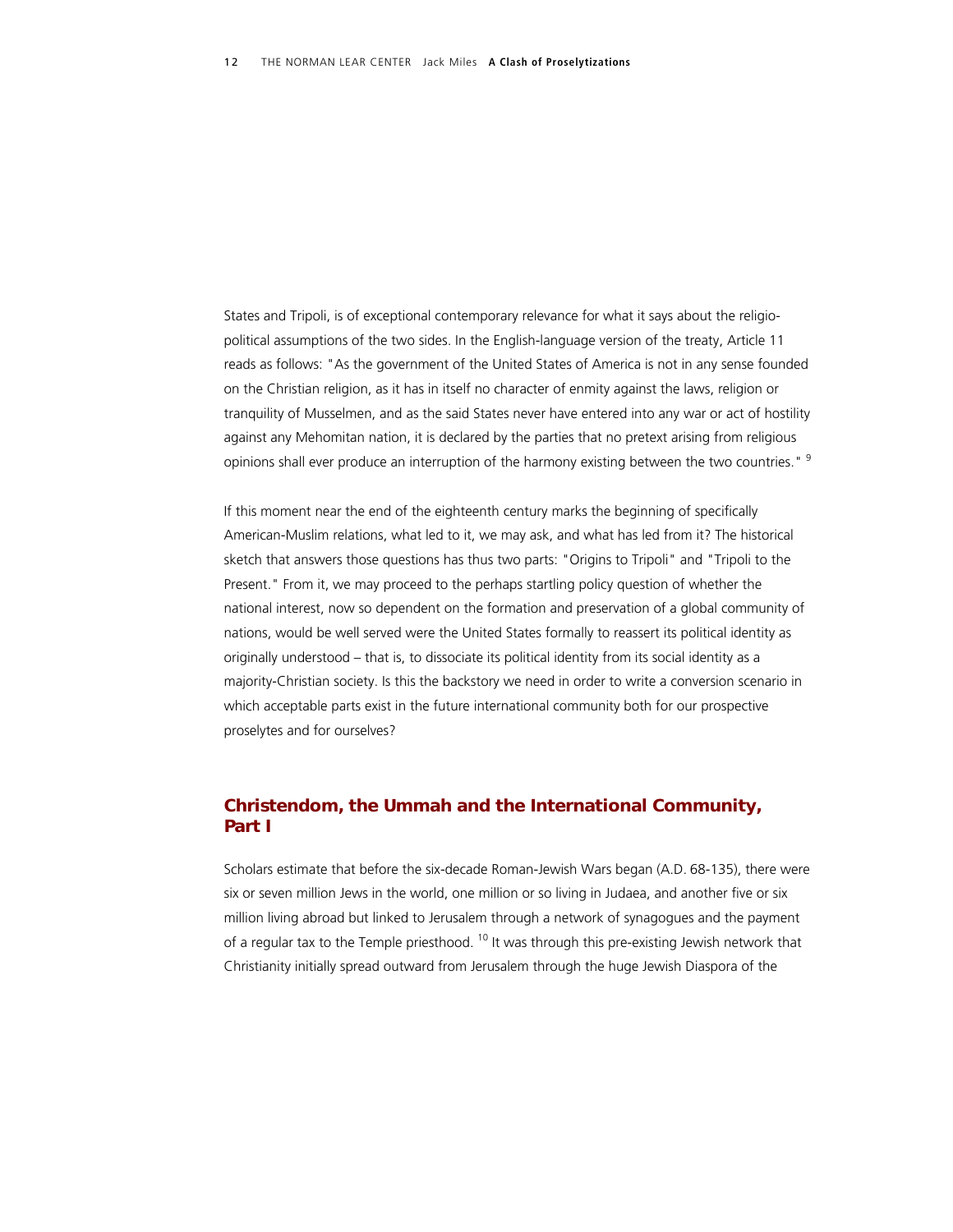Roman Empire. As time passed, however, Christianity so actively and successfully invited non-Jews into full membership in its brotherhood that what had been only a minority option within world Jewry became a momentous socio-religious movement within the Roman Empire itself. By the end of the fourth century, this dissident form of Jewish belief and practice had actually replaced traditional Roman polytheism as the Empire's official religion.

Once this happened, Christianity, till then a religious movement whose social novelty was that it lacked both government sponsorship and ethnic definition, became Christendom, a religio-political realm within which no ecclesiastical officer was more important than the emperor. Fatefully, however, the Roman Empire collapsed in the West at the end of the fifth century; and, there being no longer an emperor to head western Christendom, the patriarch or pope of Rome stepped into the breach and became, in theory, the temporal as well as the spiritual leader of all Christians from the Adriatic to the Atlantic. In practice, Western Christendom fragmented into a mosaic of small-to-middling kingdoms, principalities, and duchies with only a residual sense of Roman cultural identity. East of the Adriatic, to be sure, the Roman Empire lived on – still officially Christian, still headed religiously as in all other ways by the eastern emperor; and in the late sixth and early seventh century, under the emperor Justinian, the Eastern Empire actually re-took Italy and much of the western shore of the Mediterranean from the European tribes that had overrun it.

Then, however, came a far more fateful break in historical continuity. From the early seventh into the early eighth century, Arab tribes swept into the Roman Empire from the east and south, just as Germanic tribes had swept into it from the west and north. Fired by a new religion,



**By the end of the fourth century, the dissident form of Jewish belief and practice had actually replaced traditional Romany polytheism as the Empire's official religion.**

a a s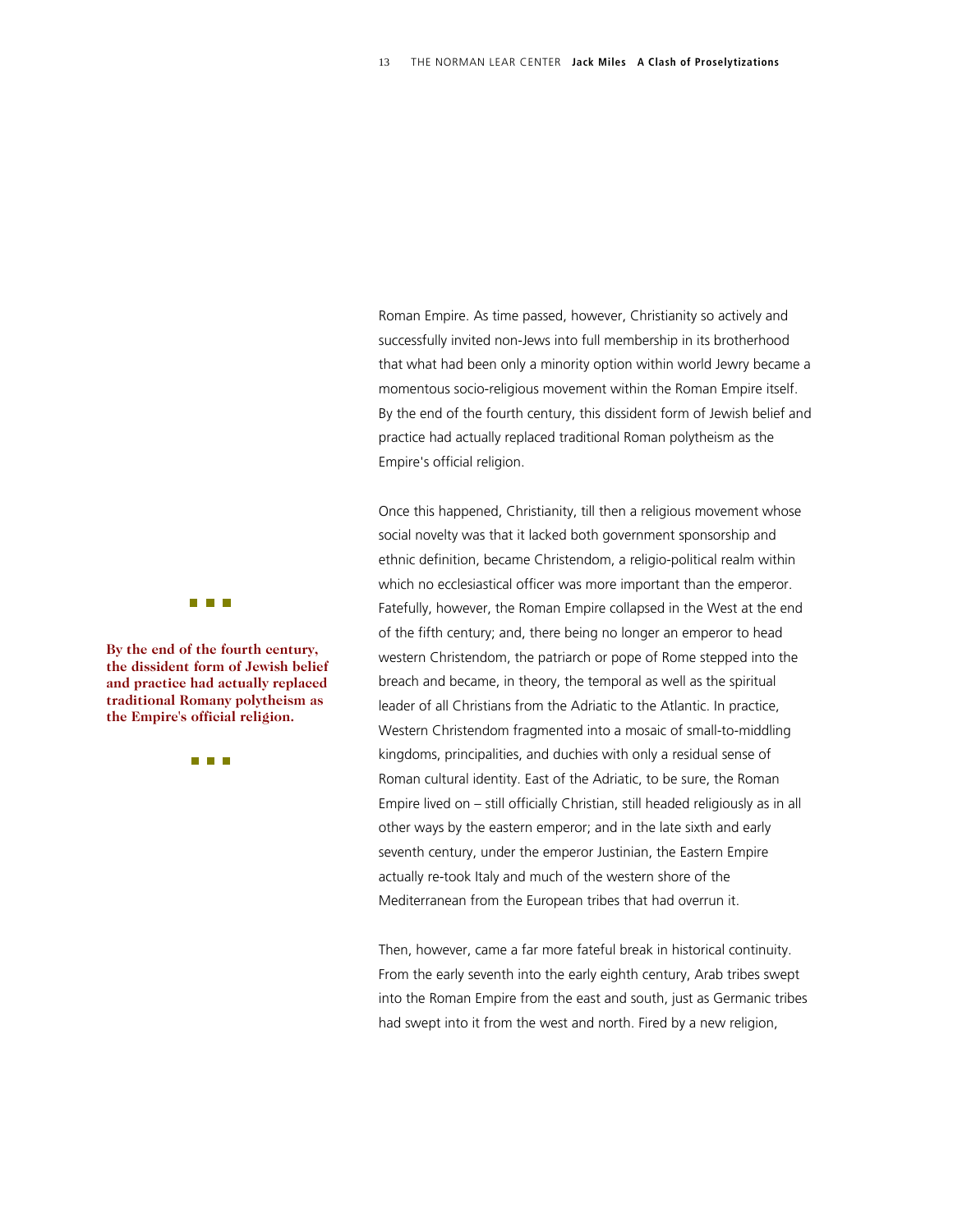Islam, the Arabs conquered outright, or otherwise assumed control over all of those parts of the Roman Empire that had an originally Semitic cultural substrate – that is, all of North Africa and the Levant. Religiously, Islam delivered complementary critiques to Christianity and to Judaism. To Christianity, it said that God has no son; to Judaism, it said that God has no chosen people. With Judaism, it shared the principle that religious authority consists primarily of expertise in a divinely revealed text. With Christianity, it shared the belief – enormously consequential for the rest of this capsule history – that God wills all mankind to worship him in a single great religious community.

The emergent polity of the invaders conformed at first more to the Roman imperial model than to the tribal polity from which it emerged. By the end of the Ninth Century, however, the newborn empire existed as set of powerful dynasties under only the nominal suzerainty of the caliph, roughly matching the European feudal domains under the nominal suzerainty of the pope. A historic religio-cultural divide then came into existence between these twin heirs to the Roman Empire, fraternal in most regards but identical in the global scope of their missionary ambition: the several Muslim dynasties of the Middle East and the Maghreb, on the one hand, and, on the other, the more numerous and more fragmented Christian realms of Europe.

According to the famous and, I believe, essentially correct thesis of Henri Pirenne, it was the relatively greater cultural cohesion and the superior military organization of the Islamic empire that brought Western Europe to consciousness of itself as a distinct cultural domain. Pirenne understood the coronation of Charlemagne in the year 800 as the first Holy Roman Emperor to be the perfect expression of this emergent western European cultural self-awareness. The Mediterranean had become, in his famous phrase, "a Moslem lake"; western Europe would be driven inward, as a result, impoverished materially by the lack of sea commerce, and impoverished intellectually by its growing separation from the intellectual center of Christendom in Byzantium. Spiritually, however, Europe's sense of itself as different would be intensified during the long civilizational apprenticeship of the Middle Ages, a relative isolation during which, in effect, the church would serve as its only tutor.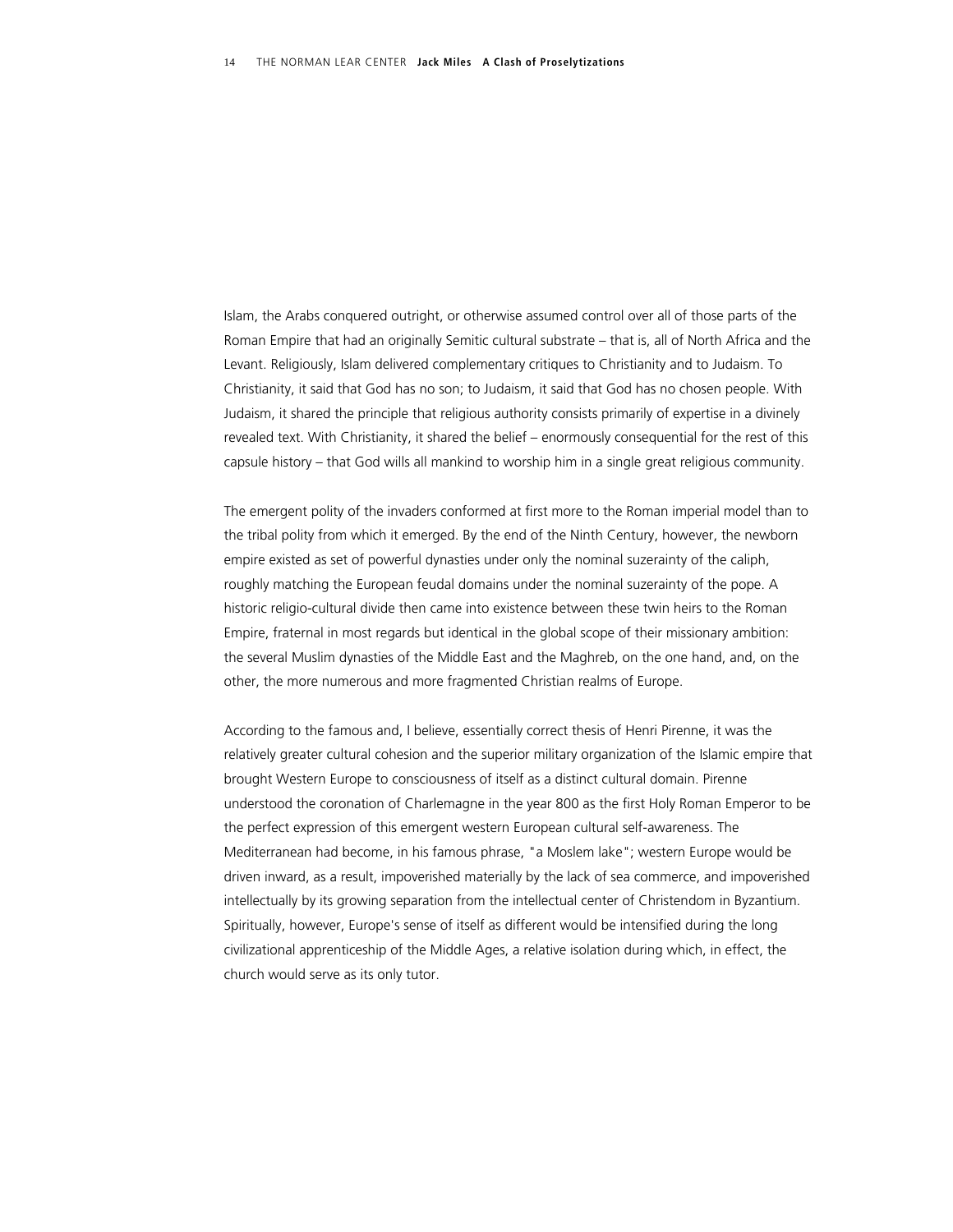In Iberia, the *reconquista* of the one large portion of Arab-conquered Roman territory that did not have a Semitic cultural substrate began virtually on the day of the original eighth-century conquest but proceeded so slowly – it took more than eight centuries in all – that a fruitful cultural exchange or *convivencia* occurred en route. Beginning in the tenth century, with the Jews of Iberia playing a crucial mediating role, the originally Hellenic learning that the Arabs had imbibed from conquered Eastern Christendom or learned from Persia or India as Islam expanded eastward was transmitted to western Christendom. Greek scientific and philosophical (though, notably, not literary) classics that had been translated into Arabic were retranslated into Latin, sparking a European renaissance in the late eleventh and twelfth centuries. During the Crusades of the twelfth and thirteenth centuries, Europe attempted to break out of its isolation and take back some of the territories that Christendom had lost to the Ummah, especially the Holy Land itself; but the Crusaders' goals were vague, their methods brutal, and their success only temporary. In the fourteenth century, both sides were brought to a kind of paralysis by the Black Death. In the fifteenth, the Ottoman Turks conquered what remained of Eastern Christendom; and though the flight of Greek scholars to Italy helped spark a second, larger Renaissance, this time involving art and literature as well as neo-platonic philosophy, Europe's trade route to India and China was now more completely blocked than ever.

At this point, however, as the *reconquista* neared its culmination, Spanish and Portuguese navigators began their famous quest for a passage to India that would not lead through the Muslim Middle East. Before saying more about their success, it is worth pausing to recall that during the eight-hundred-years of Muslim-Christian warfare in Iberia, Islam and Christianity had both expanded more or less unimpeded into tribal areas at the outer ends of their respective territories: Latin Christianity into Nordic Europe, Greek Christianity into Slavic Europe; Islam into Indonesia, Turkic Central Asia, and – through the converted Mongols – into Afghanistan, the Indus Valley, and Northern India. In other words, each had made considerable progress in realizing its dream of becoming an all-embracing religious ecumene.

From this point on, however, Christian expansion would outstrip Muslim. The tribal cultures of the Americas yielded to the Spanish and Portuguese *conquistadores* just as the tribal cultures of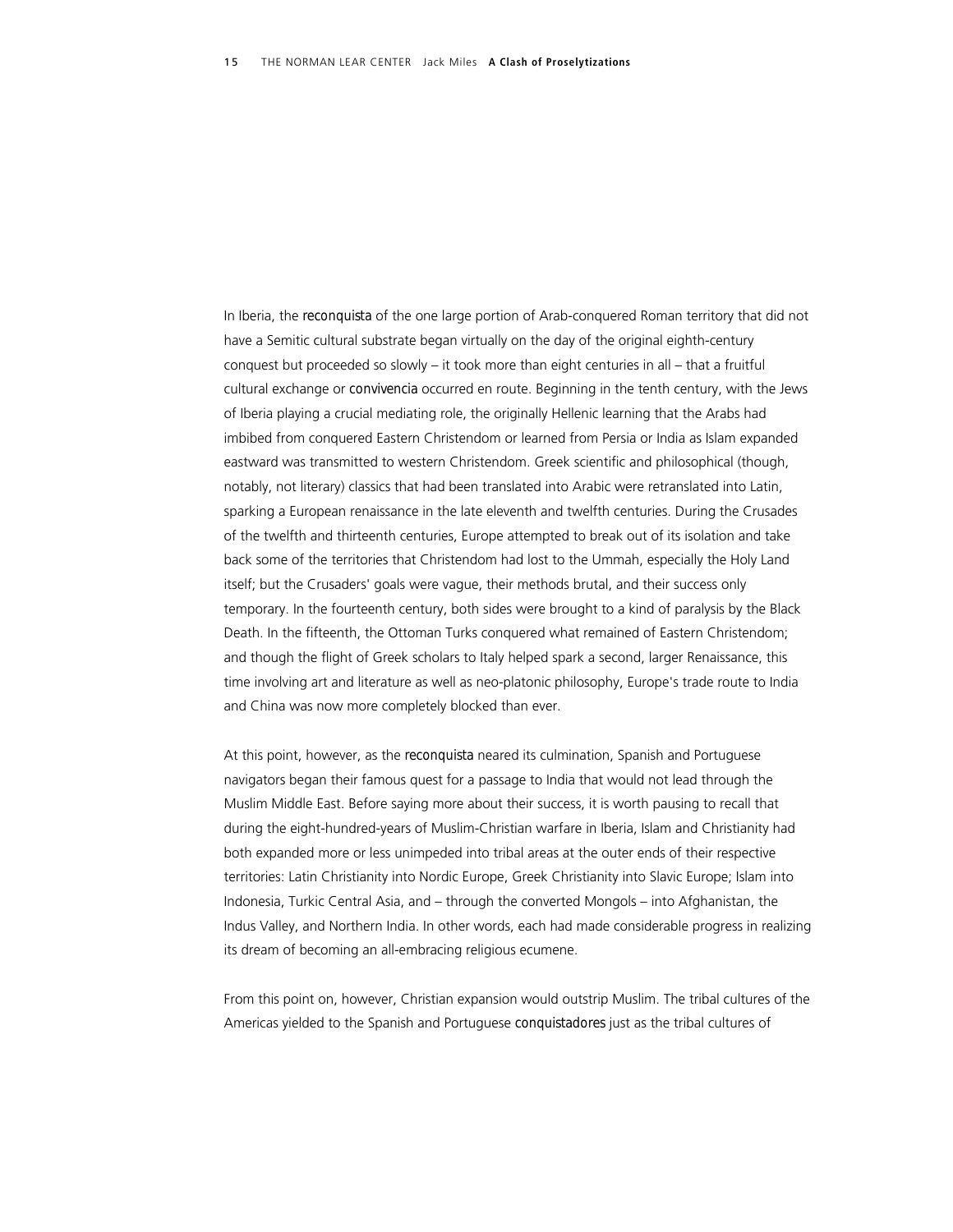**The Common** 

From 1500 to 1800, world **From 1500** to 1800, world **Christendom would more than double in size because of the European conquest of the Americas; in the interim, th e Ottoman Empire consolidated the Muslim hold on three quarte rs of the Mediterranean coast.** 

an an Ind

northwestern and northeastern Europe had previously yielded to earlier Christian conquerors. Indeed, over the next three centuries, from 1500 to 1800, world Christendom would more than double in size because of the European conquest of the Americas. In the interim, to be sure, the Ottoman Empire consolidated the Muslim hold on three quarters of the coast of the Mediterranean. However, even in the Mediterranean, European naval power began to surpass Turkish, notably at the 1571 Battle of Lepanto. The last major Muslim assault on Europe, the 1683 Turkish siege of Vienna, ended in defeat as well. Significantly, both of these victories were won not by individual European states but by alliances mustered against the one power consistently seen as the

The Ummah, were it to have expanded eastward between 1500 and 1800 as dramatically as world Christendom expanded westward, would have had to assimilate India. But Hindu resistance halted the expansion of Islam southward into India at around the time that Christian resistance was halting the expansion of Ottoman rule at the gates of Vienna. Islam spread steadily southward into Africa, and grew in other areas as well, but its growth was simply not as explosive during these three centuries as the growth of world Christendom.

Moreover, to return to the story of the Spanish and Portuguese explorers, their success in sailing around Africa and around the Muslim heartland so as to approach India from the south and island-hop from there to the coasts of China and Japan – doing, in other words, what Columbus thought he would do – set the stage for what would eventually become the international community as we understand it today. That is, it brought about a geographical encirclement of the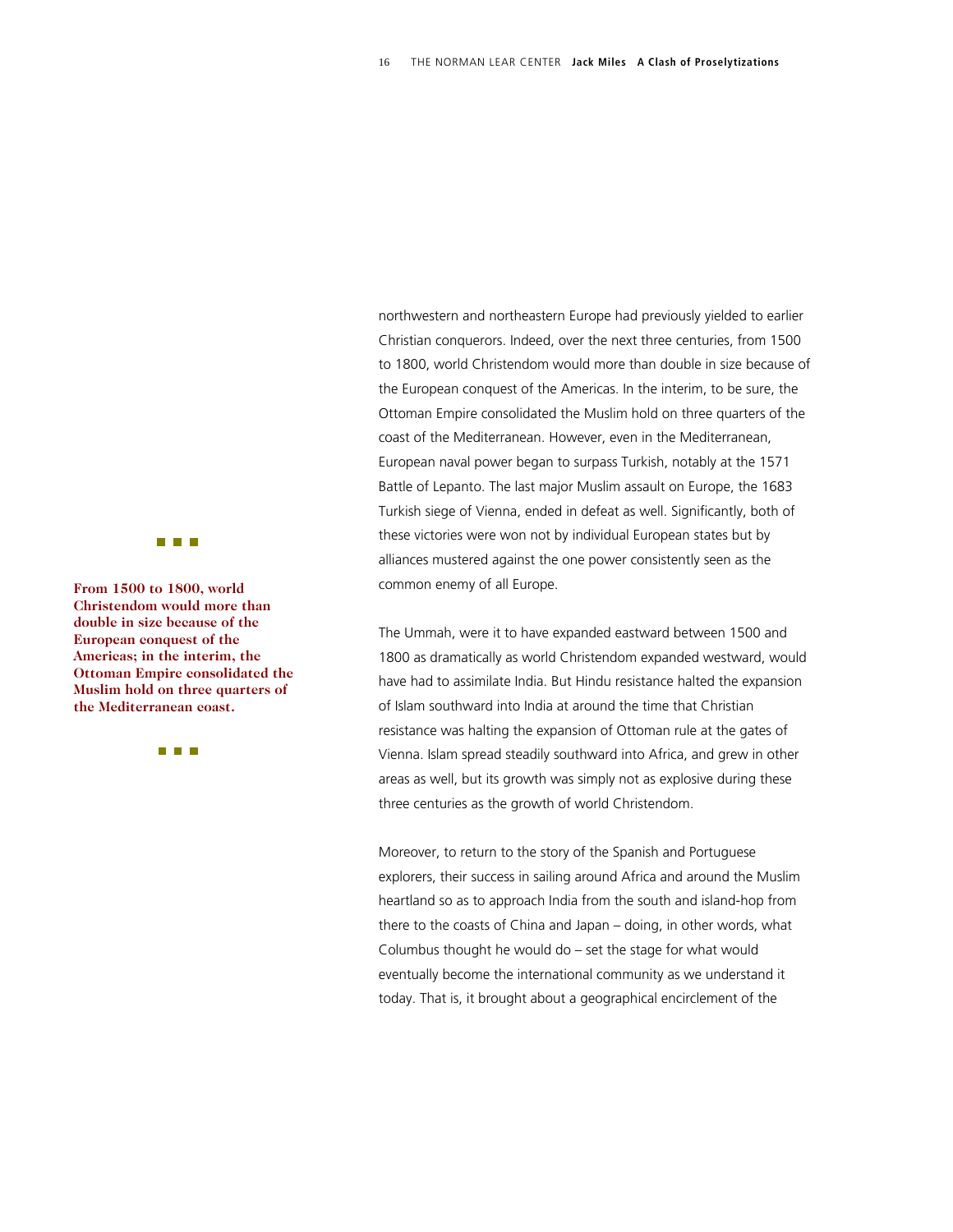Ummah as European Christendom – still very much understanding itself as Christian – linked up with a string of new Christian colonies in coastal Africa as well as in South and East Asia, often making tactical alliances with other non-Muslims along the way. European hegemony changed hands several times. Spanish and Portugese explorers yielded to French and Dutch traders, who yielded in turn to English empire-builders. By the end of the eighteenth century, the English would effectively replace and surpass the Mughals themselves as the rulers of Greater India. Like the fall of Moorish Spain at the start of this period, the fall of Mughal India at its end, the great eastern defeat matching the great western defeat, surely must have seemed to world Islam like a Christian attempt to issue an edict reading "Thus far and no farther."

How does it happen, then, that at just this moment of Christian triumph the American Treaty of Tripoli of 1797 declares no allegiance to globe-girding Christianity, but instead announces in its eleventh article that "... the United States is not in any sense founded on the Christian religion"?

#### *Christendom, the Ummah and the International Community, Part II*

The answer to that question lies, I believe, in the history of internecine religious warfare among European Christians and its profound impact upon American political identity. As the mosaic map of medieval feudalism yielded to something approximating the early modern map of European nation states, tension grew between the monarchs of these states and the pope of Rome. France's attempt late in the fourteenth century to make the papacy a captive administration at Avignon was an attempt to Gallicize European Christianity itself. The wars of the Guelphs and Ghibellines involved an attempt to Germanize it by the same tactic. Both attempts failed, but after the rise of Protestantism in the early sixteenth century, the monarchs of one state after another did manage the parallel if smaller feat of making themselves pope as well as king within their own realms. Though Lutheran religious individualism and Anabaptist radicalism constituted a powerful ideological and incipiently democratic strand in the Protestant Reformation, that strand was overwhelmingly and immediately trumped by authoritarian Protestant nationalism.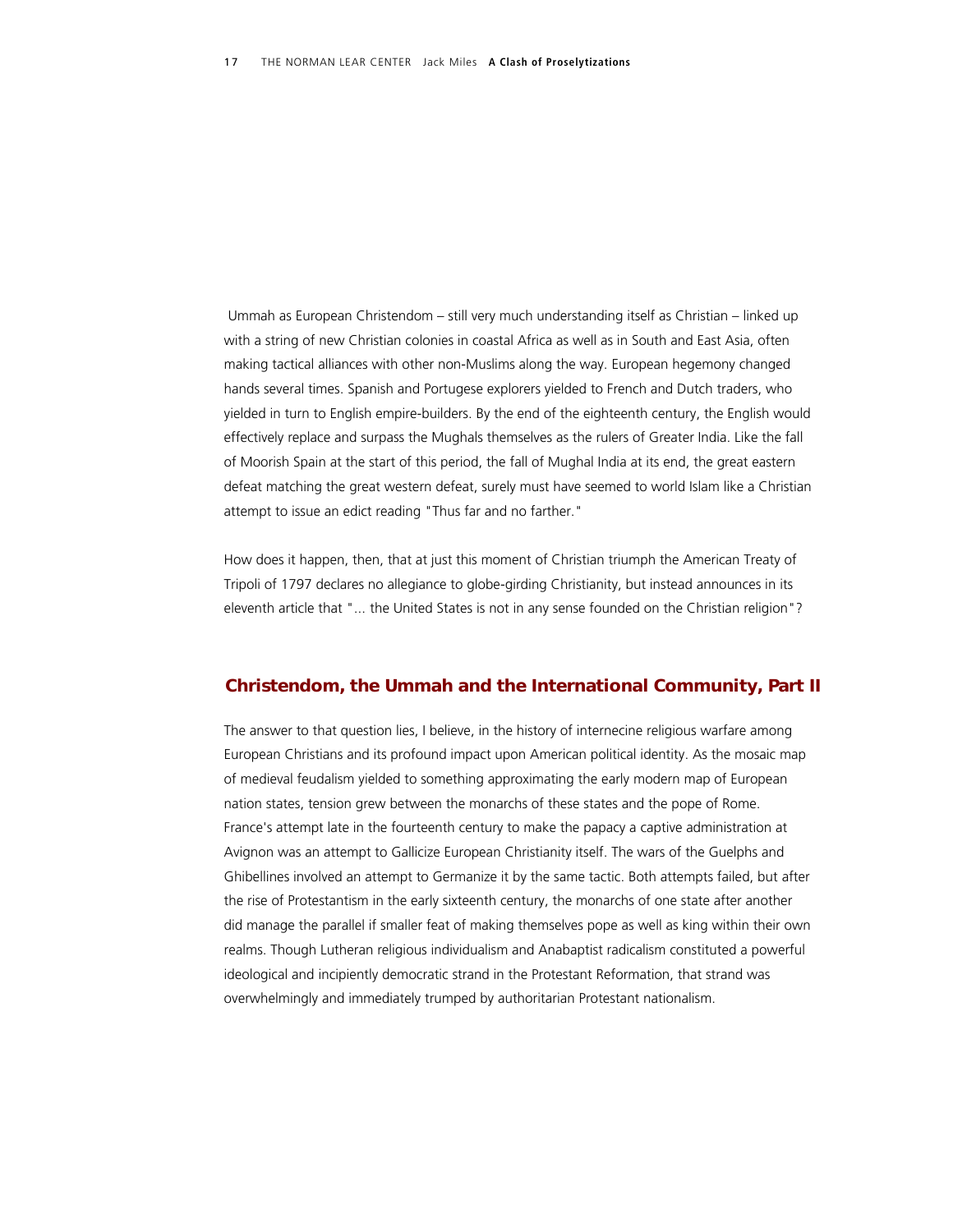Civil wars as well as horrendous international wars were fought on religious grounds: most often Catholics against Protestants but on a few occasions, as in Britain, high-church against low-church Protestants. These wars left Europe materially and spiritually exhausted. By the middle of the seventeenth century, after the trauma of the Puritan Revolution in Britain and the catastrophe of the Thirty Years War in Germany, it was clear to all that neither Protestants nor Catholics could impose their religious will on all of Europe: zeal yielded at last to resignation. The compromise formulated at the Peace of Westphalia in 1648 allowed each monarch to be pope within his own borders but forbade any to employ military force to extend his religious preference beyond his borders. Neither Protestant nor Catholic states, it should be stressed, guaranteed individual freedom of conscience within their borders, but the attempt to make any one form of Christianity the established religion of all Europe was effectively and collectively abandoned. Thereafter, during the relatively peaceful century-and-a-half that lay between the Peace of Westphalia and the French Revolution, as religious fervor slowly receded, Europe much as we know it coalesced, and what historian Herbert Butterfield has called the Great Secularization began.

 It was from the seed of that Great Secularization that what our era calls the international community has flowered. As Butterfield put it in his classic *Christianity in European History,* "Modern internationalism is the system of medieval Christendom with the religion evaporated out of it." <sup>11</sup> By systematically abstaining from religious war and yet not systematically suppressing or repudiating religion itself, the nations of Europe began to create a collective polity on an ideological basis other than that of their fissiparous Christianity. By doing no more than this, they had planted the seed of a future collective polity that could unite Christians with non-Christians on an equal footing. This community would be centuries in the making, and remains a work in progress, yet it was then and there that its emergence began.

As for the British North American colonies that became the United States of America, they were founded, some of them, in the heat of religious fervor that accompanied Europe's Wars of Religion. But the society that grew from them came of age during the Great Secularization, and the American Constitution, in which God is not mentioned, owes more to the Enlightenment than to the great Reformation confessions that to some degree anticipated it. At the practical level, it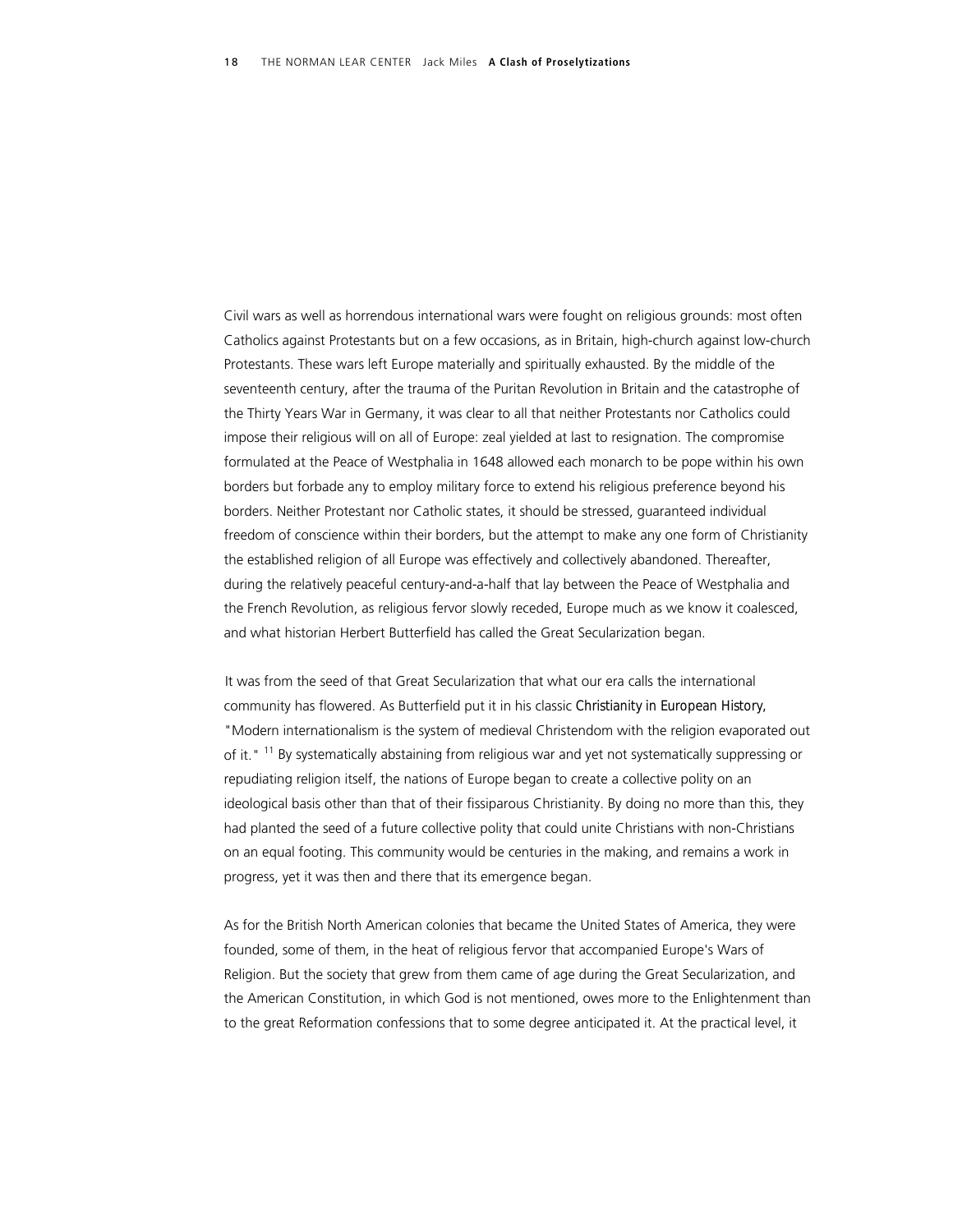

**As the U.S. states federated, they knew that neither any one a mong them, nor any coalition of se veral of them was powerful enoug h to establish its preferred variet y of Protestantism in the federation as a whole.** 

**TERMIN** 

should be stressed, American freedom of religion owes much to the simple but crucial fact that in North America religio-political power was divided. The establishment of sharply different varieties of Protestantism in Britain's American colonies, not to speak of Catholicism in Maryland, made eastern North America a microcosm of Europe on the eve of the Peace of Westphalia. But as these states federated, they knew, just as the Westphalia signatories had known, that neither any one among them nor any coalition of several of them was powerful enough to establish its preferred variety of Protestantism in the federation as a whole. The Constitution that they adopted in 1787, accordingly, stipulated in Article VI that "no religious test shall ever be required as a qualification to any office or public trust under the United States"; and the famous First Amendment to the Constitution, ratified in 1791, further stipulated that "Congress shall make no law respecting an establishment of religion, or prohibiting the free exercise thereof." The several states retained the authority to impose a religious test for public office, to establish a religion, or even to prohibit the free exercise of religion if they saw fit within their respective borders, just as the signatories did in Europe after the Treaty of Westphalia. However, none could abridge freedom of religion beyond its borders, nor could they all collectively do so within the borders of the federation taken as a whole.

Christianity was not immediately disestablished in all the ratifying states. Though the popularity and prestige of the First Amendment were such that the states gradually brought their constitutions into accord with it, it was not until 1868 with the ratification of the Fourteenth Amendment, guaranteeing equal protection under the law to every citizen, that individual freedom of conscience was guaranteed against any state's future decision to re-establish Christianity (or any other religion) within its borders. The intent of that amendment was to extend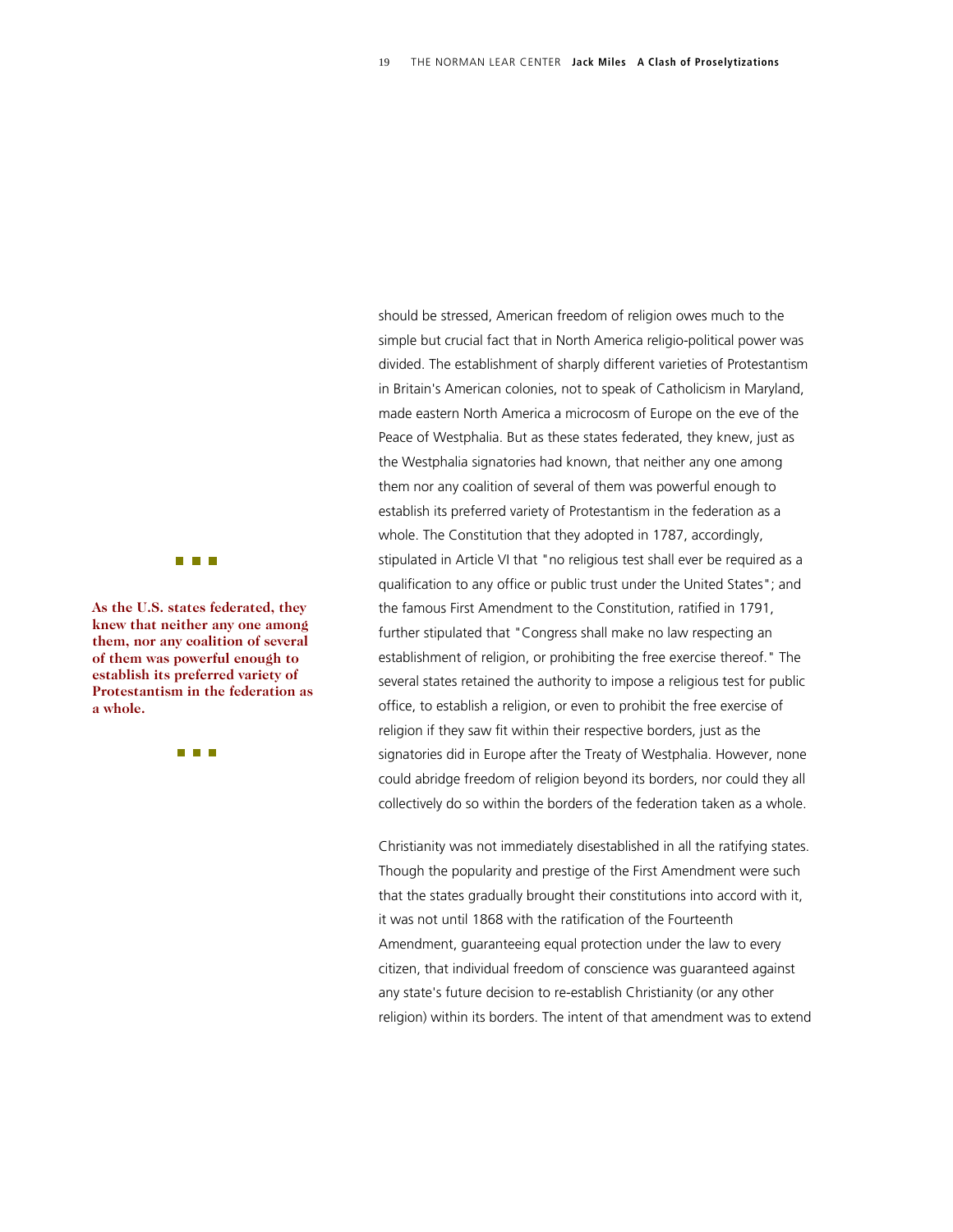the privileges of citizenship to the newly liberated American slaves, but its further effect was to prevent any establishment of religion even at the state level.

In our own day, however, the growing "Christian Nationalism" movement asserts that the Founding Fathers fully intended to preserve an establishment of Christianity in the United States by allowing it to continue at the state level. The vision of this movement is reflected in the Constitution Restoration Act, passed by the House in 2004, which in effect revokes the Fourteenth Amendment as it would apply to religion by stipulating that no federal court may ban a state officer or state court's "acknowledgment of God as the sovereign source of law, liberty, or government." The Senate is not expected to pass the Constitution Restoration Act; if it does, the act is certain to be challenged in court as an illegitimate attempt to revise the Constitution. Nonetheless, passage of the act by the House and its formal support in the most recent Republican platform prove that the American understanding of the separation of church and state is not as settled as it has seemed. Christian Nationalism cannot be dismissed as a fringe movement without support in government. Moreover, as we shall argue, its potential consequences in American international relations could yet be considerable.<sup>12</sup>

 The years when the United States was adopting and then rather quickly amending its Constitution were, of course, the years of the French Revolution, the Declaration of the Rights of Man, the aggressive disestablishment of Christianity as the national religion of France, and the literally murderous termination of the French monarchy in favor of a French republic. The French Revolution aroused furious resistance in the rest of Europe, but this resistance was primarily that of monarchy and aristocracy against "monstrous" democracy and only secondarily that of Christianity against impious atheism. Significantly, the Catholic aristocrats of Austria and the Protestant aristocrats of Britain found their religious differences no impediment to their making common cause against radical French republicanism. They had royalist allies, of course, within France; and when their alliance triumphed at Waterloo, French monarchy was re-established. In truth, once Napoleon turned the French republic into a French empire, the cause of French democracy might have seemed lost anyway. But the democratic idea remained alive and spread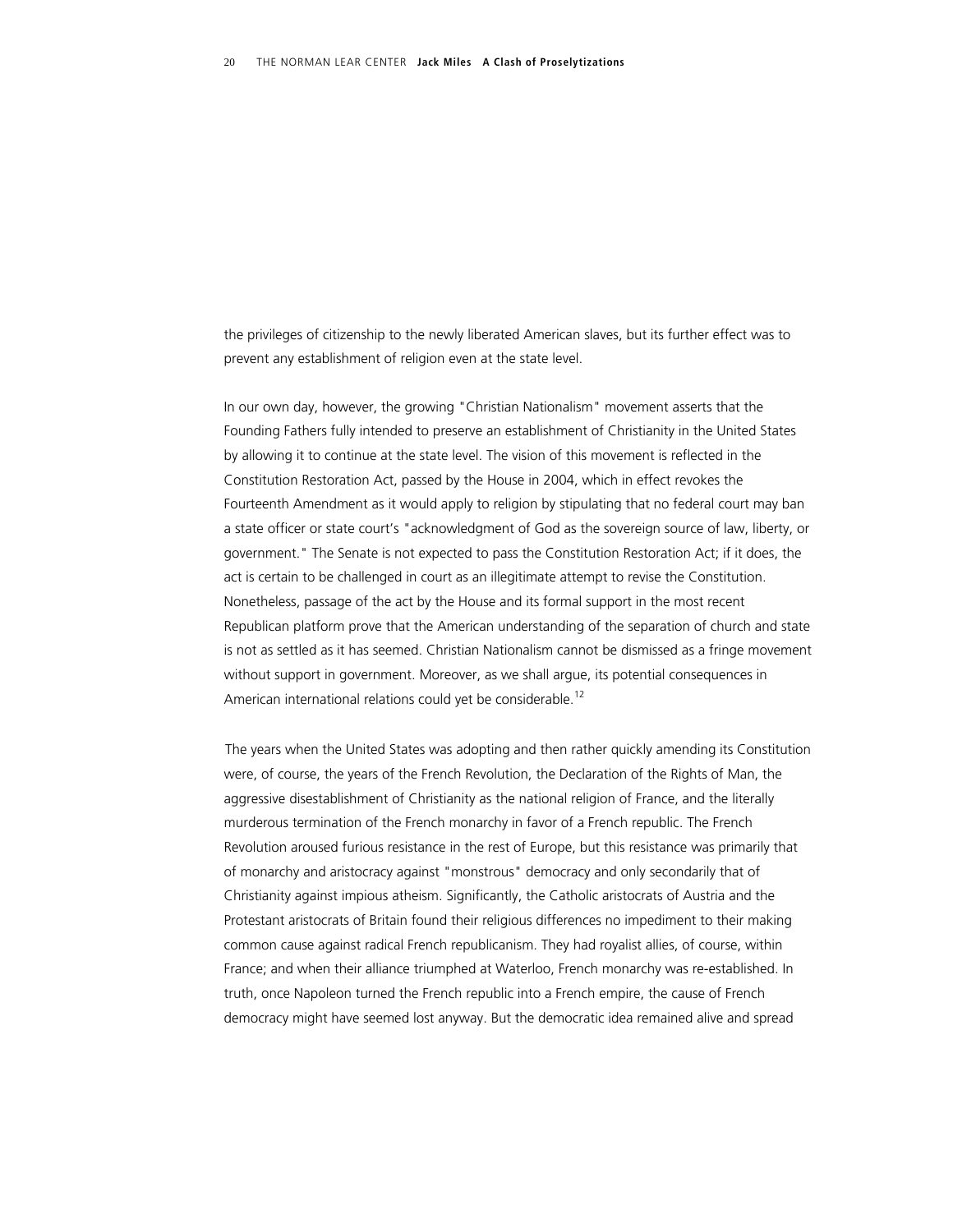even under Napoleon, and alongside it another French idea of immense and less frequently noticed importance – namely, the idea of the politically constituted nation as a secular church to which all citizens belonged by equal right and with equal dignity and in which, at the emotional level, patriotism would become a surrogate for piety.

Nationalism in this fervid French sense of the word swept Europe and replaced religious fervor as the salient ideological rationale for war. So it happened that in 1798, when Napoleon invaded Egypt half a millennium after the fall of the last Crusader kingdom, he did so not in the name of Christendom, but in the name of France. And so it happened that in 1797, when the President John Adams signed the American treaty with Tripoli, pointedly stipulating that he endorsed every article within it, the United States – a nation privately as Protestant as France was Catholic and far more ethnically diverse – could declare itself to be "not in any sense founded on the Christian religion." If the Americans were not Christians, what were they? The word that the founding American generation favored was *patriot. Patriotism* bespoke holiness, finality, and communitarian power to the point that men were willing to die in its service as martyrs had once died for the faith.

 In 1797, as it happened, no one in the United States Congress could read Arabic; and so it is apparently only in our own day that the fascinating fact has come to light that Article 11 in the Arabic version of the Treaty of Tripoli does not in any way translate Article 11 of the English version. Why not? Perhaps, though this must remain a matter of speculation, because the Treaty's declaration that the United States was not in any sense founded on Christianity would not have established, for Muslim Tripolitans, a comprehensible elimination of the ground for religious war with America. If the Americans were not Christians, what were they? The designation *patriots*  would have been incomprehensible. Were they Jews? Clearly not. Were they unbelievers, infidels, *kuffār*? In the Islamic view of the matter, it is much easier to deal with an errant monotheist than with an outright infidel. The distinction harks all the way back to the Qur'an but also pervades Islamic legal and theological thinking. The remarkable decision to promulgate two version of the treaty at this crucial point may reflect a diplomatic awareness of this fact, but from this disparity we must infer the equally noteworthy fact that the treaty's explicit dissociation of the American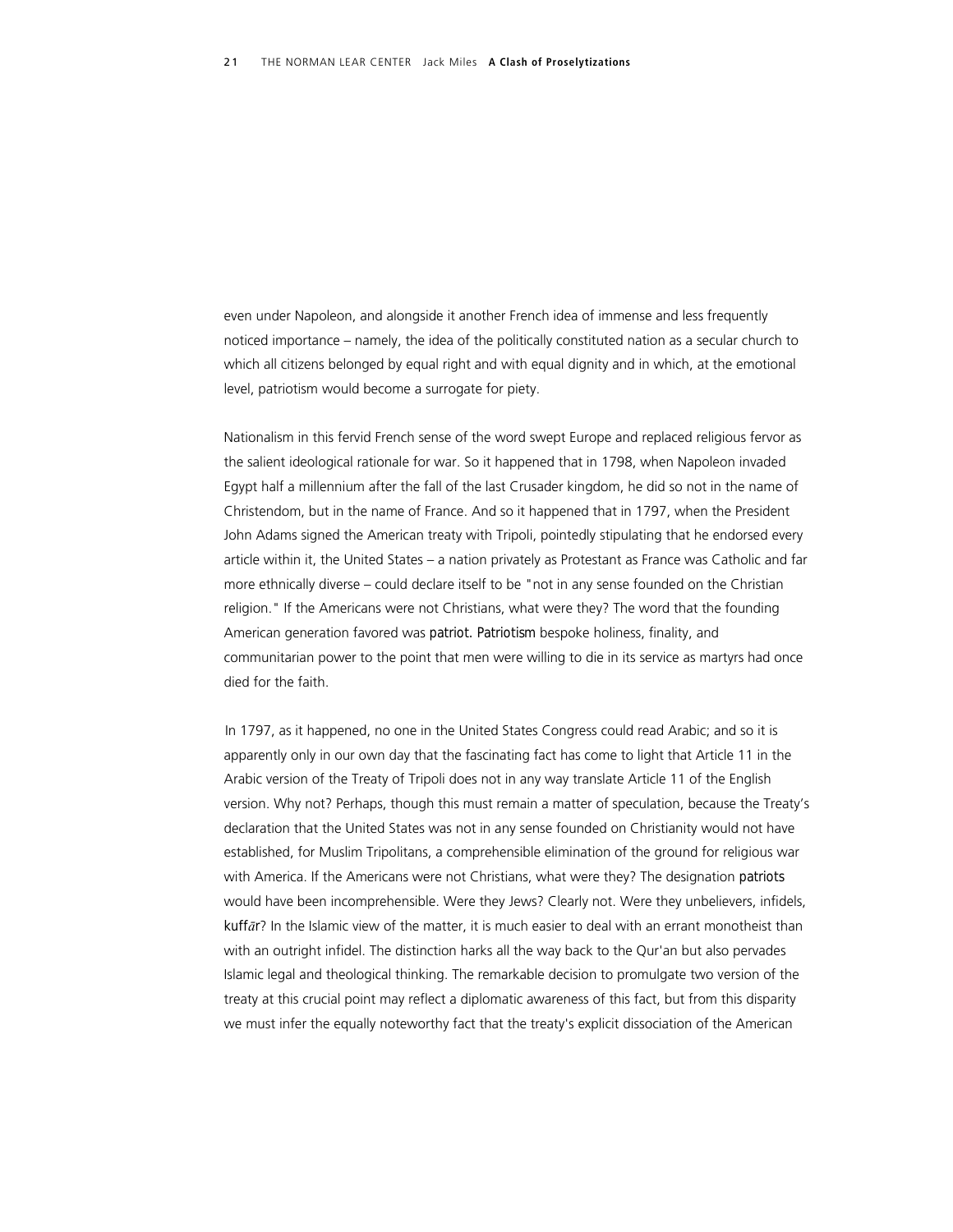republic from Christianity was written for American rather than Tripolitan consumption. The nations of Europe, each with its established form of Christianity, may have had some residually religious reason to go to war with a Muslim nation, or so the drafters of the treaty seem to have been reminding themselves and their country, but this new American nation, with no established religion, would have no such reason. Let European armies fight crusades, they implied: American armies will fight none. And, of greatest interest at our own much later point in world history, the drafters of this minor treaty were prepared to extend the principle of international religious amity beyond the family of differently Christian nations to the family of all nations, whatever their religious differences. At the moment when the United States first became a political actor far beyond its own borders, they saw fit to assert American religious neutrality as a distinctive feature of the American international vocation.

As the absence of Article 11 from the Arabic version of the Treaty of Tripoli may suggest, the novelty – we may well say the peculiarity – of Christian religious history is the emergence within it of a broad and powerful cultural assumption that an individual may be negatively unreligious without being positively anti-religious, and that therefore a state may permit the free exercise of all religions while being founded on none of them. This idea, arising in the Enlightenment rather than the Reformation, is so counter-intuitive that resistance to it has remained perennial even in the West. In his recent history of the rise of the Italian Republic and the fall of the Papal State, David I. Kertzer writes as follows: "What most drew Pius IX's ire was not the Italian king, nor his ministers, nor even the generals who led the battles against him. What most enraged him were those Catholics who thought it possible to reconcile their religion with such blasphemies of modern times as the



**The nations of Europe, each with its established form of Christianity, may have had some residuall y religious reason to go to war with a Muslim nation, but this new American nation, with no established religion, would have no such reason.** 

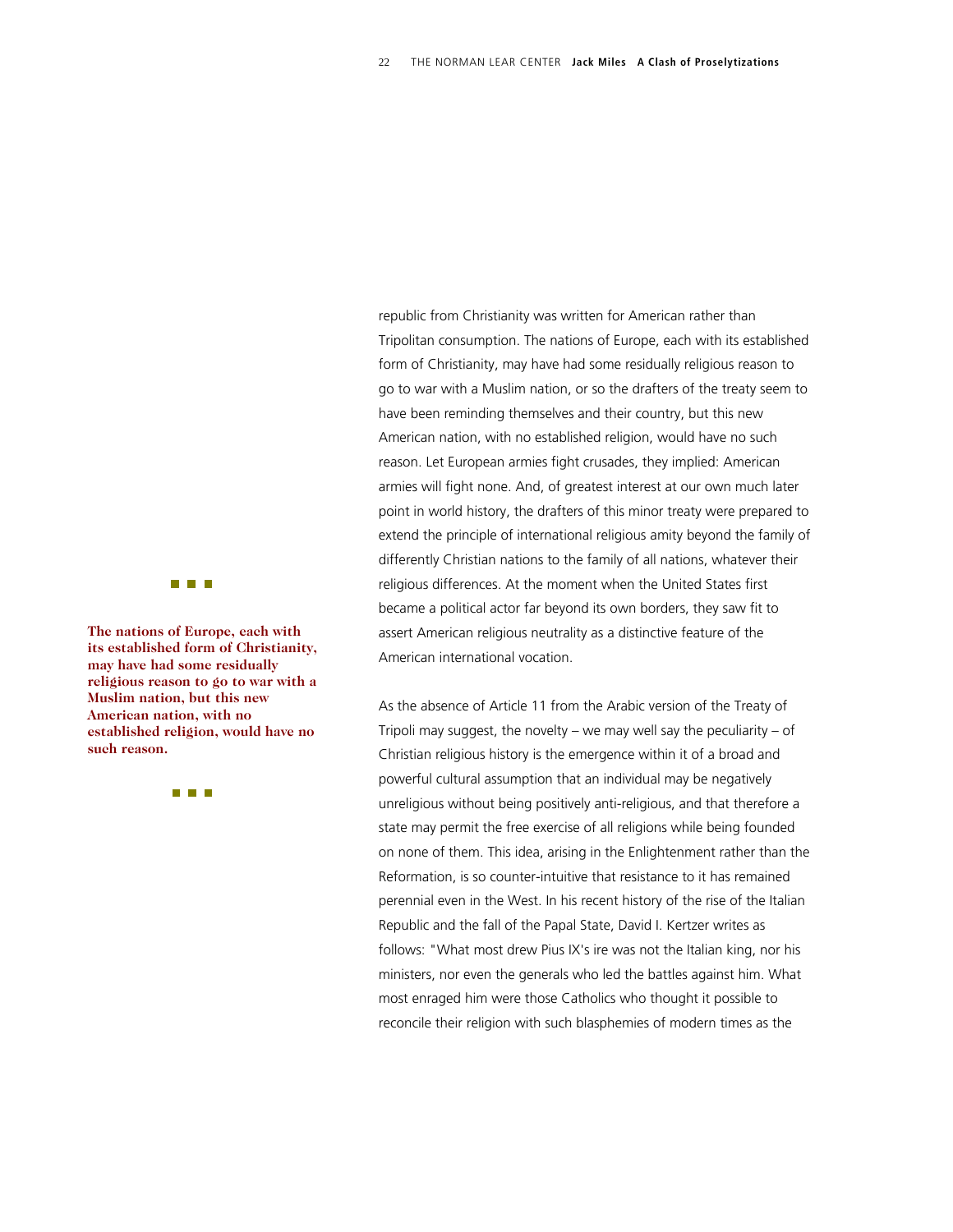belief that Church and state should be separate ... The principle that non-Catholics should have the same rights as Catholics was, for the pope, one of the greatest outrages of all. At an audience in 1863, a French cleric asked the pontiff how he could call on the rulers of non-Catholic countries to give Catholics equal rights when he denied such rights to non-Catholics in his own states. For Pius, the question was preposterous. How could God's vicar on earth support the right to preach error and heresy to Catholics? 'The pope certainly wants liberty of conscience in Sweden, as he does in Russia, but he does not want it in principle," reported the French visitor. "He wants it as a means provided by Providence to spread the truth in these regions.'" <sup>13</sup>

A German reader of mine once wrote me about helping a Saudi immigrant set up a mosque in Berlin. When my reader asked the Saudi if he would reciprocate and help set up a Christian chapel in Riyadh, the Saudi declined less in anger than in blank astonishment of the sort that Pius IX expressed to the visiting French priest. How could his Berlin benefactor, how could anyone, even *think* such a thing? A Muslim must do what God wishes not what mere human courtesy or western diplomacy dictates. To do otherwise is not to serve any supposed human good such as freedom of religion but only to serve Satan. Crucial to the mutual incomprehension in these exchanges, an incomprehension that continues to bedevil the confrontation between the West and the *Ummah,* is the tacit sanction given in all Enlightenment polity to a sacralization of the nation by the elevation of national above religious identity. Among the majority-Muslim nations, only 20<sup>th</sup>-century Turkey has sanctified nationality in this distinctively Western way (some would say: "this distinctively 19<sup>th</sup>-century Western way"), and the Turkish nationalist establishment may be gravitating back toward the Muslim norm.<sup>14</sup>

 If we may postulate that it was with approximately the pope's philosophy of religious freedom and his indifference to the mysticism of national identity that Tripoli agreed to make a provisional peace with the United States, then we may appreciate how differently the staggering loss of Muslim territory to Western powers in the nineteenth and the twentieth centuries must seem to the affected parties. As Greece, Serbia, and Bulgaria broke free from Ottoman Turkey, what Europe saw primarily as national liberation Istanbul saw as Christian triumph. As for the Spanish, French, and Italian colonies established in Muslim North Africa, as for American colonialism in the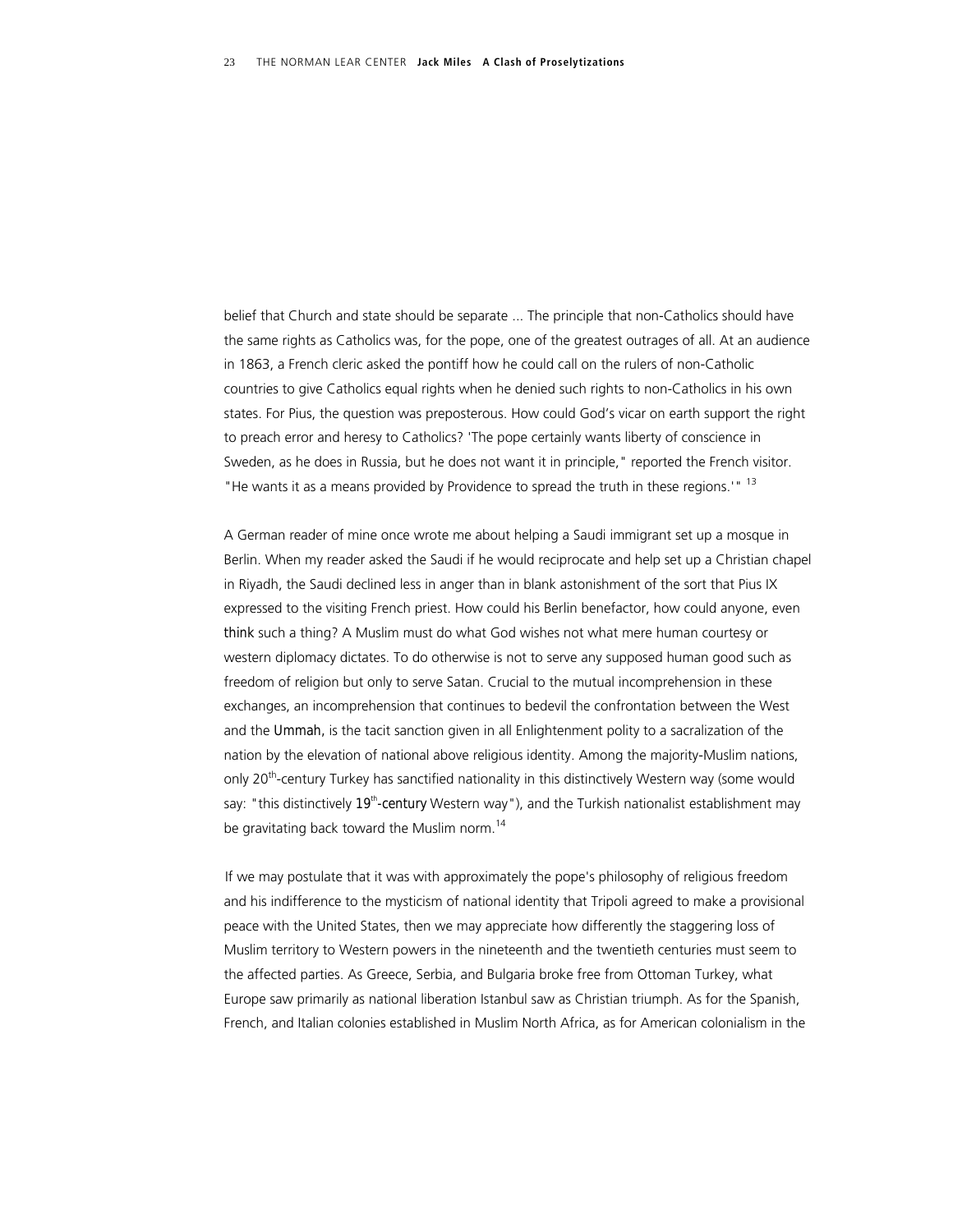Muslim areas of the Philippines, as for British expansion out of India into Afghanistan and Iran not to speak of British colonies in Kuwait and Oman, these, too, were understood as national victories by the

colonizers, but in good measure as Christian victories by the colonized.

Even less ambiguous was the eastward expansion of the Russian Empire into Muslim Central Asia inasmuch as Moscow had designated itself the Third Rome and explicitly saw all the tsar's military victories as, like the victories of Constantine or Justinian, victories for the one true church. In the twentieth century came the worst blows of all: the defeat of the Ottoman Empire, the abolition of the caliphate, the European occupation of much of the Arab heartland, the establishment of a Christian-dominated, sometimes French-speaking state in Lebanon, the establishment of a Jewish-dominated, Hebrew-speaking state in Palestine and later, for a time, a military alliance between these Jews and the Christians of Southern Lebanon, and finally – approaching the unthinkable – the establishment of a Shiite-dominated American protectorate in Iraq. What would the next logical step be if not a Western seizure of the Hijaz, perhaps by a coup launched from the American naval base in Shiite Bahrain, and Western rule in Mecca and Medinah?

The Muslim-Christian struggle for world religious domination overlies, on the Muslim side, a Shiite-Sunni split that, though conceptually different from and older than the Catholic-Protestant split in Latin Christendom, is no less profound than the Christian division. The Shiites – defeated early but never resigned to defeat – established their largest and most permanent base against the more numerous Sunnis when Iran established its first comprehensive Shiite regime in the early sixteenth century, at just the time when Martin Luther was launching the Protestant Reformation in Germany. The Sunnis, during the same period



**The Muslim-Christian struggle for world religious domination overlies, on the Muslim side , a Shiite-Sunni split that, thou gh conceptually different from the Catholic-Protestant split, is no less profound.** 

**THE REAL**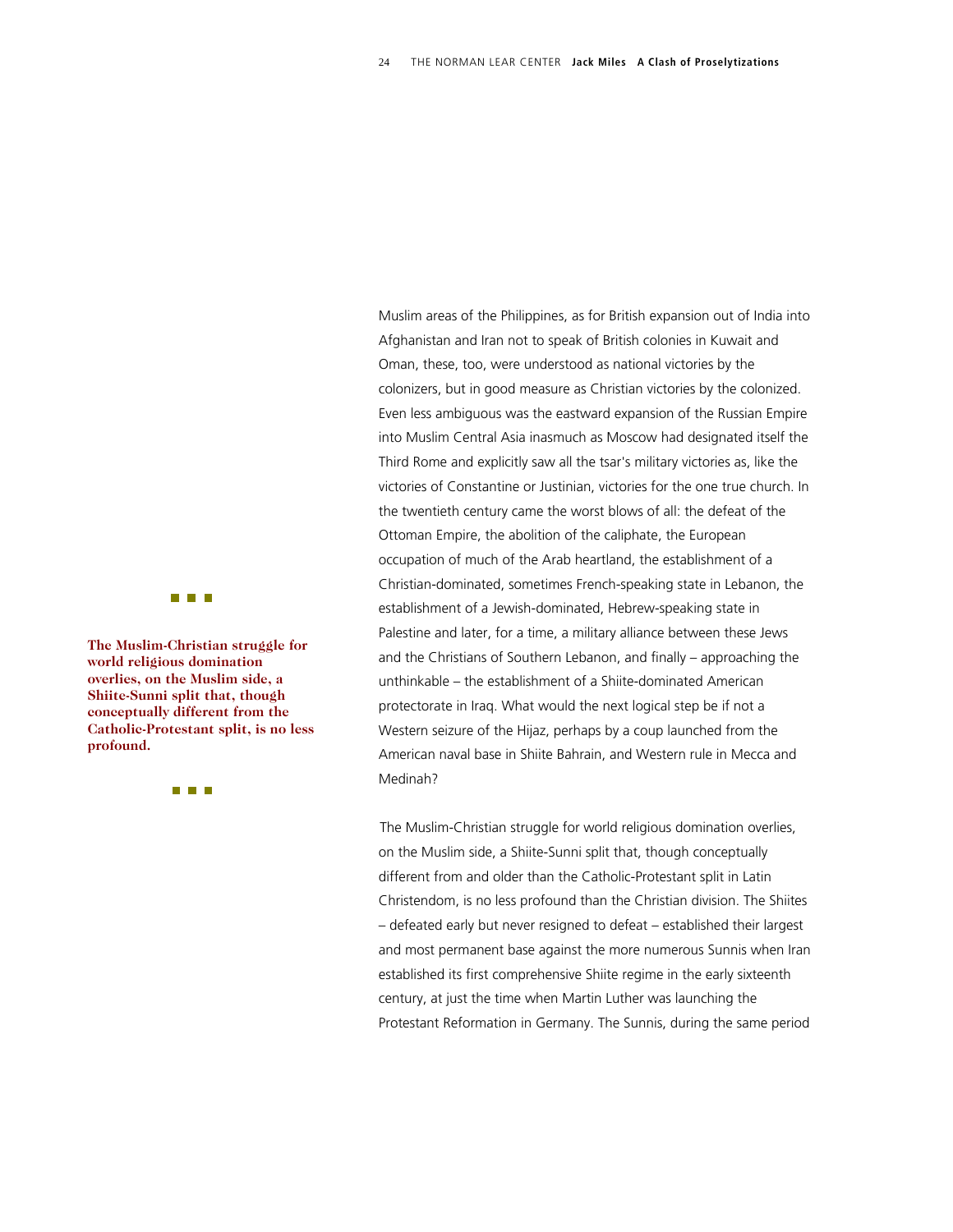and later, consolidated an even larger base as the Ottoman Empire came to its zenith, reaching at its greatest extent from the western border of Iran to the Atlantic. It may be a tribute to Muslim good sense and forbearance that whatever reciprocal discrimination or oppression existed within each of these two great realms, the two – each with a large penumbra of influence beyond its borders – never fought the equivalent of a Thirty Years War. By the same token, however, the two forms of Islam have never been constrained to renounce war as an instrument of orthodoxy as the two main forms of Western Christianity were forced to do at Westphalia. So it happened that when Ayatollah Ruhollah Khomeini came to power in Iran, he announced in the flush of victory that it was time for his Shiite Iranians to replace the Sunni Arabs of Saudi Arabia in administering Mecca and Medina.

Moreover, because the Shiites and the Sunnis have never fought each other to an exhausted draw, as the Christians of Europe did, they have never been seriously tempted to turn in post-war disillusion to their own version of Butterfield's Great Secularization. Instead, facing progressive Christian encroachment and finally outright colonization, they have repressed their differences without resolving them and postponed their religious ambitions without renouncing them. It is easy and not entirely wrong to state that Islam has never had a Protestant Reformation so long as the Protestant Reformation is made to stand for individualism in religion. But when, as seems more apt in this context, the Protestant Reformation is made to stand for the kind of revivalism that circles back past corrupting innovation to an original purity, it seems more apt to say that Islam *is* an ongoing series of protests and reformations. Muhammad himself preached that the Jews and the Christians had been corrupted God's prophetic word both in their scriptures and in their practice and that he was the reforming "Puritan" messenger sent to lead them back into submission to God's will and God's truth. Both Shiite and Sunni revivals recur rhetorically to the first decades of Islamic history, and both have had the capacity to mobilize intra-Islamic sectarian passion. Yet the two, even as this Islamic issue remains unresolved between, sees a larger challenge when the West, consciously or unconsciously, presents itself as Christendom redux.

To the extent that the Muslim Ummah can more easily grasp Christendom as Christianity's version of itself, while secular nationalism as a surrogate religion remains dubious or incomprehensible, to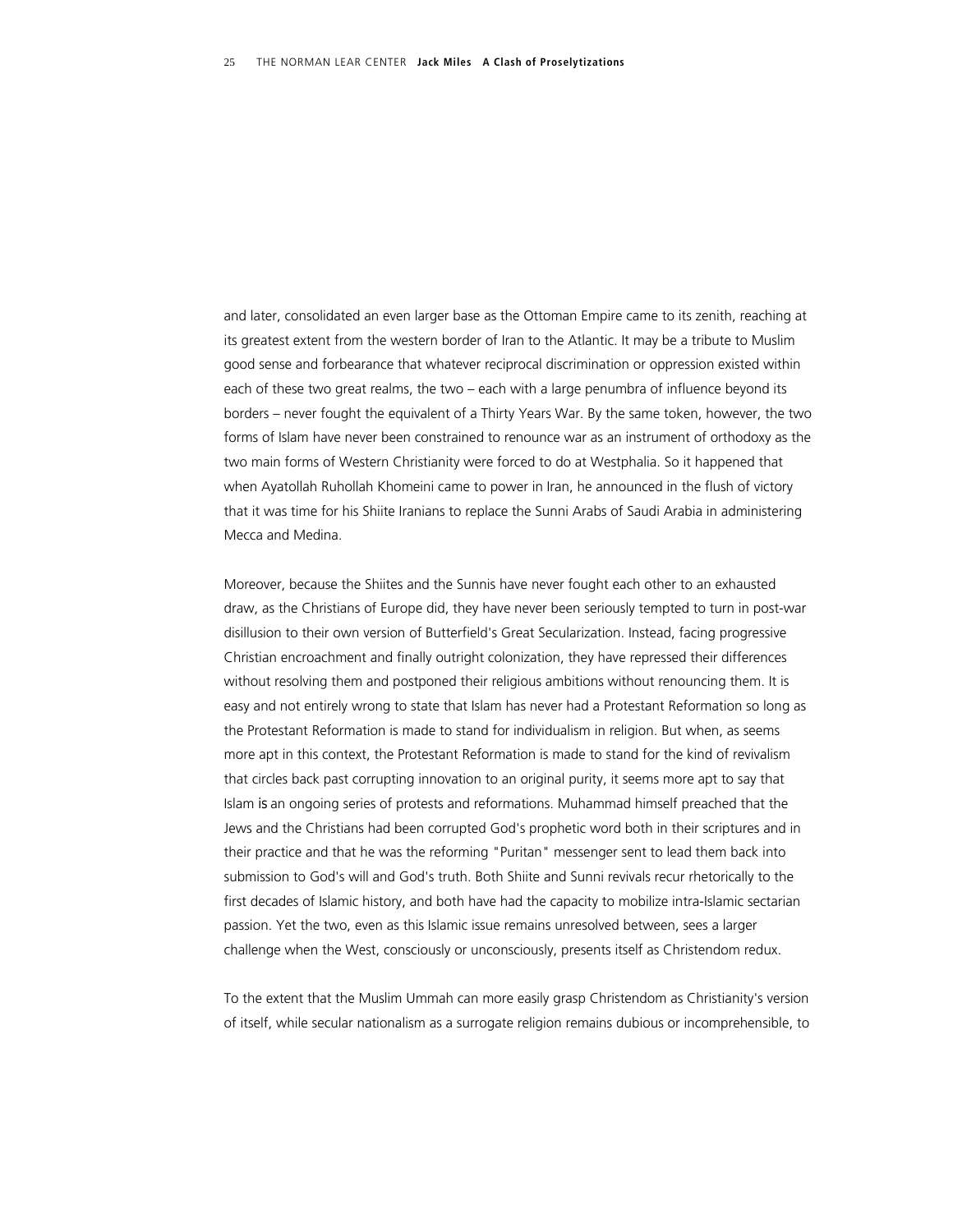that extent the default conceptualization and assumed motivation for Western colonialism and the later triumph of the international community has remained primarily religious. In other words, the advances of the West are all most readily and plausibly understood as reenactments of the religious wars of old or, in a word, of the Crusades. The *sui generis* Westphalian system – that secular, religion-transcending, nation-based, indefinitely expandable world order that came into existence in Europe and in North America in early modern times – was unknown in the *Ummah.* Nationality was known, needless to say, but tribal loyalties were often far stronger than those to the nations now recognized as such by the international community, and in any case the sacralization of nationality as nationalism was not recognized. Indeed, the secularization of tribe had been integral to the success of early Islam in unifying the Arabs as one nation under its one God. God was holy and God alone. Submission to God, the act of *islam,* was a sacred duty. It was unthinkable that allegiance to mere nationality could circumscribe or contain or finesse that submission to the divine revelation by which an entire family of nations, the Ummah, had learned to cohere. Moreover, citizenship as distinct from ethnicity, as the criterion by which rather than by religion members of different ethnic groups might form a single large political unit, was more alien still.

If identity were a card game, which card would be trump? In his December 18, 2005 speech, President Bush applauded the recent election in Iraq as the elevation of nationality over religion. "Three days ago," he said, ... "more than 10 million Iraqis went to the polls – including many Sunni Iraqis who had boycotted national elections last January. Iraqis of every background are recognizing that democracy is the future of the country they love – and they want their voices heard. One Iraqi, after dipping his finger in the purple ink as he cast his ballot,



**One Iraqi, after dipping his finder in the purple ink as he cast his ballot, stuck his finger in th e air and said, "This is a thorn in the eyes of the terrorists."** 

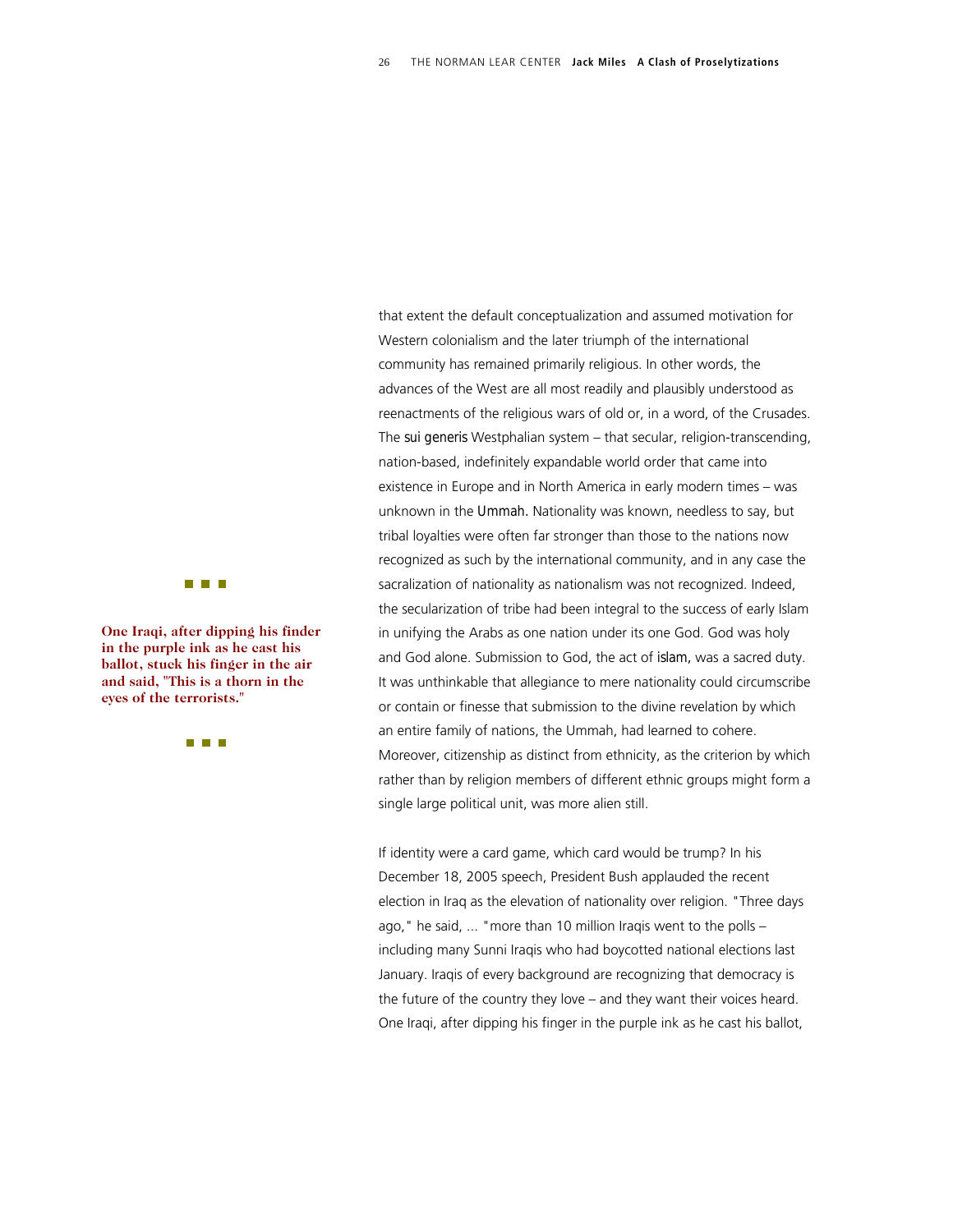stuck his finger in the air and said: "This is a thorn in the eyes of the terrorists." Another voter was asked, "Are you Sunni or Shia?" And he responded, "I am Iraqi." <sup>15</sup>

For the President as for the vast majority of Americans, citizenship in an established, citizenshipdefined nation state is card that trumps both the religion card and the ethnicity card in the identity game. *You are a Jew, I am a Christian*, or, for the last half-century, *you are a black, I am a white, but what matters*, we say with our hearts swelling, *is that we are both Americans*. In Iraq, unfortunately, the citizenship card, so crucial to the establishment of the kind of political freedom the President seeks to bestow, may not function as a trump card. In neighboring Jordan, in one recent survey, 63% of Jordanians said that they regarded themselves as Muslims first, Jordanians second; only 23 percent regarded themselves as Jordanians first, Muslims.<sup>16</sup> In other words, given the profound difference in cultural history just reviewed, the more natural Iraqi sentiment may very well be: *You are an Iraqi, to be sure, and so am I, but what matters is that you are a Shiite*  and I am a Sunni. In the inner-Islamic clash of proselytizations, al-Qaeda has actively and consciously sought to forestall the establishment of strong national identity and foster religious identity – or what Western commentators almost always call sectarianism – instead. Thus, the late Abu Musab al-Zarqawi, according to an article in *Foreign Policy,* "... was eager to drive a wedge between the Sunnis and the Shiites. Otherwise, he feared that the Iraqi insurgency might develop into a national resistance, with both sects finding common cause ... In his correspondence with bin Laden, Zarqawi relentlessly stressed the need to prevent Iraqi Shiites and Sunnis from uniting around a genuine nationalism. If this were to happen, he concluded, the jihadists would be cut out because they were foreigners and the insurgency would become a national undertaking."<sup>17</sup> As for the neighboring Shiites, so also, *a fortiori,* for the invading Americans: What matters most about them to the average Iraqi may well not be that they are Americans devoted to democracy, freedom, and national self-determination but that they are Christians and Jews.

 The point to be made about the religion card in the *Ummah* identity game is not that it always trumps the others but only that it often does or, to make the point more cautiously still, that the instincts of a Westerner for when it will and when it will not are likely to be unreliable. In Iraq, a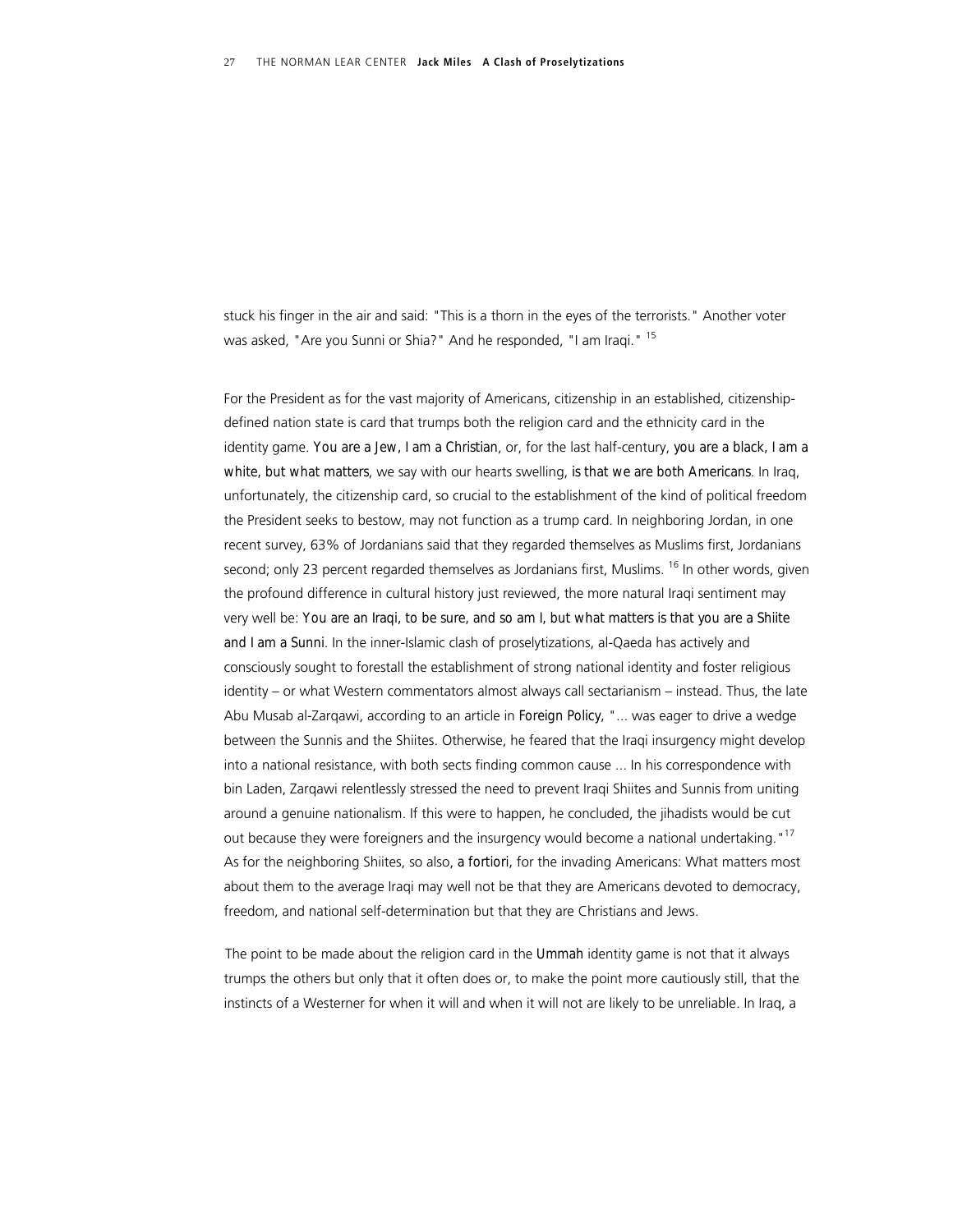common Sunni religious identity has not trumped ethnic difference in the unfinished struggle between Sunni Arabs and Sunni Kurds, and yet a common ethnic identity has failed even more completely to trump religious difference in the ferocious civil war of Sunni Arabs against Shiite Arabs. Meanwhile, against an American assumption made plausible by the Iran-Iraq War, Persian-Arab ethnic difference has failed utterly to trump common Shiite religious identity for Iraqi Shiites. Iranian influence and even Iranian personnel are rampant, as a result, in the Shiite-dominated, American-made government of Iraq. To all of this, the American experience is a poor guide, for American society is a pot in which most ethnic identity is still very reliably melted down, while the American polity is one in which citizenship is obligatory and materially consequential while religious affiliation is optional and, in most material ways, inconsequential.

In sum, then, the state of affairs in which the proselytization challenge arises is one in which, by and large, the Ummah tends to see the West as a version of itself, greatly exaggerating actual Western religious identity, unity, and ambition, while the West – and the recent United States, above all – makes the mirror image mistake, seeing the Ummah as a version of itself and greatly exaggerating, as a result, actual civic identity and aspiration, while underestimating the degree of passion that can still attend competing allegiances (Sunni vs. Shiite) within a single religion. The Ummah assumes, wrongly, that the West is against Islam. The West assumes, wrongly again, that the Ummah is against freedom. The place that the West implicitly assigns Islam in its post-Christian internationalist vision is different, to be sure, from the place that the Ummah assigns Islam. No less important, however (in fact, more important because so rarely even thought about), what the



**The Ummah assumes, wrong ly, that the West is against Islam. The West assumes, wrongly again t , tha the Ummah is against freedo m.**

n n n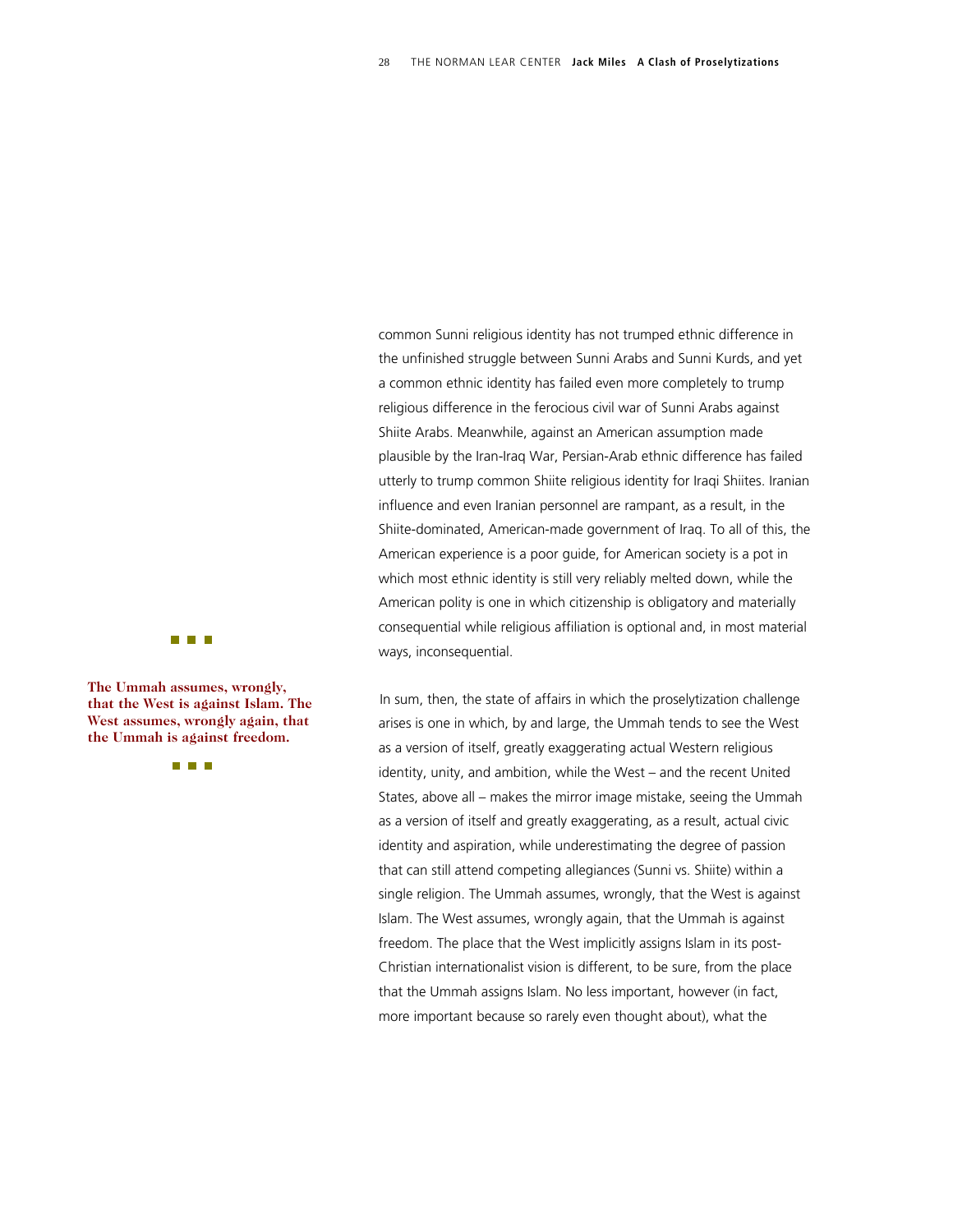Ummah understands by citizenship (or "freedom") and nationality and how these fit into its received internationalist vision (and Islam does have such a vision) is different from what the West understands by the same terms. These differences are not beyond negotiation, we must hope, but understanding them must precede negotiating them. And crucial to understanding them is keeping in mind the story of how they came into being.

### *Colonialism, Proselytization, and the International Community*

Let me turn now, if very briefly, to the quasi-literary question I formulated earlier in this paper: Would it be diplomatically useful or politically feasible in the aftermath of the Bush Administration to re-tell the American chapter of the world story as the Treaty of Tripoli did – namely, as the story of a country "in no sense founded on Christianity"? Would a dissociation of this sort make this nation, inherently so threatening because of its military might, religiously and politically less threatening to the Ummah than it otherwise would seem in its continuing role as hegemon in the international community? If so, then, of course, the American story must first be embraced in this form by the Americans themselves, and this at a time when not a few wish to indulge in just the "Christian Nationalist" identification from which the Treaty of Tripoli abstained. If American policy-makers can learn, on the one hand, to speak openly and freely of religion as a fact of life in every nation on the face of the Earth rather than avoiding this topic as not suitable for polite or educated company and if they can learn, on the other hand, to present their own country as religiously neutral but trustworthy in its neutrality, then they may have the makings of a long-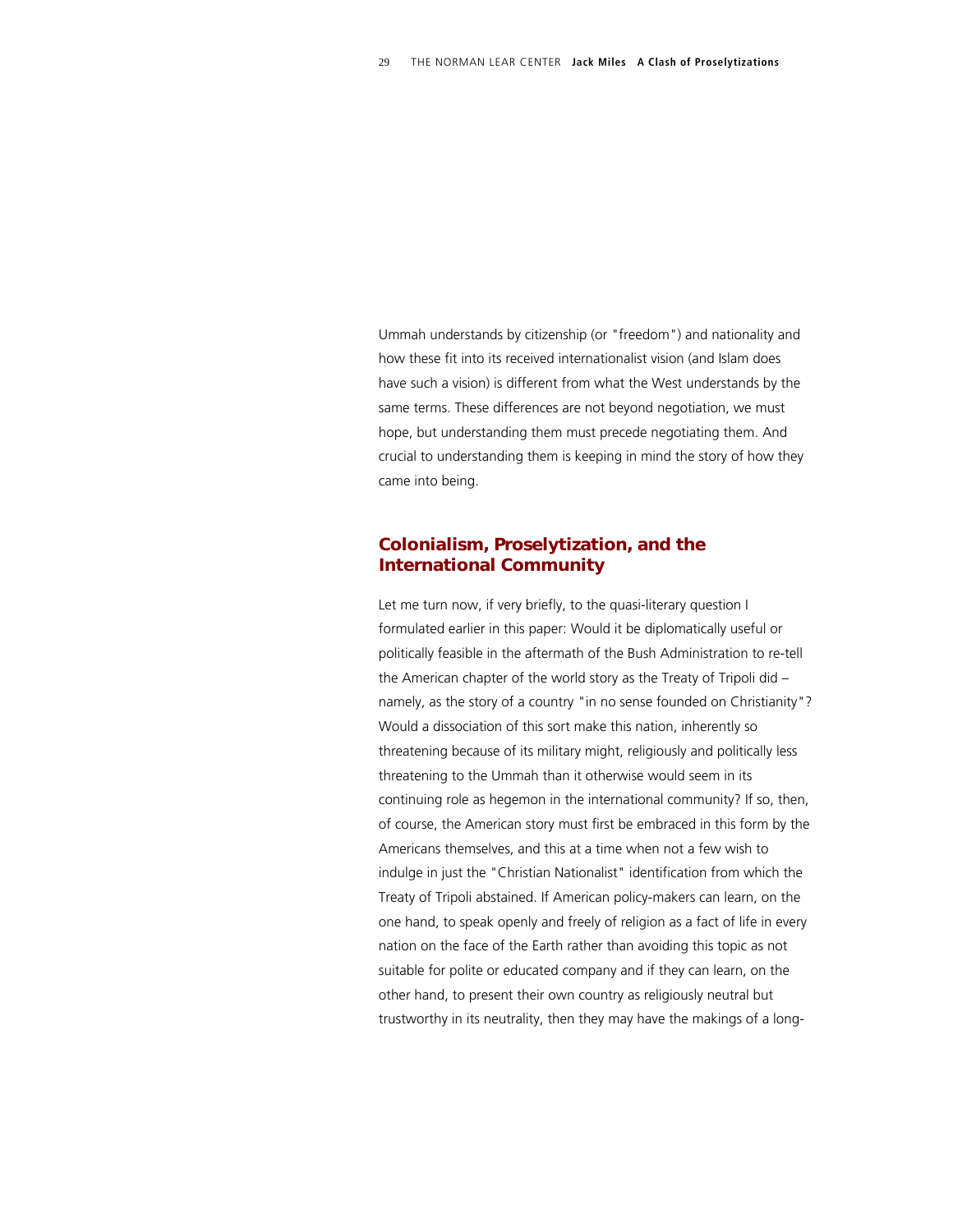term strategy for the World War of Ideas analogous to the one that won the Cold War.

To recapitulate, secular nationalism and secular internationalism, though by no means incomprehensible in principle, are dubious to many in the *Ummah* because of secularity's perceived Christian genealogy and its hegemonic convenience. There is a secular political party in Iraq, to take the most pressing example, but it is a failed party, more appealing and more popular in Washington than it ever became in Iraqi elections. In most of the Muslim world, secular, nationalist parties, whether progressive or conservative, have a future only in alliance with Islamic parties. While learning how to deal with these parties, and how to appreciate how the course of history reads through their eyes, the United States must take better, more self-conscious possession of what may be its own deepest cultural strength. Perhaps the most widely applicable cultural lesson to be derived from the American political experiment is that the advance of secularism in a state need not entail the retreat of religion in the related society. Even in the United States, sadly enough, religion and secularism all too often see themselves playing a zero-sum game. Each imagines itself under siege by the other. We cannot be surprised then if contending religious parties in an inflamed country like Iraq see themselves in the same condition or if the world Muslim community entertains similar suspicions vis á vis its historic rival, world Christianity. Whether the United States will preserve or destroy its capacity for world leadership will depend to some significant extent on whether and how effectively it can project an international identity that is neither anti-religious nor, at the opposite extreme, confessionally Christian. In principle, American political identity would seem uniquely able to manage a balance that entails nothing more than



**Even in the United States, religion and secularism all too often see themselves playing a zero-sun game – each imagines itself under siege by the other.**

**The Common**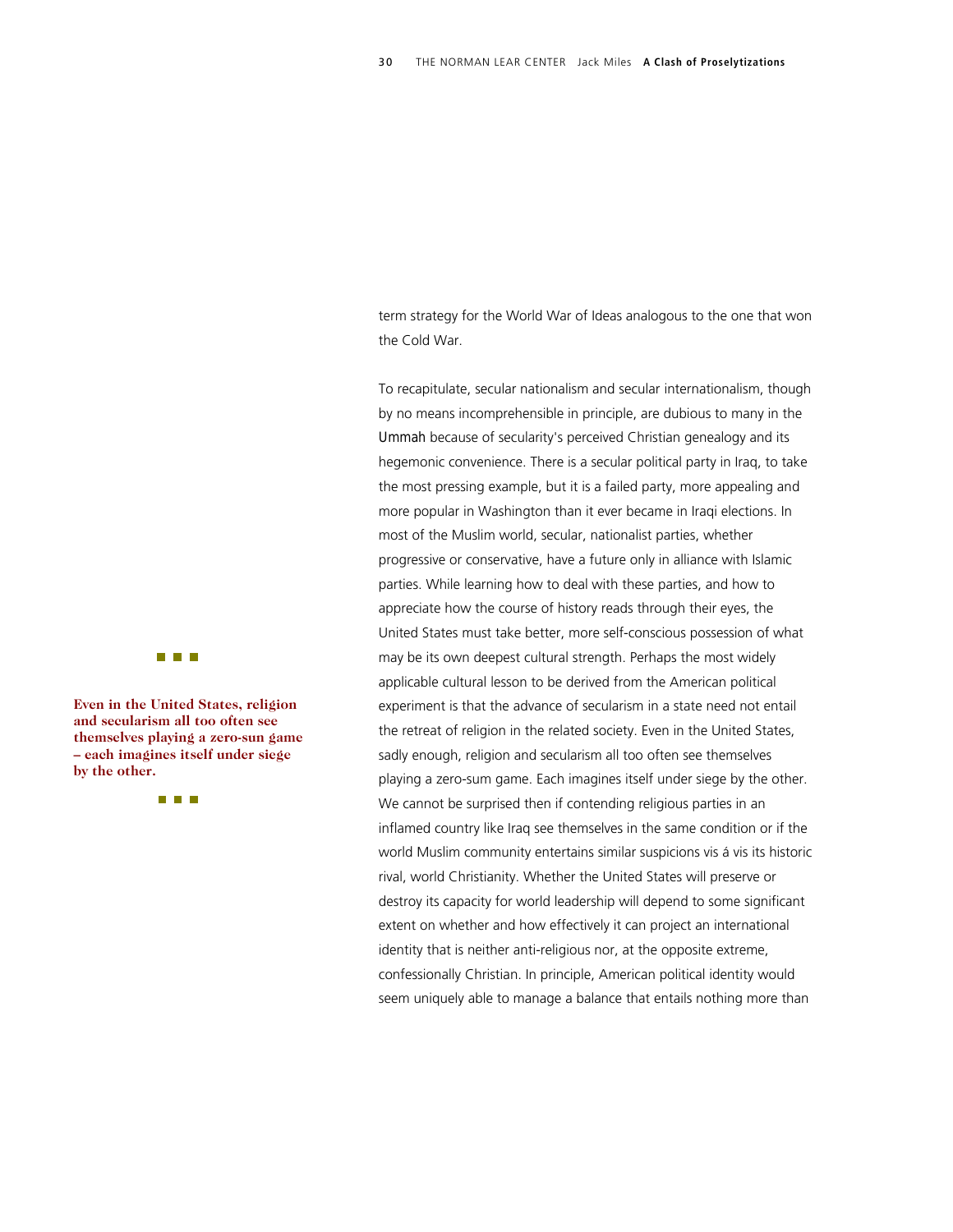being abroad who we are at home. In practice, both perception and reality are at a significant remove from this ideal.

Starting in 2004, the poll of Arab countries designed by Shibley Telhami and conducted annually by Zogby International has shown a progressive heightening of religious identification over ethnic or national identification and a concomitant growth in the view that the Bush Administration's G-WOT is a thinly disguised war against Islam. Writing in the *Los Angeles Times,* Telhami commented: "Increasingly, Muslims view the war on terrorism as a war on Islam. Conversely, many Americans now regard Islam as the source of the terrorist problem. These trends have provided Islamic groups with increasing grass-roots potential limited only by the operating space allowed them by insecure authoritarian governments."<sup>18</sup>

If the trends Telhami describes can grow, they can also shrink, or so we must hope. Without denying Telhami's contention that G-WOT has heightened the current Muslim perception of a world war against Islam, the root system for such a perception are older and deeper than the Bush Administration.

Muslims do not see the West, by and large, as the West sees itself. For the most influential policy-makers in the West, Christian Nationalists excepted, the former identity of the West as Christendom has been superseded by a new, broader identity as a secular community no longer normatively Christian, even if no less global in its ambition than Christianity once was. In its recent relations with India and China, gigantic super-states numbering more than a billion each, the West has had considerable success in establishing this secular identity as its self-



**Writing in the** *LA Times***, Sh ibley Telhami concluded, "Increas ingly, Muslims view the war on terrorism as a war on Islam. Conversel y, many Americans now regard Islam as the source of the terrorist problem."**

**THE REAL**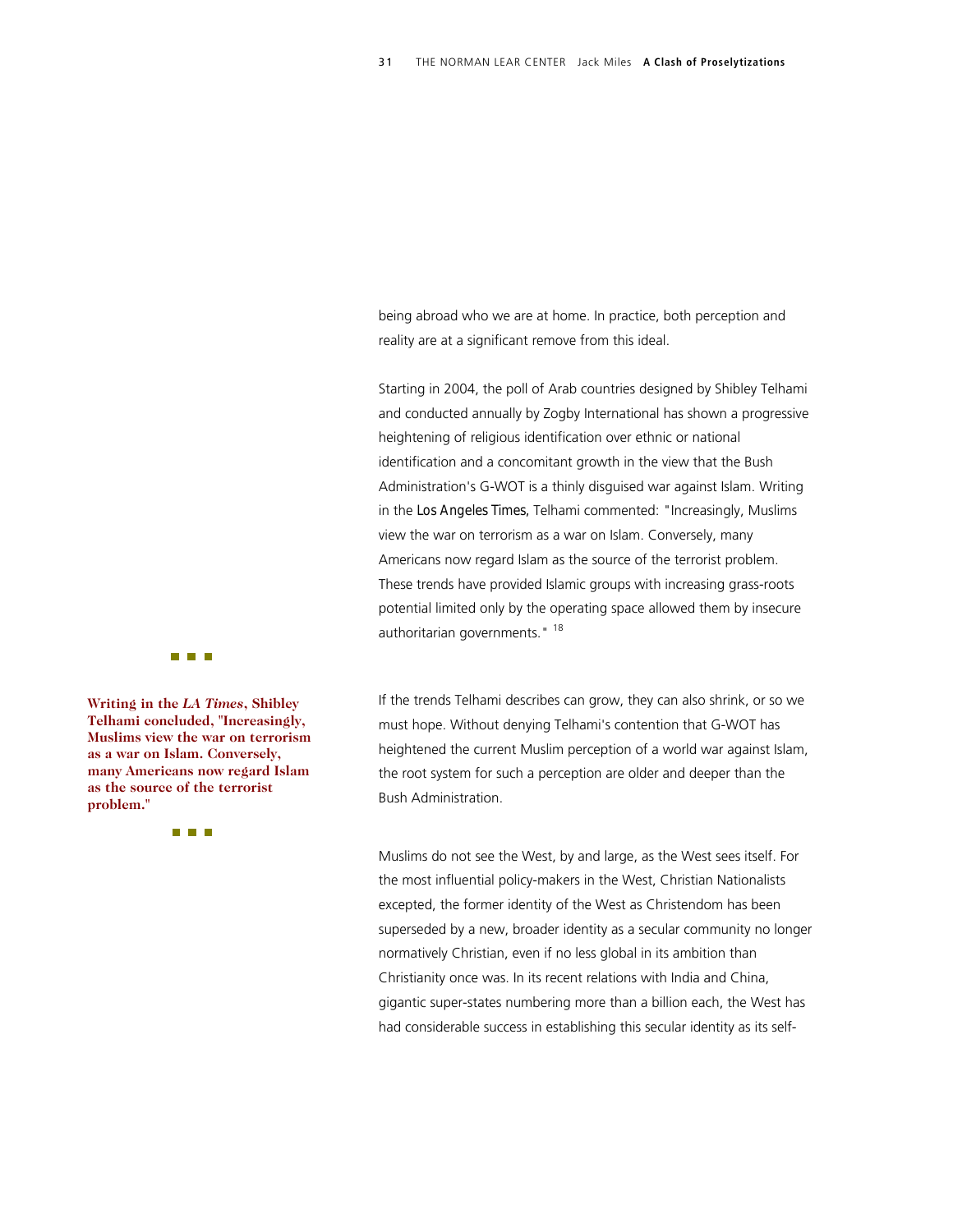transcending true identity, *at least for the purposes of international relations,* and in encouraging the Indians and the Chinese to assume a version of the same secular identity for the same diplomatic purposes. This extension is well nigh constitutive of the international community as international, for it is what makes that community a community of theoretical equals rather than merely "the West and the rest." Among Muslims, however, this new *entente cordiale* between the great powers of East and South Asia, on the one hand, and the great powers of Europe and North America, on the other, may only worsen a pre-existing sense of encirclement and siege. And to turn to the American role at this juncture, the Muslim sense of siege is scarcely dispelled when an American president takes well-publicized counsel from Christian leaders as he takes unilateral military action in a majority-Muslim country.

We come at last to the point where story and history, policy and propaganda, coincide. It was the Rev. Franklin Graham, famous throughout the *Ummah* for declaring Islam to be an "evil" religion, who delivered the invocation at the very inauguration of President George W. Bush for his first term in office. Was Graham's role in the inauguration to be regarded as an early propaganda misstep? Or did it, on the contrary, signal that the Bush Administration shared and actively continues to share Graham's views? Lt. Gen. William G. "Jerry" Boykin, deputy undersecretary for defense intelligence, attracted a storm of criticism for preaching sermons in Christian churches while wearing his uniform and saying things like "America is a Christian nation with a calling under the hand of God. Her battles, then, are spiritual and should be fought by men and women who comprise a 'Christian army.'" <sup>19</sup> Boykin, like Graham, has been a propaganda problem for the United States among the world's Muslims, lending credibility to the views that Shibley Telhami describes as spreading.

Whether Boykin's views are rare or whether, instead, they are part of the American Christian revival that some have called a Fourth Great Awakening is difficult to establish but intensely relevant to the clash of proselytizations. If we are to believe Stephen Mansfield, the author of *The Faith of the American Soldier*, Boykin's views are common coin in the American military. Boykin's controversial sermons, Mansfield writes, "... vilified as they were in the American press, were quietly absorbed by soldiers in the field. As one lieutenant colonel serving at USCENTCOM at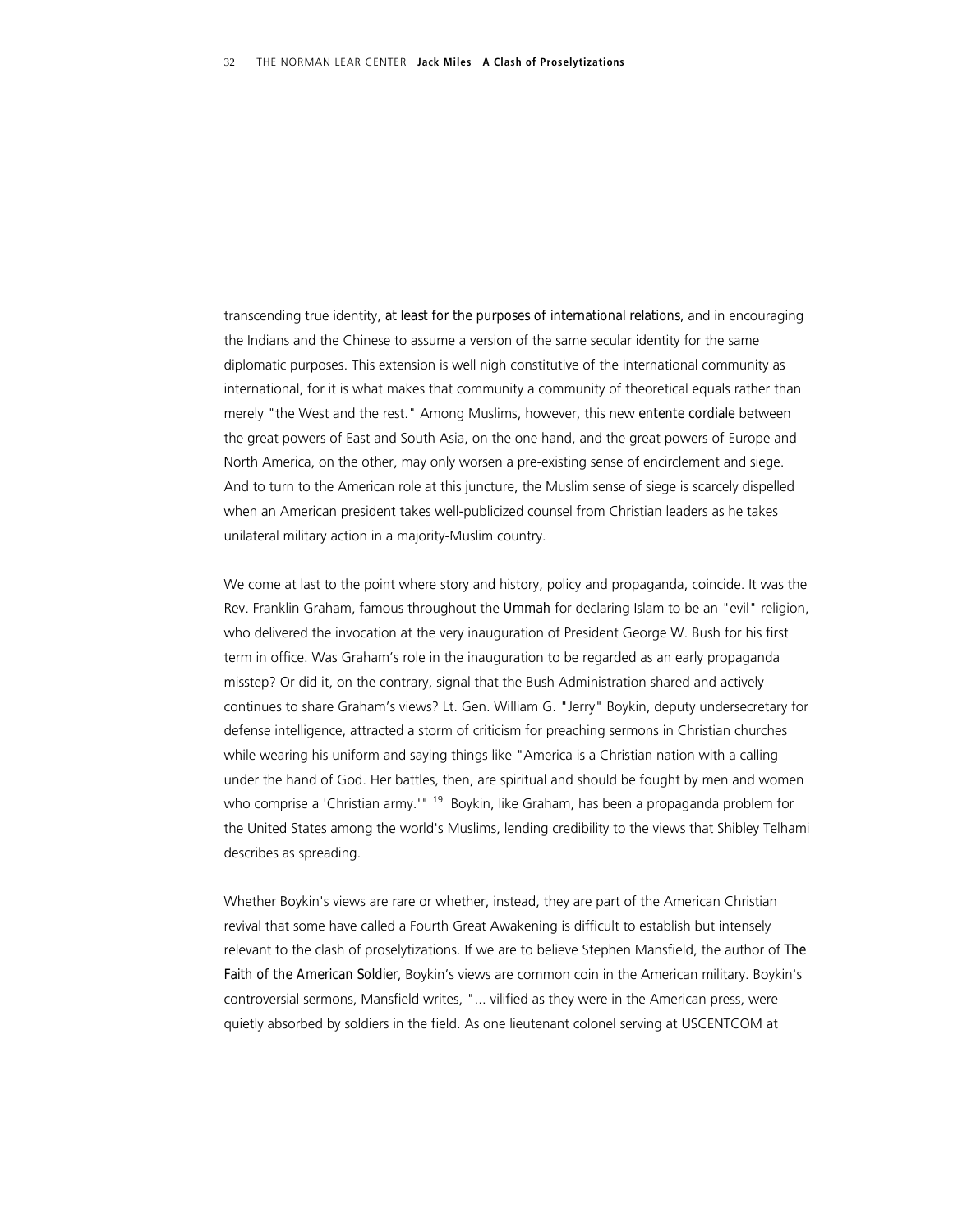MacDill Air Force Base in Florida said, "I won't say it publicly, and you can't use my name, but I will tell you that I agree with everything Boykin said. In fact, I don't know many here who wouldn't. Most of us would give anything if the chaplains or our commanders would speak to us in the same terms Boykin did. What he gave us was the spiritual map we needed."  $^{20}$ 

Confessionally Christian influence on American policy bears on what I referred to at the start of this paper as the construction of an acceptable political destination. That destination must be a world community that can be joined without identity destruction. But if what the United States says about its religious identity indicates that its agenda for the international community is a Christian agenda, then resistance to membership in that community – resistance to will then seem religious conversion – will be massive among Muslims.

This is so for many reasons, but surely not least among them is the memory of how often – even after the rise of quasi-religious nationalism – confessional Christianity was woven into Western colonialism. Access for Christian missionaries and sundry in-country privileges were written, for example, into British and French treaties with China starting in 1860. Even before the fall of the Ottoman Empire, the Sultan had conceded to American Christian missions the same privilege of extra-territoriality that was enjoyed by the American embassy in Istanbul.  $^{21}$  In defending America's annexation of the Philippines, President William McKinley said with florid piety: "I am not ashamed to tell you, Gentlemen, that I went down on my knees and prayed Almighty God for light and guidance that one night. And one night later it came to me this way. ... There was nothing left for us to do but to take them all and to educate the Filipinos and uplift and civilize ... them, and by God's grace do the very best we could do by them, as our fellow men for whom Christ also died."<sup>22</sup>

In his recent book *No God But God*, Reza Aslan tells the story of the so-called Sepoy Mutiny of Bengali Muslims, a religiously motivated uprising that began India's independence movement. Writing about the suppression of the mutiny to the Foreign Office in London, Frederick Cooper,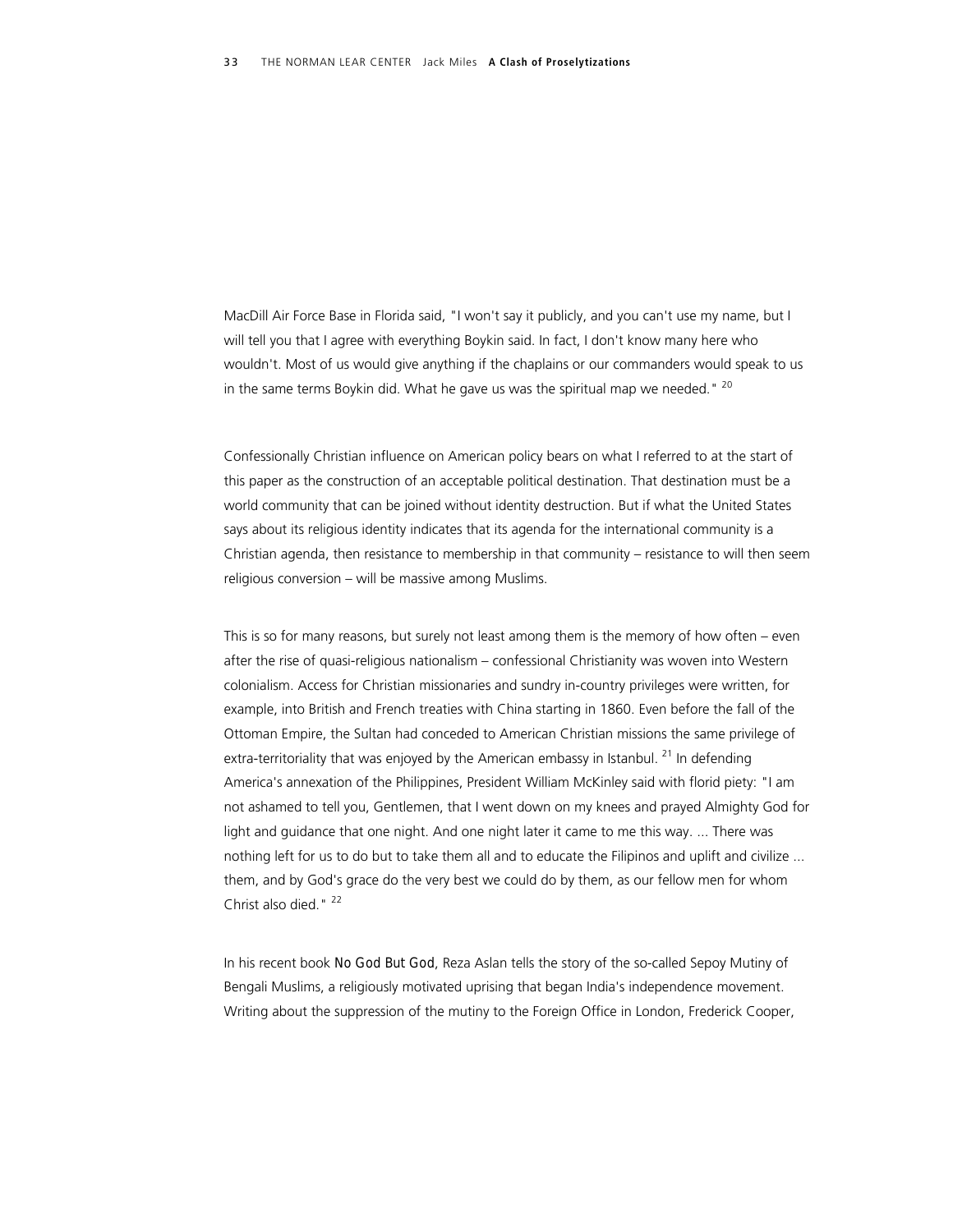deputy commissioner of Amritsar, concedes that he had deliberately led the Bengalis to believe that they were being ushered out of custody ten at a time to have their religious grievances heard rather than to be summarily executed. But after 237 successive executions, the captives remaining alive realized what was happening and refused to leave the bastion where they were being held. At length, Cooper writes: "The bastion was surrounded, the doors opened, and behold! Forty-five bodies, dead from fright, exhaustion, fatigue, heat, and partial suffocation, were dragged into the light. These dead, along with their executed comrades, were thrown by the village sweepers into the well. Thus, within forty-eight hours of their escape, the entire  $26<sup>th</sup>$  regiment was accounted for and disposed of. To those of you fond of reading signs, we would point to the solitary golden cross still gleaming aloft on the summit of the Christian church in Delhi, whole and untouched... How the wisdom and heroism of our English soldiers seem like mere dross before the manifest and wondrous interposition of Almighty God in the cause of Christianity!" <sup>23</sup>

It matters greatly that these memories, though faded away in American and European minds, are as recent and as fresh in the colonized countries as might be, in the United States, memories of the Civil War and racial segregation. They are a context that undermines the American assumption that the world takes American religious neutrality for granted. They are a part of the context in which this country promotes its political principles as if they were transparently separable from its majority religion, when in fact they are far from transparently separable.

The unity of Christendom, especially western Christendom, was so completely shattered by the Protestant Reformation that the West struggles now to appreciate how intensely the Ummah – which, for all the real differences within it, is still far less fragmented than Christendom – still experiences its own unity. The West fails even more completely to recognize that Muslims frequently and mistakenly attribute a quasi-Muslim unity to world Christendom and often enough, indeed, to the West as a whole, as if the West were still defined by its Christianity. The unity of the Ummah was most recently on display in the violent, worldwide reaction to the September 2005 publication in the Danish newspaper *Jyllands-Posten* of satirical cartoons depicting Muhammad. A comparably global and violent Christian reaction to any imaginable insult to Jesus will never be seen. By the most recent count, 139 people have died in violence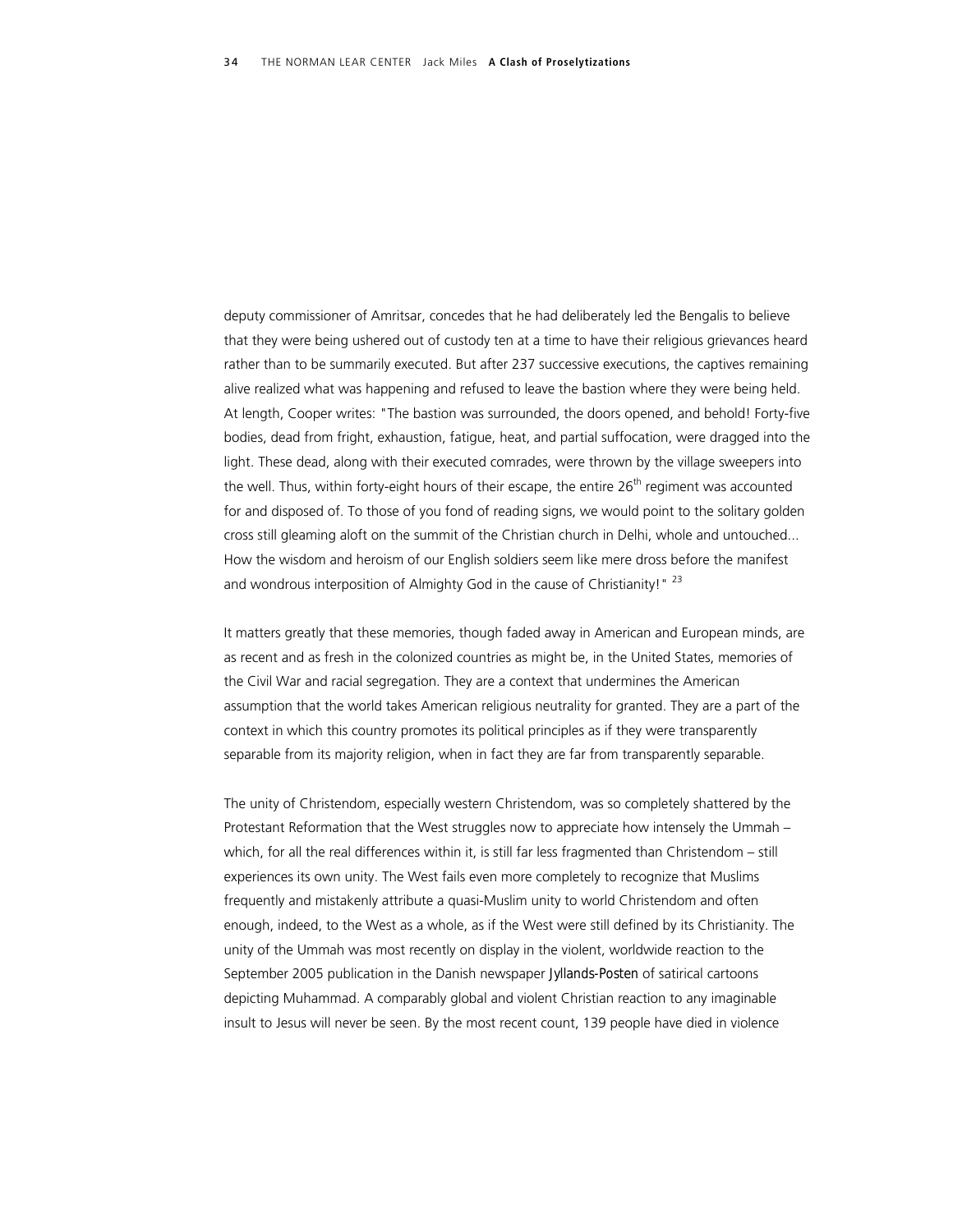related to the Danish cartoons. But the West, while deploring the violence, was, on the whole, simply baffled at the phenomenon of, for example, Nigerian Muslims attacking Nigerian Christians over cartoons published in a secular Danish newspaper. What did Nigerian Christians have to do with the offense of the Danish cartoonists, whatever it was? But this Western puzzlement is a crucial clue, for what clearer proof could there be that the memory of the West's Christian past lives on in the Muslim perception of the West's secular present? That Denmark's flag has a cross on it is, for the most of the Danes themselves, merely a historical accident; but when that flag was burned in riots in Beirut, the rioters added other available cross-bearing objects to the fire and carried their riot from there to Maronite Christian church and the adjacent Christian neighborhood. By such acts, they signaled that for them the Danish action had a religiously Christian motive. The conflict was not freedom of the press vs. censorship; it was Christianity vs. Islam. For the rioters, the cross on the flag linked Denmark's government and its press to its church and thence to the churches of the local Christian population. 24

In historical context, one must assume that Iraqi Muslim suspicions of a similar sort will have been aroused by the well-publicized arrival of American Evangelical missionaries with the American troops. <sup>25</sup> But even as the Iraqi security meltdown has led to an American missionary retreat, the continuing American presence in Iraq has led to continuing and escalating Iraqi Muslim persecution of local Christians and even to the assassination of Tom Fox, an American Christian peace activist who had come to Iraq to investigate the abuse of Iraqi prisoners in American custody. <sup>26</sup> Here is another clear signal that when little is said about religion, habitual thinking will fill the vacuum with anachronistic assumptions. The Chaldean and Assyrian Christians of Iraq, who are not regarded as Christians at all by some of the Evangelical missionaries and military chaplains,  $27$  had as little to do with the American invasion as the Christians of Nigeria had to do with the *Jyllands-Posten* cartoons.

A long and depressing list of such incidents could be assembled. Ramzi Ahmed Yousef and Khalid Shaikh Mohammed, jailed terrorists whose 1995 "Manila Plot" aimed at multiple midair explosions, had earlier sought to assassinate either Pope John Paul II or President Bill Clinton. Clinton or *the pope?* At this point, Western eyes roll, and comments are made to the effect that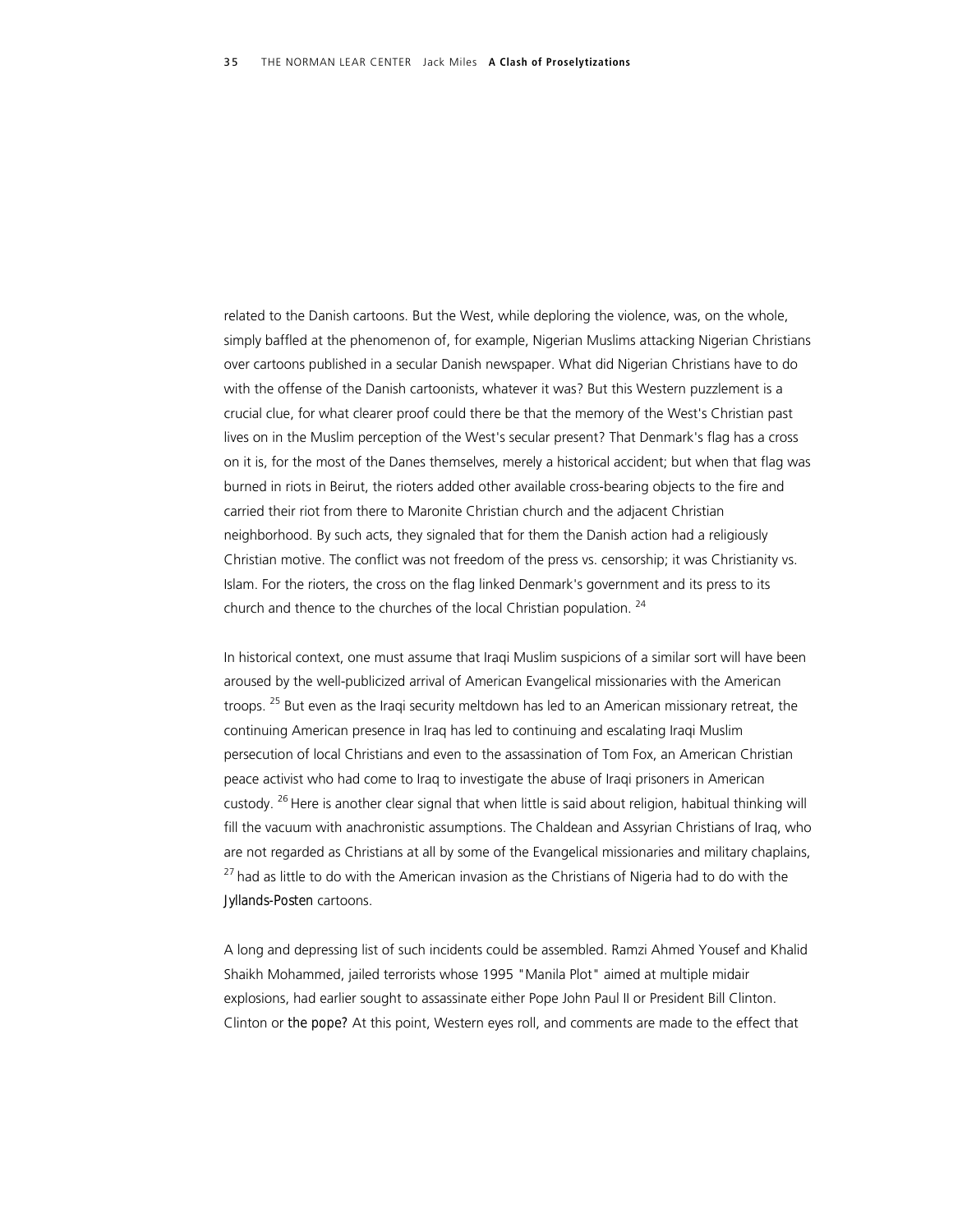we are clearly dealing with total madmen. *What does Clinton have to do with the pope?* But that blank incomprehension must yield to a measure of patient comprehension. The point is not to rally support for minority Christians in Muslim lands. The point is to recognize that even when an American president does not announce his Christianity as frequently and audibly as President George W. Bush has done, Muslim popular opinion will tend to attribute his policies to Christian motivation and then both to find a unity in them and to imagine a further conspiratorial unity between them and actions taken by other Western leaders. Call this "Clinton or the Pope" for short. The result, unless counter-measures intervene – effectively, a self-conscious and protracted campaign of counter-proselytization to *distinguish* Clinton or Bush or any successor from the pope – will be a hardening of the Muslim sense of siege and persecution, a further sacralization of disputes that need not be regarded as battles in a religious war, and harm to the international community as Muslims opt out of it or, in the case of the violent few, seek to sabotage it.

#### *Americanization, Christianity, and the Clash of Proselytizations*

In his second inaugural address, President Bush spoke of freedom rather than of Christianity, and yet the perception is more widespread now than ever, both at home and abroad, that the United States is in the throes of a Christian revival fully capable of shaping the decisions of the American government as directly as it sought recently to do in the case of Terri Schiavo. I submit that, much against the grain of that revival, what effective diplomacy – effective international proselytization – requires at this juncture is, minimally, a forthright disassociation of American polity from Christian evangelism and, beyond that, a reassertion both at home and abroad of the religious neutrality of the American Constitution. What was done at the time of the Treaty with Tripoli must be done again.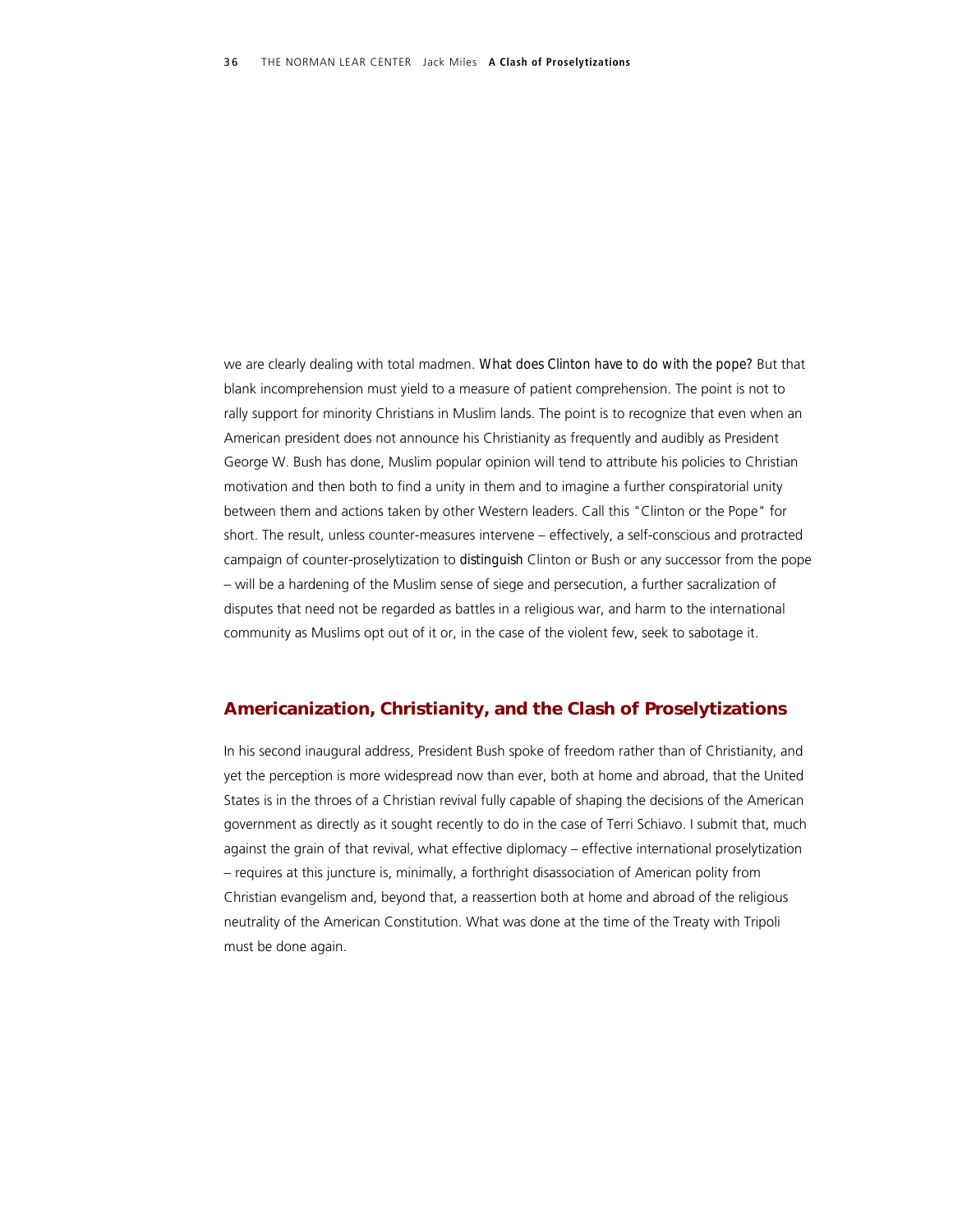**The Common** 

**Secretary of Defense Donald H.** Rumseld has famously remarked, **"You go to war with the arm y you've got." But this underst ates the matter: You go to war w e ith th society you've got.**

**THE REAL** 

At issue here are questions that go well beyond the George W. Bush Administration. President Bush has been unjustly damned for using once and once only the dread word *crusader.* But the category lives on whether any President uses the word or not. On November 6, 2005, the History Channel aired a special program entitled "The Crusades: Crescent & Cross," which it promoted in a full-page, black-edged advertisement in the *Los Angeles Times* headlined: "Can a President Finish What a King, a Sultan and a Pope Began?" What is a visiting overseas Muslim to make of that advertisement or that program? Secretary of Defense Donald H. Rumsfeld has famously remarked, "You go to war with the army you've got." But this rather understates the matter: You go to war with the society you've got. If influential segments of American society are not just Christian but aggressively, crusadingly Christian, at home as well as abroad, then they must be at the very least monitored lest they undermine both national unity (including *esprit de corps* in the military; see n. 27), and the national effort to find a political destination to which all parties can repair in peace.

I do not for a moment mean to suggest that mere forbearance can resolve all opposition or bridge all cultural differences. An Iraqi pollster told a reporter for the *San Francisco Chronicle*, "If you ask an Iraqi if he supports a secular government, he might hurt you because this word is very dirty in the minds of Iragis. Secular means no faith in God." <sup>28</sup> No, the importance of dissociating the American agenda from the Christian agenda begins not abroad but at home. It matters in the first instance for America's own understanding of what would constitute victory in the elusive and rightly troubling conflict now under way. Only thereafter does the propaganda challenge begin of formulating for presentation to the world the American combination of disestablishment and free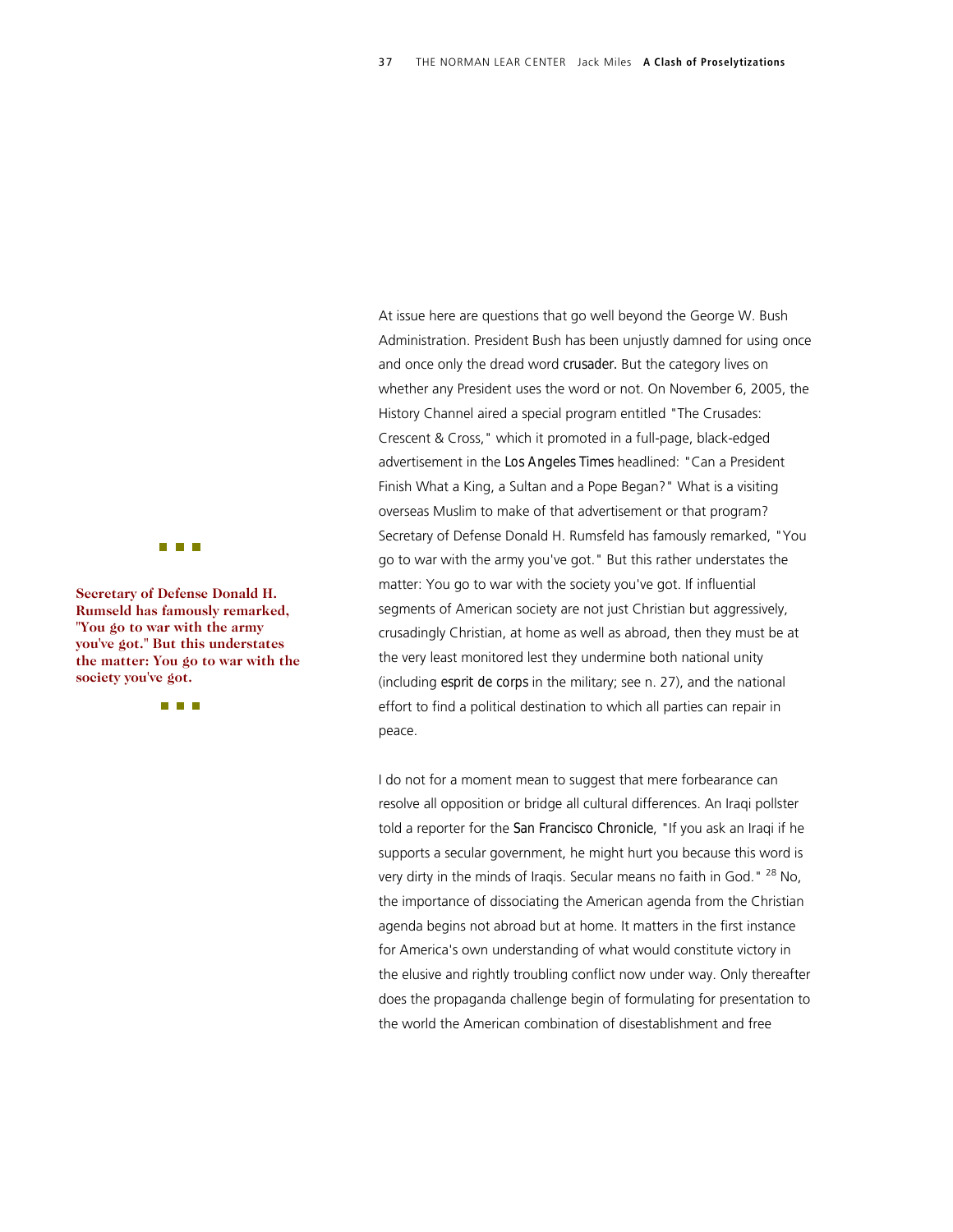exercise – not in order to impose this distinctive polity, I hasten to add, but simply to describe it in the interest of dispelling illusions that are far worse than it is.

Democracy itself, let alone secularism, is not an attractive political destination when it arrives at the point of an American gun and brings crime, want, disease, and social chaos in its wake. As James Dobbins observed in the January/February 2005 *Foreign Affairs,* Iraq was losing in 2004, proportionately, as many of its citizens every month to the chaos of its American war as the United States lost on September 11, 2001. Iraq is losing, proportionately, even more of its citizens every month in 2006. But if democracy arriving at the point of a gun is bad, religion arriving that way is even worse, and far more effort is almost certainly required than has yet been attempted to reassure the Ummah that the United States has no religious agenda. "It is not that the American military does not recognize the importance of psychological operations or that the American diplomatic establishment has ever doubted the importance of public diplomacy. Far from it. But alongside the efforts of Under Secretary of State for Public Diplomacy Karen Hughes, alongside the many millions spent in the hiring of contractors to literally buy favorable media attention in places like Iraq and Afghanistan, the United States needs to draw on the counsel of bicultural Muslims who have given thought to the key questions, beginning perhaps with a figure like the former prime minister of Iraq. Speaking from the floor of the Arab League's General Assembly hall about the bloodshed in Iraq, then Iraqi Prime Minister Ibrahim al-Jaafari referred to the mass murderers of his country by the term *takfiri,* a disparaging Arabic word for a Muslim who condemns a brother Muslim as an infidel or *kāfir.* Muslims do not like to be called *kuffār*, infidels, and are not inclined to make common cause with those who so characterize them. *Takfiri,* then, is a word with important possibilities."<sup>29</sup>

Or consider the more powerfully disparaging, fully Islamic term that Khaled Abou El Fadl discusses in his recent *The Great Theft: Wrestling Islam from the Extremists*: "The classical [Muslim] jurists, nearly without exception, argued that those who attack by stealth, while targeting noncombatants in order to terrorize the resident and wayfarer, are corrupters of the earth. ... The legal term given to people who act this way was *muharibun* (those who wage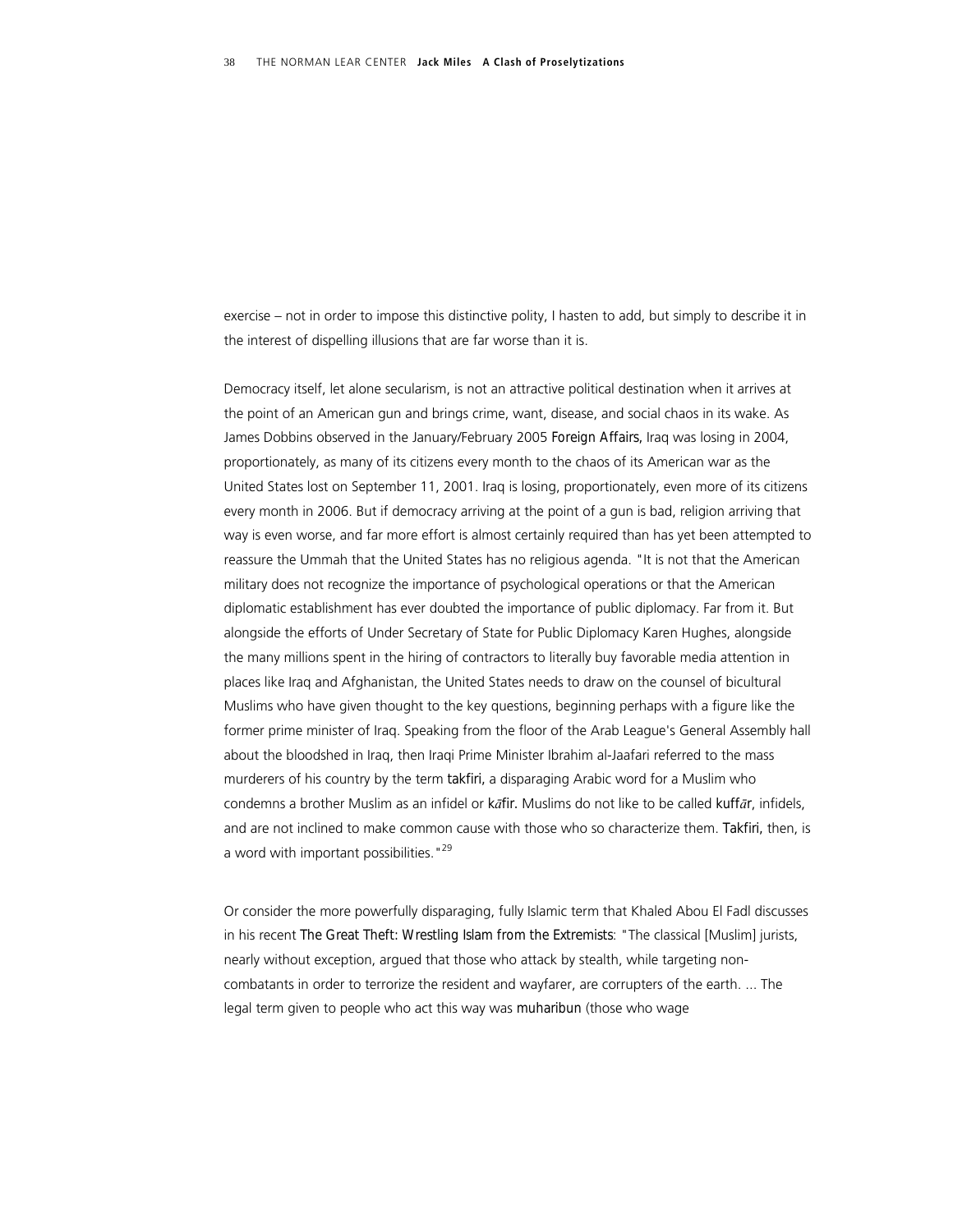war against society), and the crime is called the crime of *hiraba* (waging war against society). The crime of *hiraba* was so serious and repugnant that, according to Islamic law, those guilty of this crime were considered enemies of humankind and were not to be given quarter or sanctuary anywhere. ... Those who are familiar with the classical tradition will find the parallels between what were described as crimes of *hiraba* and what is often called terrorism today nothing short of remarkable." 30 *Muharibun* is a word that takes some getting used to, but it is no stranger than the now familiar *mujahedeen,* a word far less suitable in the Muslim lexicon for purposes of disparagement and Islamic delegitimization.

Finding adequate language to say what and whom we are for, and what and whom we are against across deep cultural divides is a matter of unsurprising difficulty, but surpassing importance. Marine General Peter Pace, chairman of the Joint Chiefs of Staff, recently committed a faux pas in the presence of Secretary of State Donald H. Rumsfeld by referring to the enemy in Iraq as "the insurgents." It seems that Secretary Rumsfeld recently decided that "this is a group of people who don't merit the word 'insurgency'" and settled on a new designation: "enemies of the legitimate Iraqi government." <sup>31</sup> One sympathizes with Gen. Pace. "Enemies of the legitimate Iraqi government" is even less likely to catch on than previous failed Pentagon labels such as "Saddam Fedayeen," "regime death squads," "dead-enders," and "former regime loyalists." And ludicrous as this fumbling may sometimes seem, its consequences can be grimly large. The Barcelona Initiative, a oncepromising attempt by the European Union to forge a common front against terrorism with North African and Middle Eastern countries, has been a signal failure, largely because of a distinct unwillingness on the

**The Common** 

**Finding adequate language t o say what and whom we are for, and what and whom we are against across deep cultural divides is a matter of unsurprising difficulty, but surpassing importance.**

**THE R**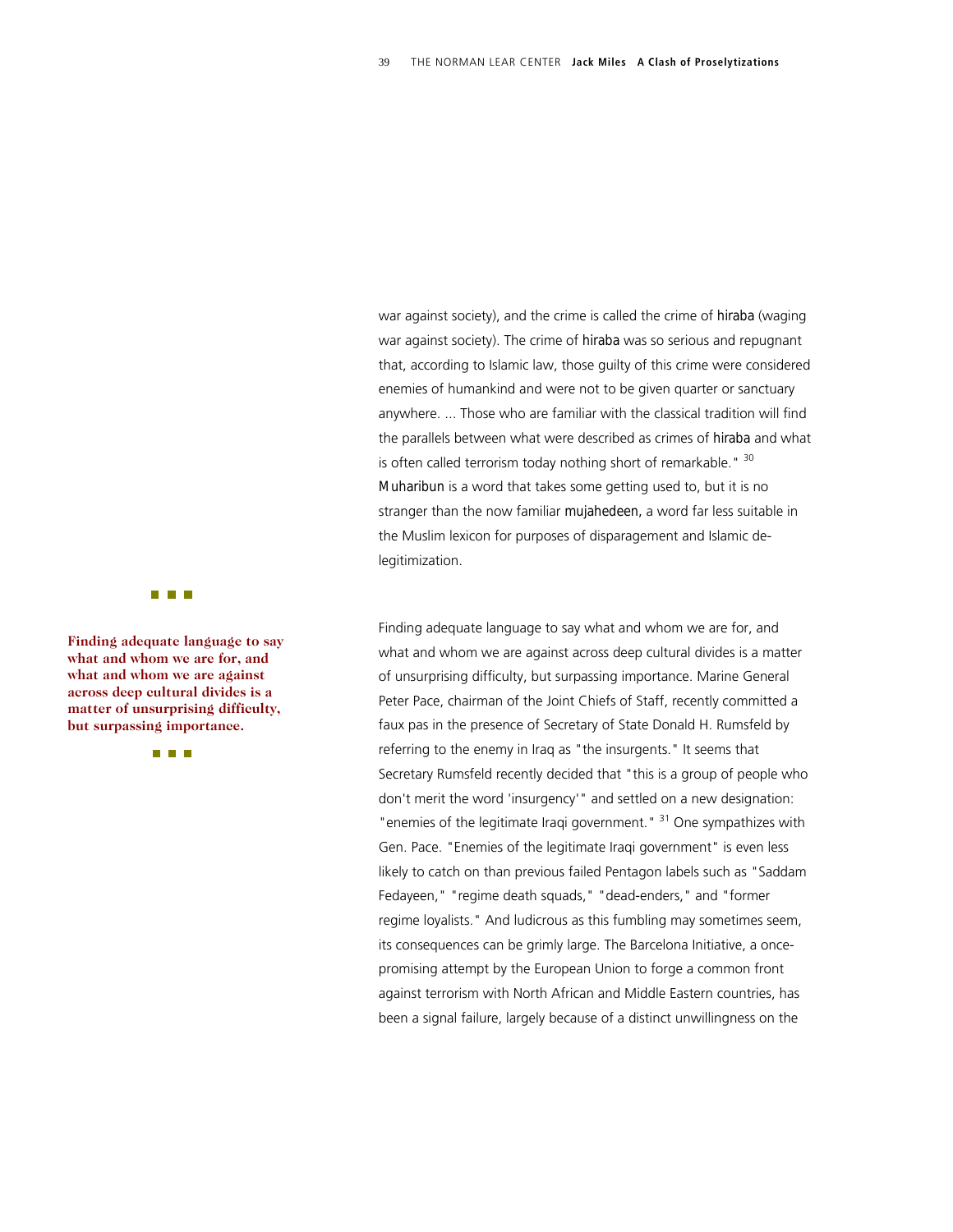part of the Muslim participants to characterize simply as "terrorism" absolutely all Iraqi resistance to the American occupation and absolutely all Palestinian resistance to the Israeli occupation.  $32$ *Terrorism* is, after all, is a European word. When talking with Muslims about their brother Muslims, it might well help to begin with an Arabic word of established Islamic pedigree.

To jump-start this discussion and recover from recent blunders, a bold gesture or two might be called for. Not to prescribe one, it may be interesting to contrast John Adams and American relations with Tripoli in 1797 with Napoleon Bonaparte and French relations with Egypt just a year later at the time of Napoleon's famous Egyptian Campaign. Though British naval power called that campaign to a halt after just a year, Napoleon's understanding of the immovability of religion in the international order repays close examination, for during his lastingly influential sojourn in Egypt he did not attempt to enthrone reason over religion as had been done in France. Moreover, in bilingual, double-version declarations that might almost have been inspired by the Tripoli treaty he not only spoke of the duty of empire to protect religion but went so far as to encourage the invading French to convert to Islam! One of his leading generals did convert, changed his name, and took an Egyptian wife, much to Napoleon's pleasure. Years later, on St. Helena, he revealed that he had entertained the notion of a mass tactical conversion of the French forces. For him, to be sure, this would have been the creation in Egypt of a Muslim "church" as fully subordinated to French imperial power as the French Catholic Church was to be after the emperor's concordat with Pius VII. And yet, though one may easily smile and say, "It could never have worked," it does reflect awareness in the mind of a man with an undeniable genius for empire that concessions must be made. In his way, Napoleon was attempting to construct an imperial order to which they could convert without loss of identity, and yet within which French hegemony would be acceptable. Napoleon's efforts in Egypt were not characterized, as James Fallows says American efforts in Iraq have been characterized, by "an amazing lack of interest in how life looks to those we are trying to persuade, deter, or capture." <sup>33</sup>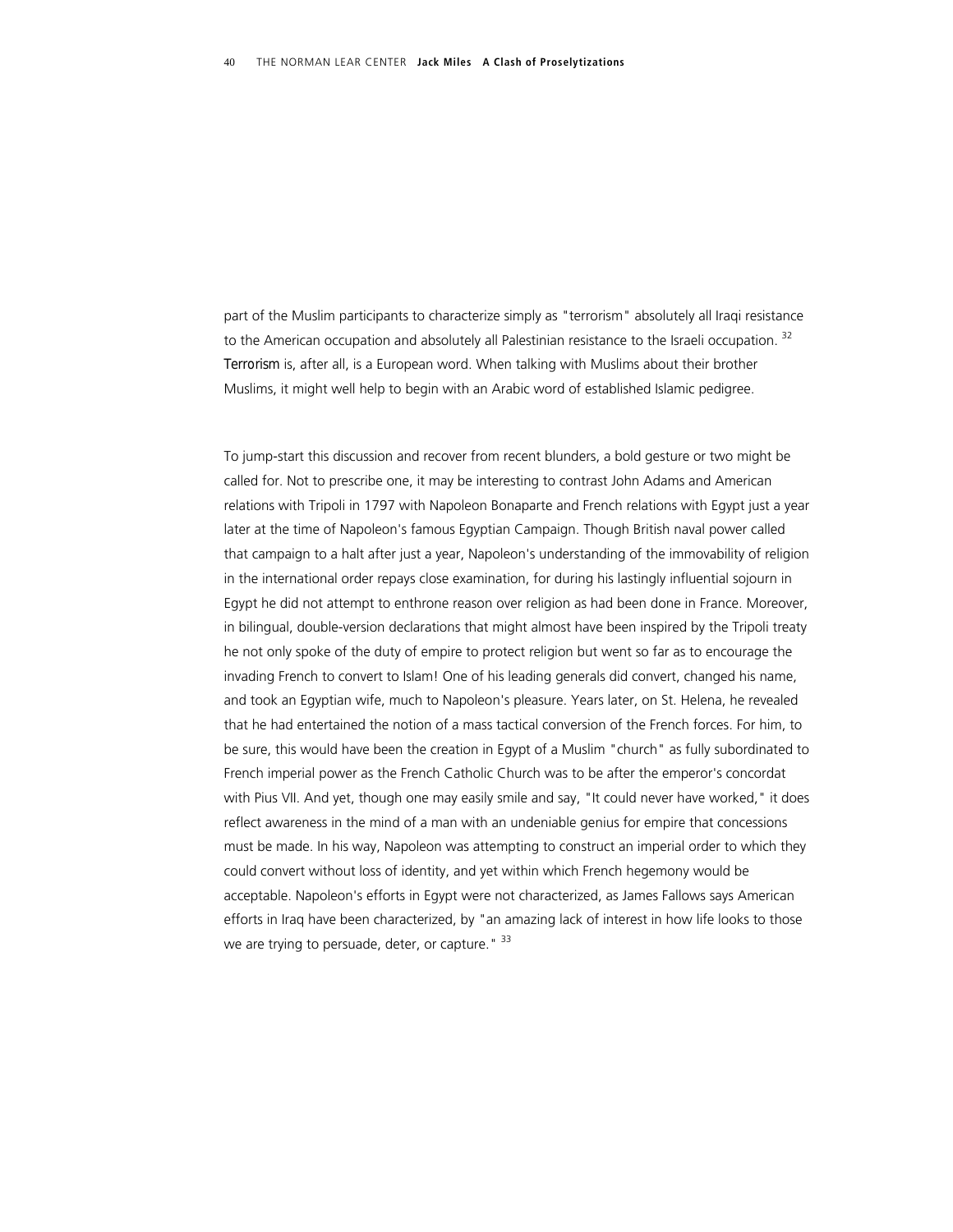We find ourselves engaged, in sum, in a large historical encounter, one that far transcends the immediate conflict in Iraq. The role of the United States in this encounter may ultimately prove much smaller than it now seems. We are, as it were, the still circulating first draft of a script that will be rewritten many times over. "Where is the story going?" we ask. Different answers are proposed in the messy process of catch-up research. This is as it must be, but this is, we may recall, as it was during the Cold War. The Cold Warriors, far more often than not, chose fear over hope, but they did think hard about their opponent, and thinking finally brought about an outcome that looks much more like conversion than like victory. Conversion of that sort will define the future not of the West alone but of the planet.

#### *Notes*

<sup>1</sup> See John Lewis Gaddis, *The Cold War, A New History (New York: Penguin Press, 2005).* 

2 Moustafa Bayoumi, "Disco Inferno," *The Nation,* Dec. 26, 2005.

<sup>3</sup> Jonathan Schell, *The Unconquerable World: Power, Nonviolence, and the Will of the People* (New York: Henry Holt, 2004).

4 James Fallows, "Success Without Victory," *The Atlantic Monthly,* January/February 2005.

5 Bush press conference: cited in Hendrik Hertzberg, "Comment," *The New Yorker*, May 29, 2006. Ahmadinejad letter: http:www.washingtonpost.com/cop-dyn/content/article/2006/05/09/.

<sup>6</sup> "Remarks by the President to the National Endowment for Democracy," October 6, 2005. <http://www.ned.org/events/oct0605-Bush.html>.

<sup>7</sup> On David Forte: Dana Milbank, "Professor Shapes Bush Rhetoric, White House Tapes Ohio Scholar's Writings on Radical Islam," *Washington Post,* September 26, 2001*.* On Michael Gerson: Carl M. Cannon, "Soul of a Conservative," National Journal, May 14, 2005.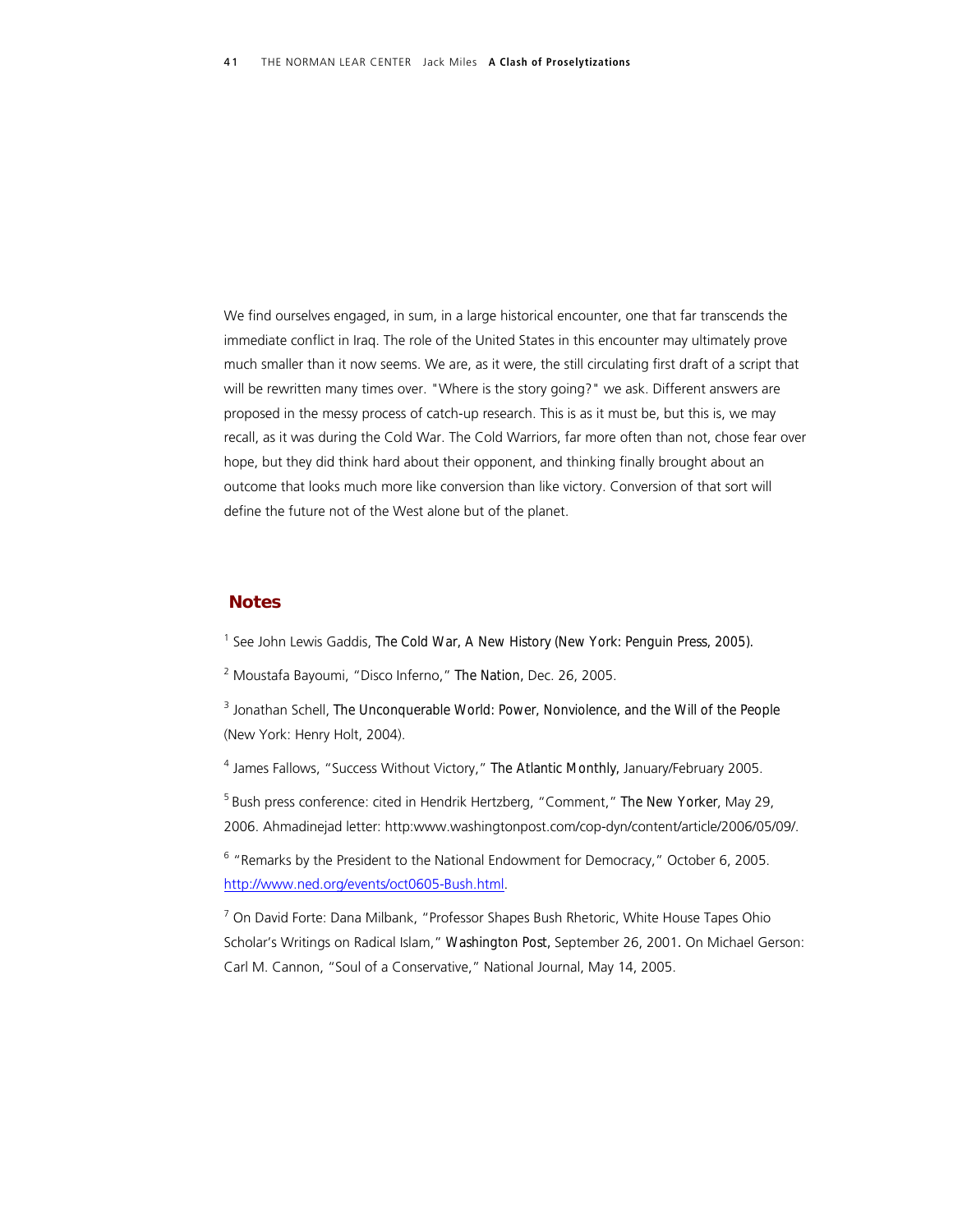<sup>8</sup> Cf. "Mapping the Global Future, Report of the National Intelligence Council's 2020 Project," Washington, DC: Government Printing Office, 2004). Cf. James Fallows, in "Declaring Victory," a survey of expert counter-terrorism opinion (*The Atlantic Monthly,* September 2006) writes:

"War implies emergency, and the upshot of most of what I heard was that the United States needs to shift its operations to a long-term, non-emergency basis. 'De-escalation of the rhetoric is the first step,' John Robb told me. 'It is hard for insurgents to handle de-escalation.' War encourages a simple classification of the world into ally or enemy. This polarization gives dispersed terrorist groups a unity they might not have on their own. Last year, in a widely circulated paper for the *Journal of Strategic Studies,* David Kilcullen argued that Islamic extremists from around the world yearn to constitute themselves as a global jihad. Therefore, he said, Western countries should do everything possible to treat terrorist groups individually, rather than 'lumping together all terrorism, all rogue or failed states, and all strategic competitors who might potentially oppose U.S. objectives.' The friend-or-for categorization makes lumping together more likely." The friend of my enemy may be my enemy, in other words, but it is the most childish sort of naiveté to suppose that all my enemies are friends.

<sup>9</sup> Tripoli treaty: see <u>http://www.yale.edu/lawweb/avalon/diplomacy/barbary/bar1796t.htm</u>. See also Joshua E. London, *Victory in Tripoli: How America's War with the barbary Pirates Established the U.S. Navy and Shaped a Nation* (New York: Wiley, 2005), pp. 46-47.

10 See Wayne Meeks, *The First Urban Christians: The Social World of the Apostle Paul* ()New Haven: Yale University Press, 1986).

11 Herbert Butterfield, *Christianity in European History* (London: Collins, 1952), p. 39.

12 See Michelle Goldberg, *Kingdom Coming: The Rise of Christian Nationalism* (New York: Norton, 2006), especially pp. 46-50. For the text of the Constitution Restoration Acct, see http://thomas.loc.gov/cgi-bin/queryz?c109:S.520.

13 David I. Kertzer, *Prison of the Vatican: The Popes' Secret Plot to Capture Rome form the New Italian State (Boston: Houghton Mifflin, 2004), p. 22.*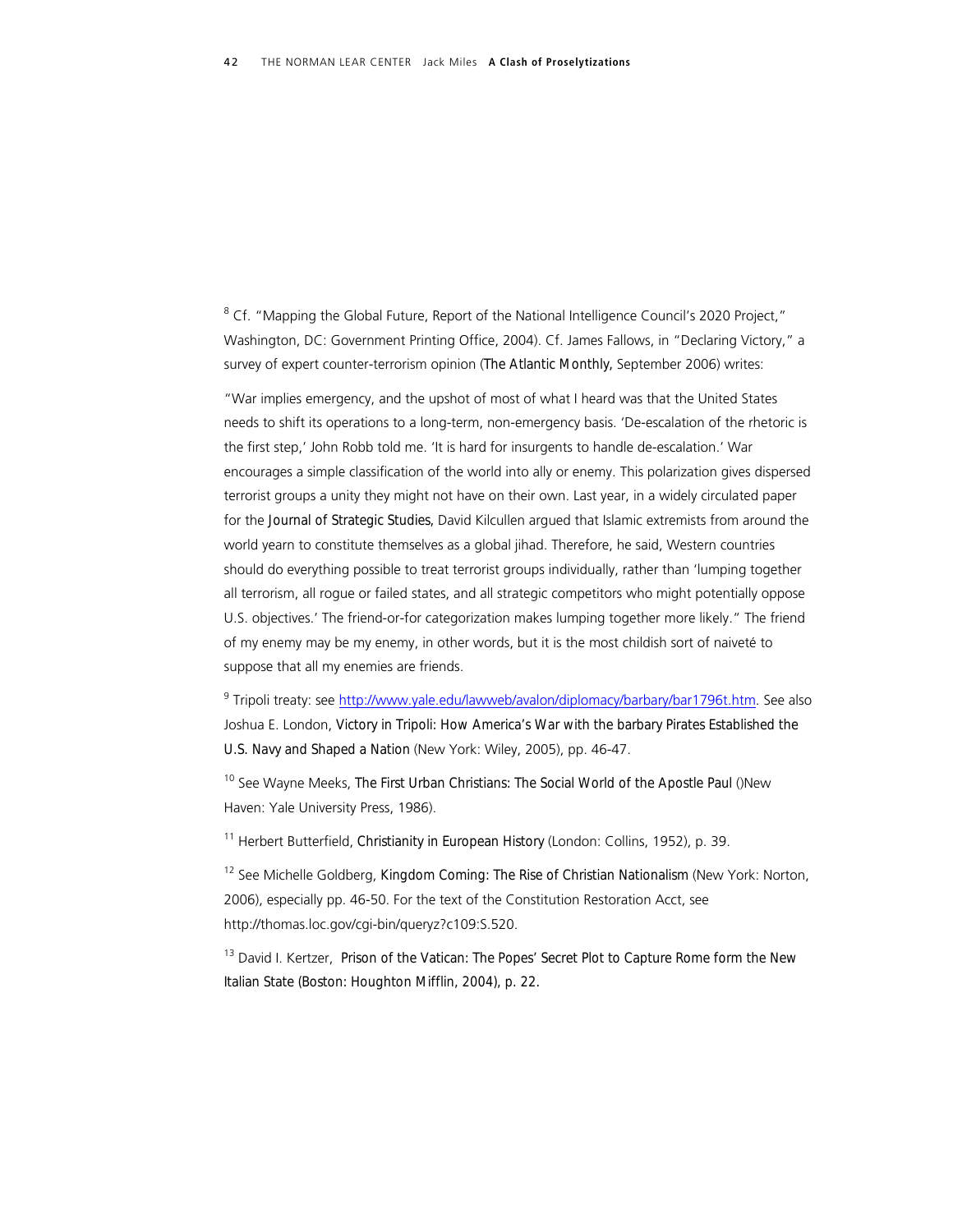14 Orhan Pamuk's novel *Snow* (New York: Alfred A. Knopf, 2004) is a superb exploration of the conflict between militant nationalism and militant religion in Turkey. It was the former rather than the latter that briefly threatened him with imprisonment and has, in fact, imprisoned a number of other Turkish writers and intellectuals.

<sup>15</sup> "President's Address to the Nation."

http://whitehouse.gov/news/releases/2005/12/print/20051218-2.html.

<sup>16</sup> "Islamic Extremism: Common Concerns for Muslim and Western Publics." Pew Global Attitudes Project, July 14, 2005, p. 1.

17 Loretta Napoleoni, "Profile of a Killer," *Foreign Policy* November/December 2005.

<sup>18</sup> Shibley Telhami, "A Growing Muslim Identity, Increasingly Muslims define themselves in terms of Islam," *Los Angeles Times, July 11, 2004.* 

19 Stephen Mansfield, *The Faith of the American Soldier (New York: Jeremy P. Tarcher/Penguin, 2005), p. 19.* 

<sup>20</sup> *Ibid.,* p. 129.

<sup>21</sup> Suisheng Zhao, "Nationalism's Double Edge," Wilson Quarterly, Autumn 2005. See also Walter Russell Mead, *Special Providence: American Foreign Policy and How It Changed the World* (New York: Taylor & Francis, 2002).

<sup>22</sup> Quoted in Paul Johnson, "Prayer in the White House," www.Forbes.com/global/2005, November 28, 2005.

23 Reza Aslan, *No God but God* (New York; Random House, 2005), p. 222.

<sup>24</sup> 139 dead: see www.cartonbodycount.com. The heaviest loss of life was in Nigeria. Beirut riot: Megan K. Stack, "Beirut Rioters Attack Church," *Los Angeles Times*, February 6, 2006.

<sup>25</sup> Charles Duhigg, "Evangelicals Flock Into Irag on a Mission of Faith," Los Angeles Times, March 18, 2004: "At least nine evangelical churches have opened in Baghdad in the last eight months, many supported by American organizations contributing up to \$100,000 per church. More than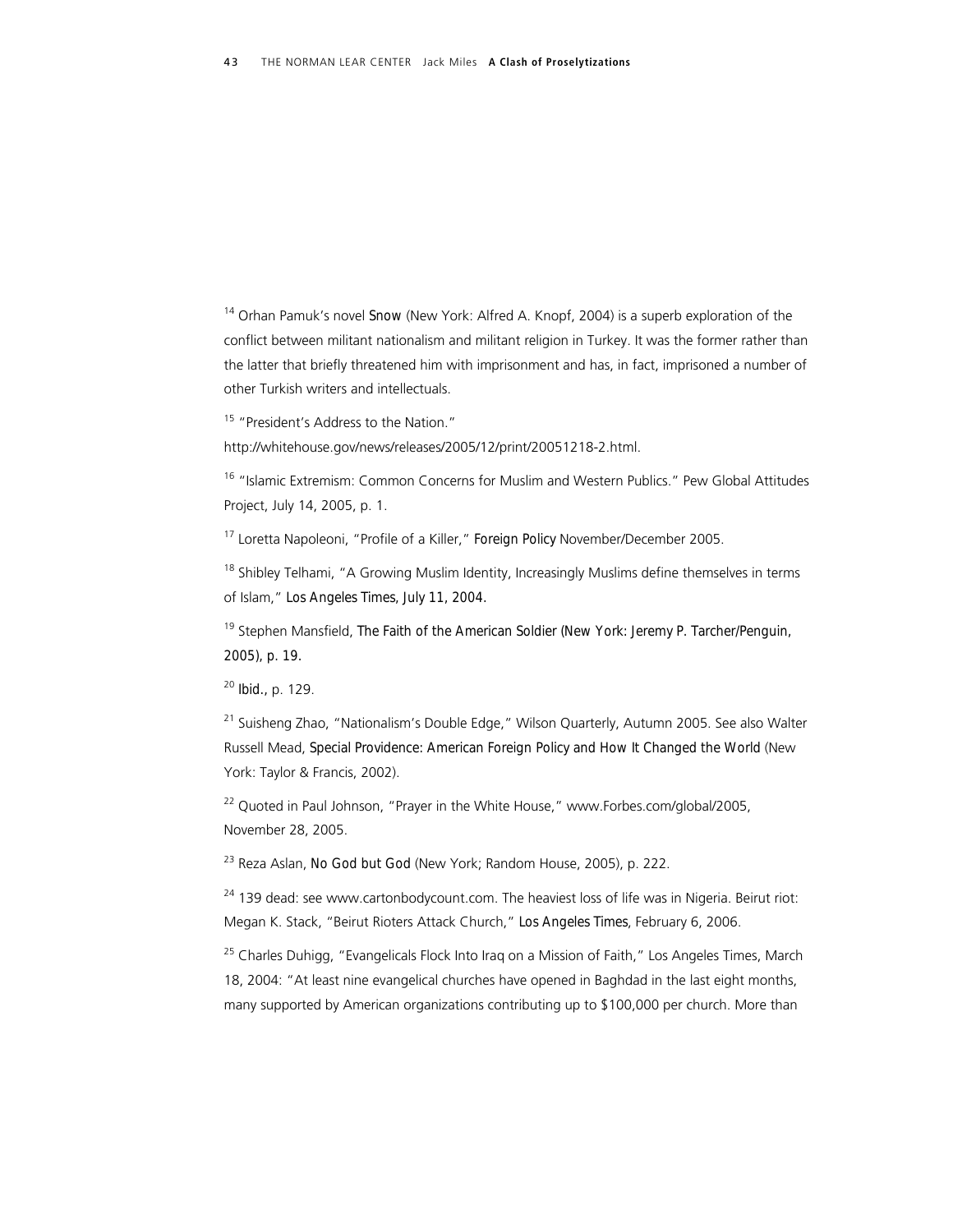900,000 Bibles in Arabic—along with hundreds of tons of food and medical supplies have been sent to Iraq. … An influential Shiite Muslim leader, Sheik Fatih Kashif Ghitaa, said, 'Iraqis already see the American occupation as a religious war.' Ghitaa said Shiite and Sunni clerics have discussed issuing a *fatwa,* or religious edict, against missionaries."

26 See Lawrence F. Kaplan, "Crossing Over, The Plight of Iraqi Christians," *The New Republic,* April 3, 2006*.* On Tom Fox, see Chris Kaul, "Christian Captives Shown in Footage," *Los Angeles Times*, January 29, 2006 and Martin Weil and Alison Chandler, "Virginian Kidnapped in Iraq Found Dead," *Washington Post,* March 12, 2006.

27 See Laurie Goodstein, "Evangelicals Are Growing Force in the Military Chaplain Corps," *New York Times*, October 31, 2005 and Alan Cooperman, "Fasting Chaplain Declares Victory," *Washington Post,* January 10, 2006. Chaplain Gordon James Klingenschmitt, an Evangelical, celebrating a funeral for a sailor who had died on board ship, said of the deceased, a Roman Catholic, in his sermon that because he had not "accepted Jesus," "God's wrath remains upon him." This led his commanding officer to recommend that his chaplaincy commission not be renewed. Klingenschmitt then rallied 70 members of Congress and a long list of conservative Christian leaders and began a hunger strike outside the White House. His commission has been renewed, and a spokesman for the Navy would say only "we ask—ask—that [chaplains] be inclusive" and offer nonsectarian prayers and remarks on such occasions as a funeral on board. But "If a chaplain can't do that, he doesn't have to. We won't force him to." Almost none of the indigenous Christians of Iraq are Evangelicals. Most are either Roman or Eastern Orthodox Catholics, upon whom, in Chaplin Klingenschmitt's opinion "The wrath of God remains."

<sup>28</sup> Borzou Daragahi, "High Risk Business: pollsters have been called spies, beaten, kidnapped and thrown in jail," *San Francisco Chronicle Foreign Service*, January 29, 2005.

29 Charles Levinson, "Iraqi political factions travel to Cairo to meet," *San Francisco Chronicle,*  November 20, 2005.

30 Khaled Abou el-Fadl, *The Great Theft: Wrestling Islam from the Extremists* (San Francisco: Harper San Francisco, 2005), pp. 242-3.